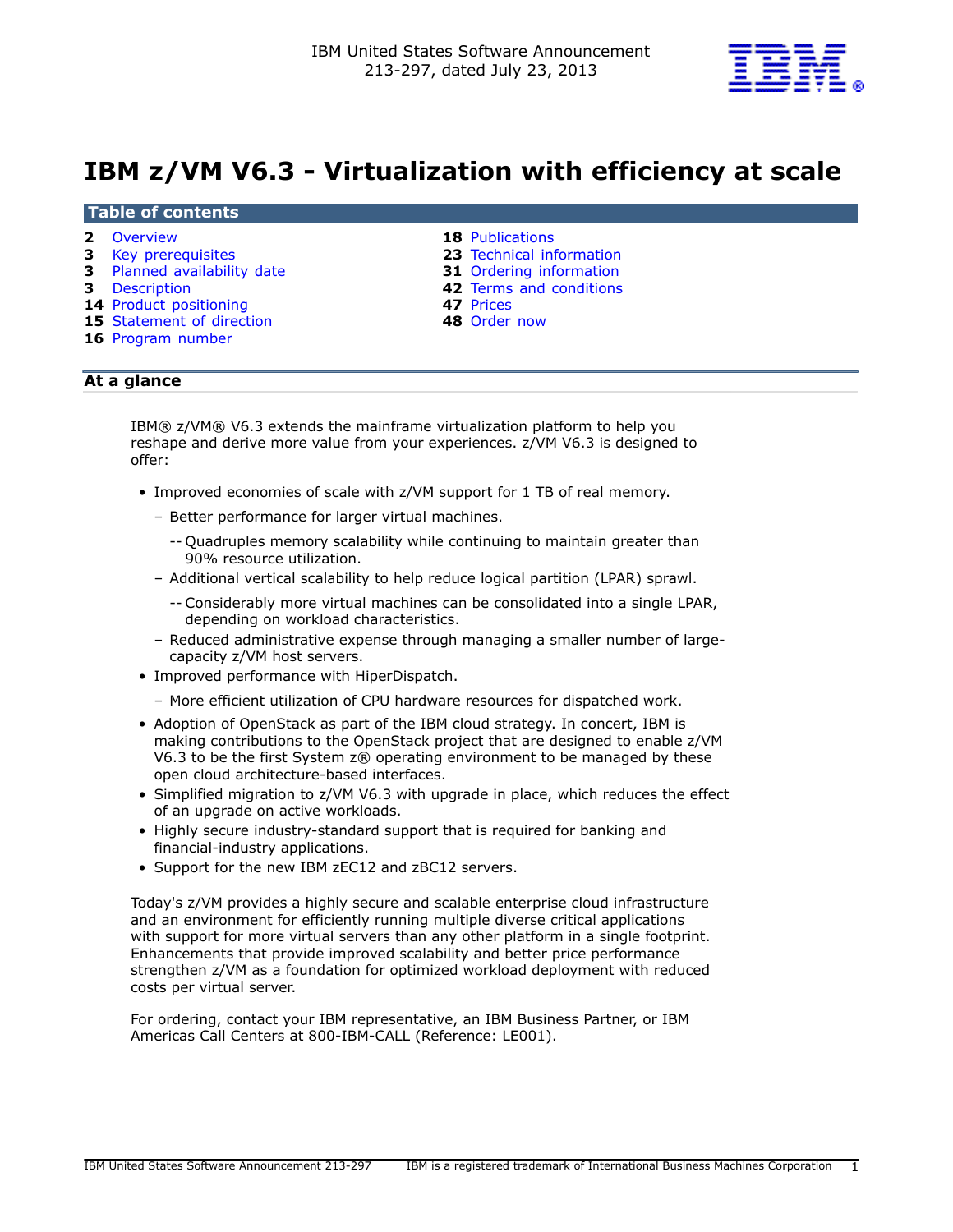#### <span id="page-1-0"></span>**Overview**

Organizations around the world are recognizing the increasing role that technology plays in driving change as they shift investments from infrastructure maintenance toward new projects that drive business innovation. The explosive growth of mobile devices, big data, cloud computing, and social media represents a clear opportunity to reshape business models, create competitive advantage, and help deliver significant business value. In order to capitalize on these emerging opportunities, you recognize the need to respond with increased agility to deliver new services, while addressing cost, complexity, and risk. This requires an optimized infrastructure that is integrated, flexible, and secure.

The IBM zEnterprise<sup>TM</sup> System is a modern mainframe that is uniquely suited to deliver industry-leading innovation and value. It allows your organization to exploit new technologies to help improve efficiency and speed time to market. It is designed to unlock the power of big data with the integration of business intelligence and transactional processing to help deliver competitive advantages through actionable insights gained from real-time analytics. Advanced virtualization features like multisystem virtualization and Live Guest Relocation with System z , z/VM , and Linux<sup> $TM$ </sup> on System z help to provide an efficient infrastructure for deploying private clouds to support workloads that scale both horizontally and vertically at a low total cost of ownership. And, with its high level of security, you can put your trust in the IBM zEnterprise System to protect your most valuable information, helping to reduce organizational and reputational risk.

With the increase of business scale, workloads are continuing to grow in size, putting significant pressure on the resource requirements of virtual machines. New enhancements to z/VM V6.3 now support 1 TB of real memory to help clients keep pace with increasing business demands while continuing to allow for the highest levels of shared resource utilization. This support may increase server consolidation ratios. z/VM V6.3 is the premier virtualization platform, supporting more virtual servers than any other in a single footprint. It provides industry-leading capabilities to efficiently scale both horizontally and vertically, enabling clients to support growing business demands while lowering the cost of service delivery.

In addition to more memory we have also addressed the increasing workload demands for processor cycles and for quicker access to memory. z/VM HiperDispatch does that by strengthening the affinity between where work is dispatched and where the data used by that work exists, thereby avoiding delays to retrieve that data. z/VM HiperDispatch is expected to provide improved throughput depending on workload characteristics, with memory-intensive workloads running on large numbers (16 to 32) of physical processors most likely to achieve the highest performance gains.

To accelerate the delivery of its cloud offerings, IBM recently announced plans to base all of its cloud services and software on open architecture and standards, including OpenStack. OpenStack is an infrastructure as a service (IaaS) cloud computing open source project. IBM joined the project in 2012 and in support of System z is making contributions to the OpenStack project that are designed to enable z/VM V6.3 to be the first System z operating environment that can be managed with these open cloud architecture-based interfaces.

For clients who want to administer virtual servers with Extreme Cloud Administration Toolkit (xCAT), a scalable open source tool developed by IBM , xCAT is now provided with z/VM V6.3. It no longer needs to be separately downloaded, installed, and configured. Users can quickly deploy xCAT with a small amount of tailoring.

Clients can migrate from z/VM V6.2 to z/VM V6.3 in a shorter period of time with automation provided by a new upgrade installation procedure. Automation eliminates the effort required to copy and reconfigure your current environment and the hardware resources associated with migration. Taking advantage of Live Guest Relocation in conjunction with such an upgrade can completely eliminate a planned outage of active workloads.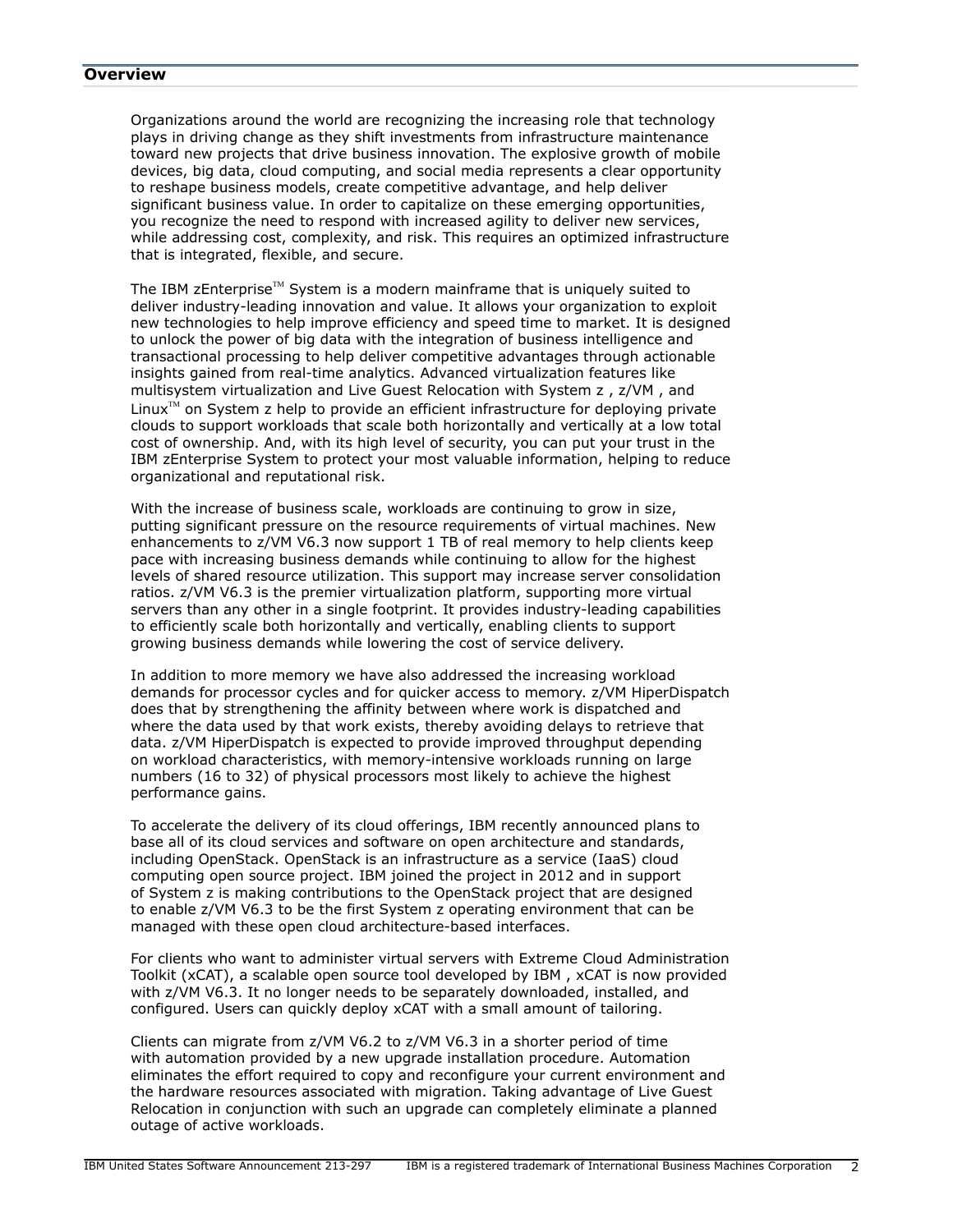z/VM V6.3 security enhancements provide support for extending digital signature cryptography with support for the IBM Enterprise Public Key Cryptography Standards (PKCS) #11 (EP11) coprocessor. z/VM provides guest support to protect data and comply with Europay, Mastercard, and Visa (EMV), the global standard for authenticating credit and debit card transactions.

This new release of z/VM , coupled with support for the new IBM System zEC12 and zBC12 servers, helps provide the foundation for a highly secure and scalable enterprise cloud infrastructure and an environment for efficiently running multiple critical industry applications. Examples of new solutions well suited for this environment are:

- Enterprise Linux Server for Analytics, providing a cost competitive platform for deploying enterprise-wide analytics
- IBM Signature Solutions: Anti-Fraud, Waste, and Abuse for Tax Analytics, using advanced analytics to detect suspicious transactions prior to payment, minimize loss from overpayments, and recommend a method of intervention
- IBM zEnterprise Smarter Analytics for Banking, providing predictive analytics to help financial institutions efficiently predict, detect, and manage the threat of money laundering and support regulatory mandates
- Intelligent Operations Center for Smarter Cities $^{\text{\tiny TM}}$ , providing integrated city management with maximum flexibility and scalability on zEnterprise
- IBM Smarter Infrastructure for Social Services, ensuring protection for citizen information with a single source of secure data and flexibility in deployment
- IBM IT Asset Management for Government, helping government agencies improve the productivity and efficiency of their critical assets
- IBM Curam Solution for Care Management, enabling health and social program providers to quickly and efficiently identify a citizen's need, assess the magnitude of the need, respond to the need with programs and resources, manage the need with a citizen care plan, and measure the case outcome

For the most current information on z/VM V6.3, refer to the z/VM website at

<http://www.ibm.com/vm/zvm630/>

# <span id="page-2-0"></span>**Key prerequisites**

Refer to the [Hardware requirements](#page-22-1) and [Software requirements](#page-22-2) sections for details.

# <span id="page-2-1"></span>**Planned availability date**

July 26, 2013

#### <span id="page-2-2"></span>**Description**

#### **Virtualization technology and Linux enablement**

z/VM V6.3 includes extensions to z/VM virtualization technology in support of Linux on System z , z/OS® , and other guests.

#### **IPL changes for NSS in a Linux dump**

The IPL command function has been enhanced to provide the capability to retain the contents of a named saved system (NSS) in guest memory if one is in use. This enhancement allows stand-alone dump tools, such as those used with the Linux operating system, to include the contents of the NSS in a stand-alone dump.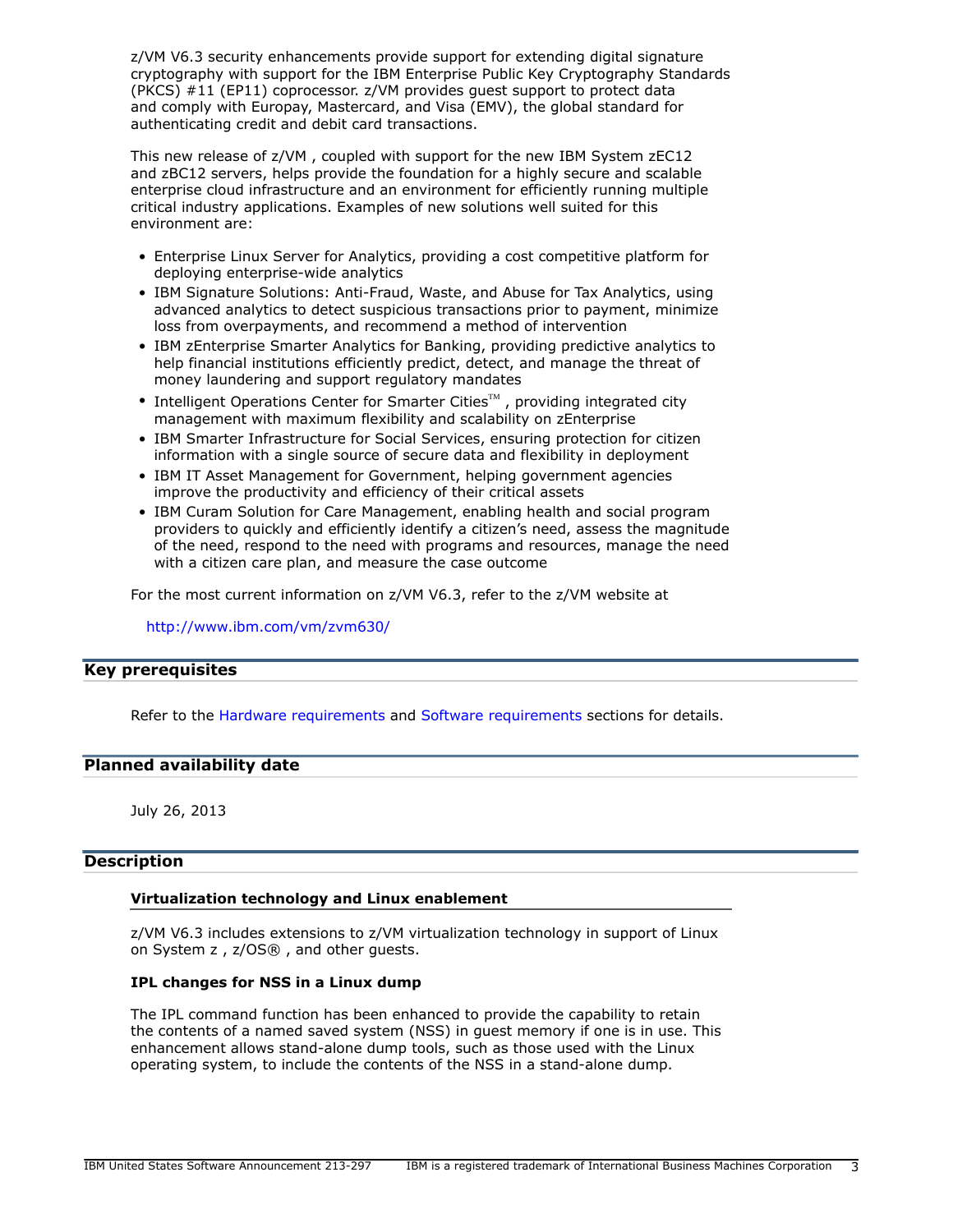z/VM V6.3 includes support for the newest IBM System z hardware technologies.

**Note:** Support and exploitation of hardware functions depend on hardware level and availability. For detailed information on hardware capabilities, requirements, and availability, see the appropriate Hardware Announcement materials. Also refer to the hardware Preventive Service Planning (PSP) buckets at IBM Resource Link®

#### <http://www.ibm.com/servers/resourcelink/>

A Resource Link user ID and password are required.

# **IBM zEnterprise EC12 and IBM zEnterprise BC12**

z/VM supports the IBM zEnterprise EC12 (zEC12) and IBM zEnterprise BC12 (zBC12) and enables guests to exploit selected new features.

z/VM support for the zEC12 and zBC12 includes support for:

• Crypto Express4S

z/VM provides guest support for the Crypto Express4S feature, which is exclusive to the zEC12 and zBC12, for z/Architecture® guests.

The Crypto Express4S can be configured in one of three ways using the Hardware Management Console (HMC) panels:

- IBM Common Cryptographic Architecture (CCA) coprocessor
- IBM Enterprise Public Key Cryptography Standards (PKCS) #11 (EP11) coprocessor
- Accelerator

The new EP11 coprocessor is designed to provide open industry standard cryptographic services. It provides enhanced firmware capabilities that are designed to meet the rigorous FIPS 140-2 Level 4 and Common Criteria EAL4+ certifications.

EP11 provides enhanced security qualities when using PKCS #11 functions. EP11 supports secure PKCS #11 keys that never leave the secure boundary of the coprocessor unencrypted. With EP11, keys can now be generated and securely wrapped under the EP11 Master Key, all within the bounds of the coprocessor.

z/Architecture guests can be authorized in the z/VM directory for shared or dedicated access to the Crypto Express4S. When Crypto Express4S is configured as an accelerator or a CCA coprocessor, z/VM supports the device for shared or dedicated use. When Crypto Express4S is configured as an EP11 coprocessor, z/ VM supports the device for dedicated use only.

• CPU-Measurement Counter Facility enhancement

The CPU-Measurement Counter Facility has been expanded. Code was added to z/VM to support current variations of the new version numbers when collecting the counters and when putting them into the monitor record (Domain 5 Record 13).

• New subchannel measurement block fields

The Interrupt-Delay Time and I/O-Priority-Delay Time fields have been added to the subchannel measurement block.

• OSA-Express5S

OSA-Express5S is the next generation of devices in the OSA family. It contains a technology update compared with the OSA-Express4S, with similar performance characteristics.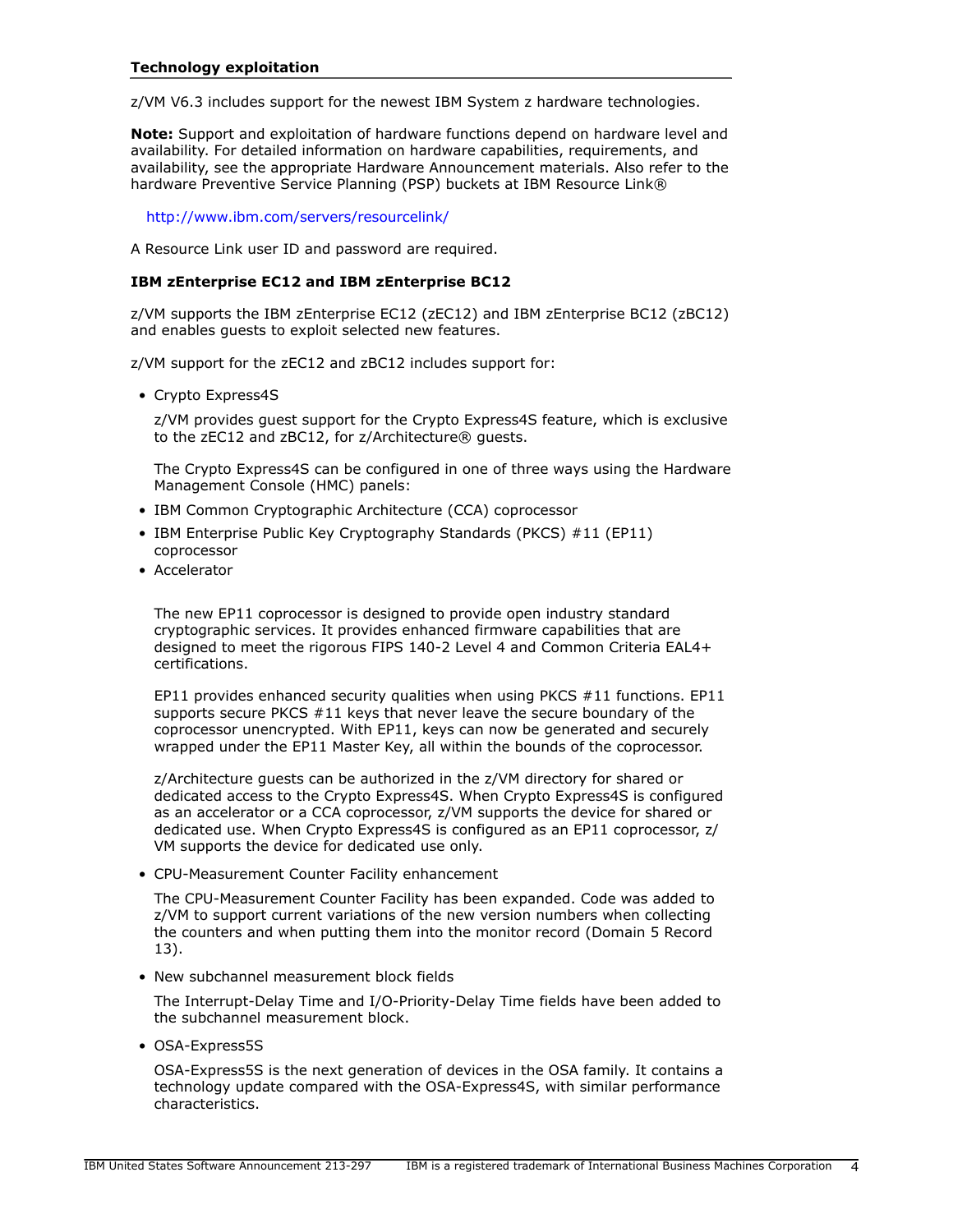# **Fibre Channel Protocol Data Router support**

Fibre Channel Protocol (FCP) QEBSM support has been enhanced to allow guest exploitation of the Data Router facility to directly transfer data from guest memory to an FCP device.

# **FICON® DS8000® Series new functions**

z/VM supports the following functions on IBM System Storage® DS8700 and later devices:

# • **Storage Controller Health Message**

This new attention message will be generated from the hardware, one per corresponding Logical Storage System (LSS), to alert the operating system of a condition that in the past would have surfaced as a general Equipment Check. This message will give more details and is intended to reduce the number of false HyperSwap® events that have occurred with the less descriptive Equipment Check.

# • **Peer-to-Peer Remote Copy (PPRC) Summary Unit Check**

When a PPRC suspend condition existed in the past, a corresponding state change interrupt would be presented to each affected DASD in the LSS. When there are a large number of DASD involved, the amount of processing, time, and memory needed by the operating system to process each state change interrupt can accumulate. For clients with large numbers of DASD, this state change processing can cause timeouts to occur in Geographically Dispersed Parallel Sysplex<sup>™</sup> ( GDPS® ) HyperSwap scenarios, because a PPRC suspend occurs on every DASD under HyperSwap control. To prevent these timeouts, a new Summary Unit Check has been created that gives only one interrupt per affected LSS.

This support is intended to reduce the amount of false HyperSwap events by GDPS and reduce the amount of processing required to handle PPRC suspend events, which previously came via state change interrupts. This is particularly useful for clients with large sets of DASD under GDPS PPRC control.

This satisfies the statement of direction made in IBM Software Announcement [211-409](http://www.ibm.com/common/ssi/cgi-bin/ssialias?infotype=an&subtype=ca&appname=gpateam&supplier=897&letternum=ENUS211-409), dated October 12, 2011 .

#### **HiperSocketsTM completion queue guest exploitation support**

z/VM provides guest support for asynchronous HiperSockets data transmission provided by completion queues when deploying a HiperSockets network in a virtualized environment. Completion queues perform requests asynchronously to improve performance for peak workload intervals.

This satisfies the statement of direction made in IBM Software Announcement [211-409](http://www.ibm.com/common/ssi/cgi-bin/ssialias?infotype=an&subtype=ca&appname=gpateam&supplier=897&letternum=ENUS211-409), dated October 12, 2011 .

# **Multiple Subchannel Set support for mirrored DASD**

The Multiple Subchannel Set (MSS) support for mirrored DASD provides a subset of host support for the MSS facility to allow using an alternate subchannel set for Peerto-Peer Remote Copy (PPRC) secondary volumes.

This satisfies the statement of direction made in IBM Software Announcement [211-409](http://www.ibm.com/common/ssi/cgi-bin/ssialias?infotype=an&subtype=ca&appname=gpateam&supplier=897&letternum=ENUS211-409), dated October 12, 2011 .

#### **z/VM HiperDispatch**

z/VM HiperDispatch is intended to improve efficiency in the use of CPU resources. This enhancement can help to improve performance and allow you to get more business value from your existing IBM System z servers, perhaps by consolidating z/ VM workloads into fewer (larger) z/VM LPARs.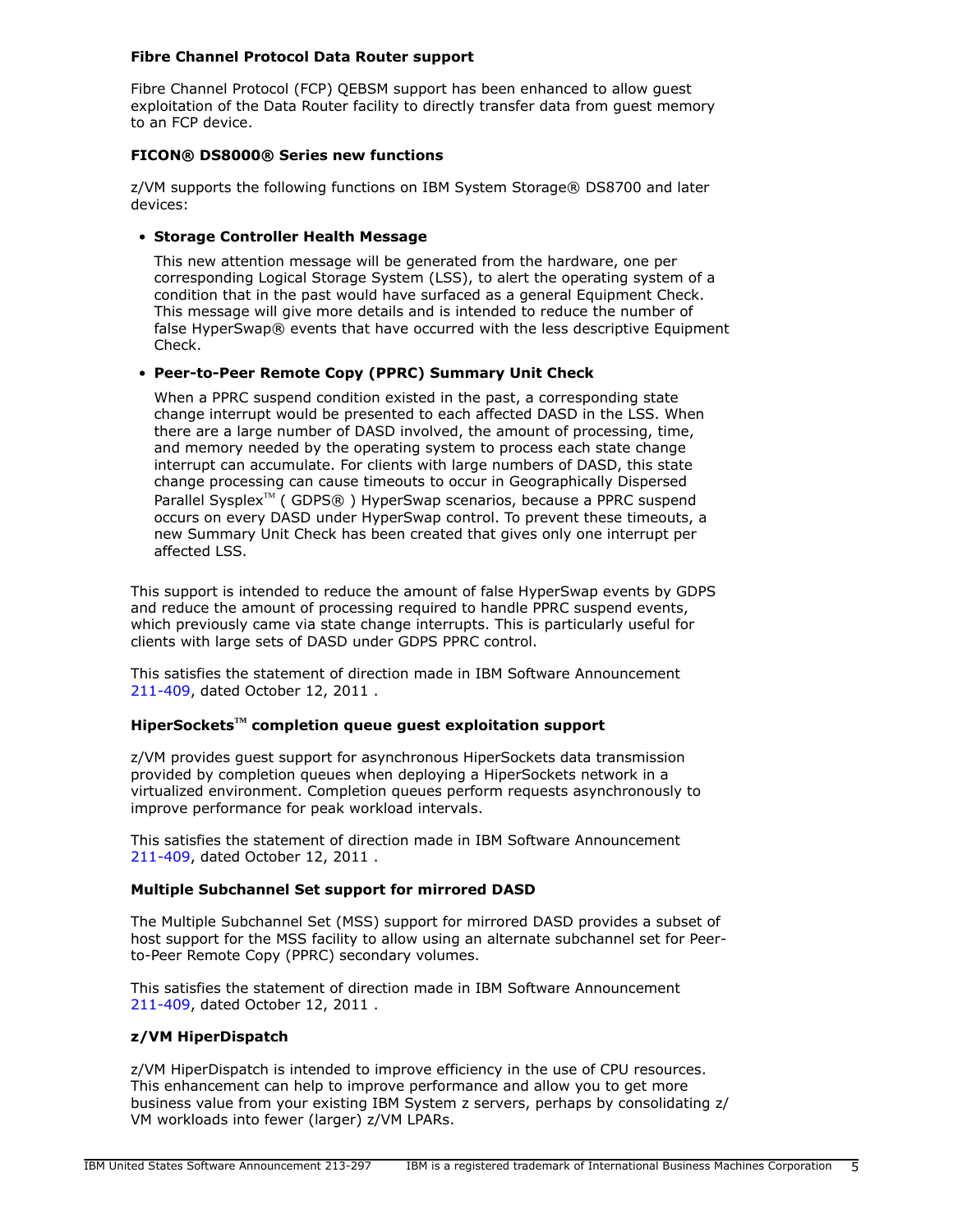z/VM HiperDispatch improves CPU efficiency by causing the Control Program to run work in a manner that recognizes and exploits System z machine topology to increase the effectiveness of physical machine memory cache. This includes:

- Requesting the LPAR hypervisor to handle the partition's logical processors in a manner that exploits physical machine topology
- Dispatching virtual servers in a manner that tends to reduce their movement within the partition's topology
- Dispatching multiprocessor virtual servers in a manner that tends to keep the server's virtual CPUs logically close to one another within the partition's topology

z/VM HiperDispatch can also improve CPU efficiency by automatically tuning the LPAR's use of its logical CPUs to try to reduce multiprocessor effects. This includes:

- Sensing and forecasting key indicators of workload intensity and of elevated multiprocessor effect
- Autonomically tuning the z/VM system to reduce multiprocessor effects when it is determined that z/VM HiperDispatch can help to improve CPU efficiency

The supported processors limit for z/VM V6.3 remains 32, but with improved multiprocessor efficiency.

# **Systems management**

z/VM V6.3 includes systems management improvements that help to provide selfconfiguring, self-managing, and self-optimization facilities

# **z/VM V6.3, OpenStack and zManager**

IBM zEnterprise Unified Resource Manager (zManager) is designed to provide systems management capabilities across the multi-architecture environment of zEnterprise . Many of you are planning to exploit these system management capabilities to deploy a framework for a heterogeneous cloud environment, thereby providing an effective means to help deliver IT services. To accelerate the delivery of its cloud offerings, IBM recently announced plans to base all of its cloud services and software on open architecture and standards, including OpenStack.

OpenStack is an infrastructure as a service (IaaS) cloud computing open source project. IBM joined the project in 2012 and in support of System z is making contributions to the OpenStack project that are designed to enable z/VM V6.3 to be the first System z operating environment that can be managed with these open cloud architecture-based interfaces.

The management of z/VM environments in zManager is now stabilized as part of the evolution of the IBM cloud strategy and adoption of OpenStack. Accordingly, zManager does not provide systems management support for z/VM V6.3. However, zManager will continue to play a distinct and significant role in the management of virtualized environments created by zEnterprise integrated firmware hypervisors -  $PR/SM^{TM}$ , PowerVM<sup>TM</sup>, and x hypervisor based on Kernel-based Virtual Machine (KVM).

Looking ahead, IBM will continue to enable OpenStack to provide heterogeneous systems management across zEnterprise , z/VM , and distributed platforms, which in turn can be exploited by subsequent IBM SmartCloud™ offerings. These offerings are designed to provide you enablement for enterprise-wide cloud deployments and greater flexibility by removing the need to develop specific interfaces for different cloud services.

# **Enhanced Performance Toolkit**

The Performance Toolkit for VM, function level 630, includes new and updated reports containing the following information:

• CP memory management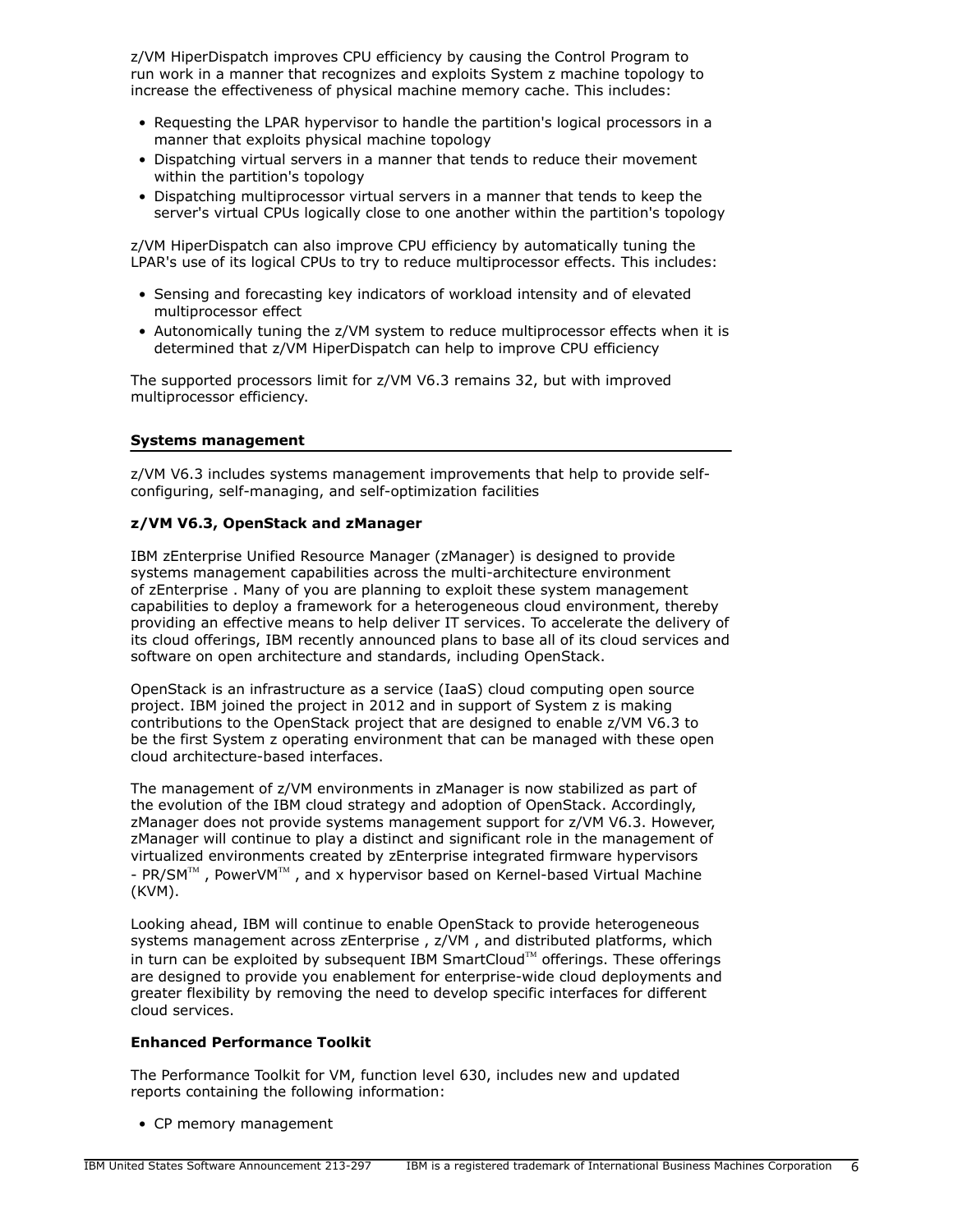- z/VM HiperDispatch
- High Performance FICON
- HiperSockets Bridge
- SSI Live Guest Relocation

# **Enhanced z/VM systems management application programming interface (SMAPI)**

SMAPI enhancements include:

- Several new APIs are added, and existing APIs are updated, to support the zEC12 and system changes included in this release, and to satisfy the requirements of IBM clients. In addition, several previously unpublished APIs are externalized in this release.
	- The LOHCOST Data Base, used to cache directory and metadata, is now available for use in all SMAPI installations.
	- A new First Failure Data Capture tool (both an API version and a standalone version) are added for gathering information to assist in problem determination.

# **Extending zBX connectivity options to Layer-2**

Customer experience with the IBM zEnterprise BladeCenter® Extension (zBX) has led IBM to depart from its original requirement to exclusively support Layer-3 connectivity between the external data network and the intraensemble data network (IEDN) top-of-rack (TOR) switches in the zBX. With this change, a z/VM Virtual Switch can be used to provide a Layer 2 connection through the IEDN TOR switch using an OSD, thus extending IEDN connectivity to z/VM guests without requiring an OSX and without requiring z/VM to participate in an Ensemble.

A Redpaper is now available, illustrating a set of pre-tested configuration examples in support of both Layer-2 and Layer-3 connectivity. The Redpaper, *IBM zEnterprise BladeCenter Extension: Network Connectivity Options* (REDP-5036), includes a description of limitations and trade-offs when deploying Layer-2 versus Layer-3 connectivity.

The Redpaper can be accessed at the following website

<http://www.redbooks.ibm.com/>

#### **Network virtualization**

z/VM V6.3 includes enhancements to z/VM network virtualization.

# **Virtual switch HiperSockets bridge**

The z/VM virtual switch is enhanced to transparently bridge a guest virtual machine network connection on a HiperSockets LAN segment. This bridge allows a single HiperSockets guest virtual machine network connection to also directly communicate with the following:

- Other guest virtual machines on the virtual switch
- External network hosts through the virtual switch OSA UPLINK port

# **Live Guest Relocation support for port-based virtual switches**

This support builds on the existing Live Guest Relocation framework to:

- Allow relocation of a port-based interface
- Prevent relocation of an interface that will clearly be unable to establish network connectivity
- Adjust the destination virtual switch configuration (when possible) by inheriting virtual switch authorization from the origin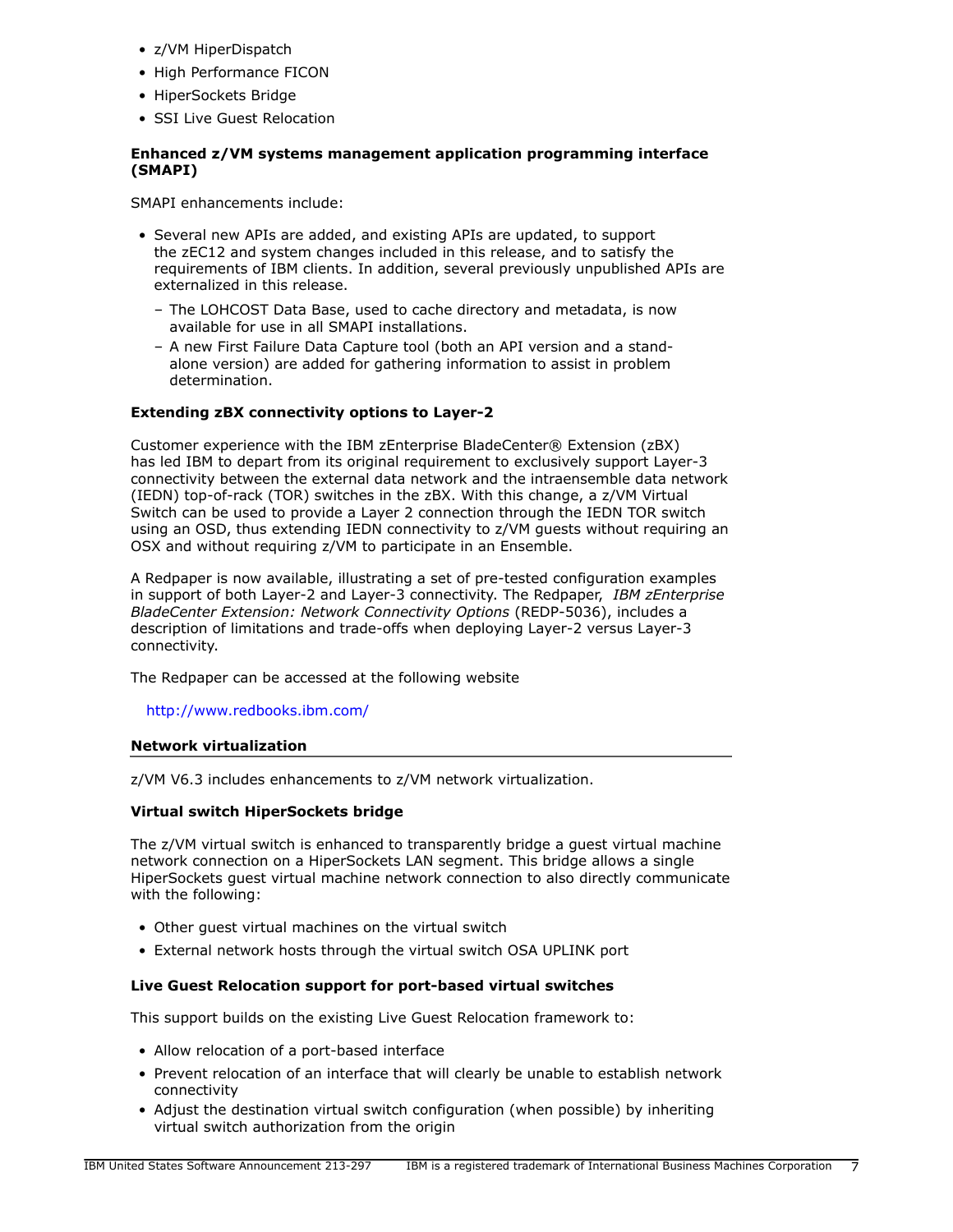The support adds the checks that are needed to safely relocate a guest with a portbased virtual switch interface. Eligibility tests are performed before relocation to determine if the destination network is equivalent.

The support improves the preexisting base network eligibility test by testing other attributes that would prevent the guest from establishing connectivity. Without the improved checks, if you accidentally mislabel two networks as equivalent, a guest might be relocated to the destination node but find it impossible to establish network connectivity, and the reason for the loss of connectivity might not be clear.

# **MPROUTE upgrade**

The MPROUTE server has been upgraded to provide functional equivalency to z/OS V1.13 OMPROUTE.

#### **Virtual switch recovery stall prevention**

A new SET VSWITCH UPLINK SWITCHOVER command provides a fast mechanism to switch an uplink port's network connection from its current device to one of its configured backup devices. The use of this new command is less disruptive to virtual switch external network connectivity when there is a need to apply service to an OSA-Express feature.

Additionally, support is added to automatically enable or disable the z/VM Missing Interruption Handler (MIH) function for an OSA-Express or HiperSockets read, write, and data uplink device. MIH is used to detect and recover (failover) from network connectivity problems due to unresponsive or broken hardware.

# **Virtual switch support for VEPA**

The z/VM virtual switch has been enhanced to support Virtual Edge Port Aggregator (VEPA) mode, which allows advanced access, traffic, and security controls to be performed on network traffic.

VEPA is part of the IEEE 802.1Qbg standardization effort and is designed to reduce the complexities associated with highly virtualized deployments such as hypervisor virtual switches bridging many virtual machines. VEPA provides the capability to take all virtual machine traffic sent by the server and send it to an adjacent network switch. This mode of operation moves all frame relay switching from the hypervisor virtual switch to the (external) adjacent switch. With the adjacent switch handling the frame relay for virtual switch guest port to guest port communications, imbedded network-based appliances in the adjacent switch, such as firewalls, Access Control Lists (ACLs), Quality of Service (QoS), port Quality of Service (QoS), and port mirroring, are available to be deployed for this guest port to guest port switching. VEPA eliminates the need to provide and support these network-based appliances in the hypervisors or LPARs. VEPA mode is supported on OSA-Express3 and later on IBM zEnterprise EC12 and later.

#### **Scalability**

z/VM V6.3 includes scalability enhancements that can help support increased workloads on z/VM .

#### **Memory management**

The z/VM memory management algorithms are redesigned to enable support for real memory up to 1 TB. These enhancements are intended to improve efficiency for the overcommitment of virtual to real memory for guests and to improve performance. Some benefits of these memory management changes are:

- Improved efficiency in the management of memory overcommitment
- Less need to use multiple LPARs by supporting more virtual machines in a single image and larger virtual machines in a single image, reducing system management complexity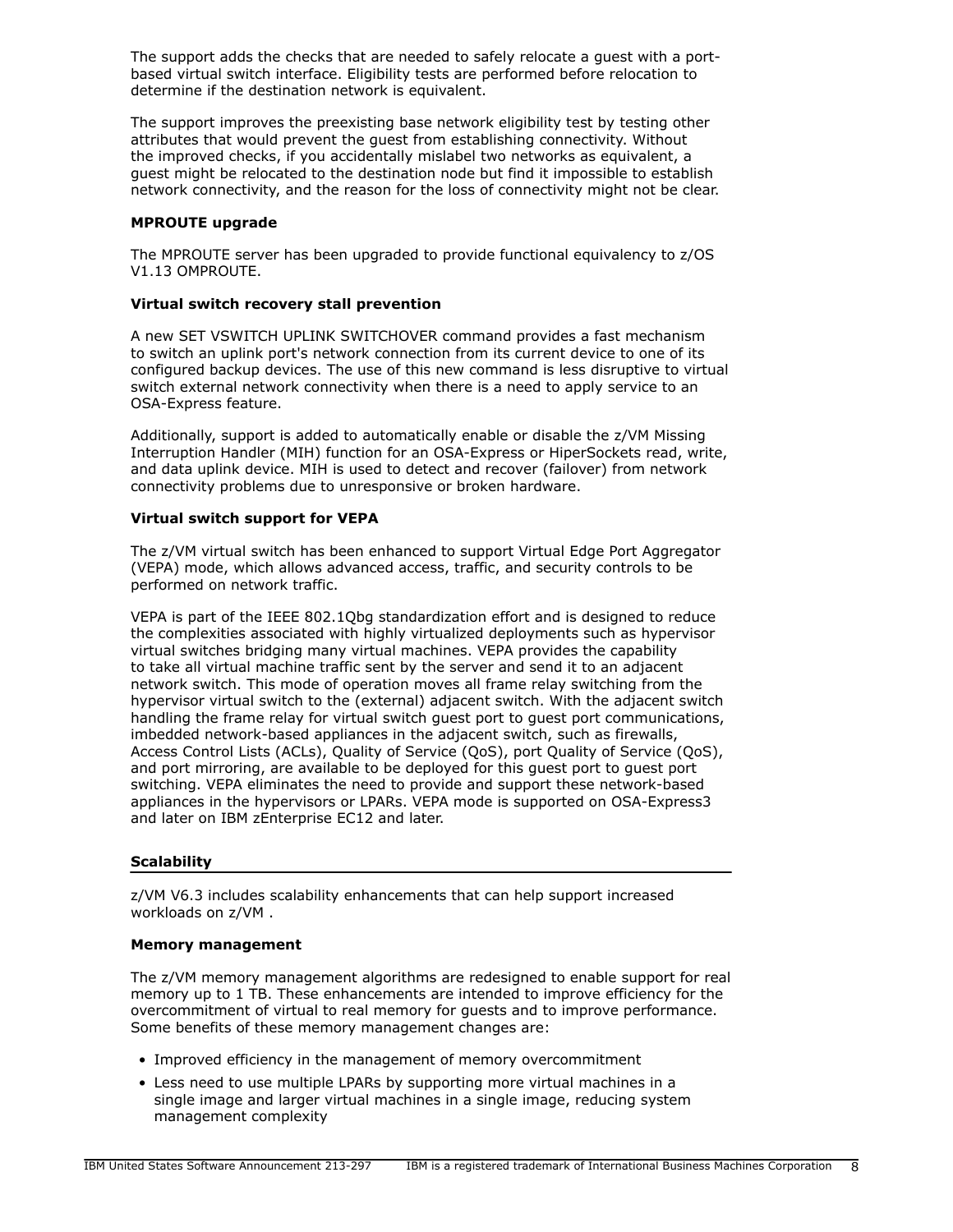Preparing for the increased memory scalability will depend on your current hardware configuration for memory and CPUs. Depending on the workload you plan to run, you might need to add capacity to take full advantage of the 1 TB support provided with z/VM V6.3. This might mean adding memory and CPUs to your existing configuration, adding books or drawers to your system, or reconfiguring XSTORE and DASD paging space.

• To assist with planning for z/VM V6.3, additional information can be found at IBM : z/VM V6.3 Resources

<http://www.ibm.com/vm/zvm630/>

• For XSTORE and DASD configuration guidelines, see IBM : VM Performance Resources

<http://www.ibm.com/vm/perf/>

• For guidelines on calculating the required paging space, see z/VM : CP Planning and Administration.

# **Enhanced dump support**

z/VM dump capabilities have been enhanced:

- The stand-alone dump utility has been rewritten. The new stand-alone dump creates a CP hard abend format dump, which is usually much smaller than a storage dump, and the dump is written to either  $ECKD^{TM}$  or SCSI DASD.
- Larger memory sizes are supported, up to a maximum of 1 TB. The support includes stand-alone dump, hard abend dump, SNAPDUMP, DUMPLD2, and VM Dump Tool.
- Hard abend dump processing has been enhanced by writing out more than one page of the CP Frame Table per I/O. The CP Frame Table accounts for a significant portion of the dump on large storage systems. Compared with the previous version, on a system with the same amount of real storage and using the same DASD devices, the amount of time to create a hard abend dump or SNAPDUMP will decrease.

The PTF for APAR VM65126 'FIXES TO FCP DUMP SIMULATION' is required on first level systems where the new stand-alone dump program (SDINST) is going to be used to dump second level systems. The PTF is included on V540 RSU1202, V610 RSU1301, and V620 RSU1202. It is important for the first level system to have this fix, or various abends or incorrect operation of the new stand-alone dump program could occur.

# **Security**

z/VM V6.3 includes enhancements to the security characteristics of z/VM .

# **System z Security Portal**

IBM urges all z/VM users to register for the System z Security Portal and to keep current with security and system integrity fixes.

Many security experts agree that, in today's world of heightened cybersecurity concerns, it is more important than ever to track and install critical security and system integrity fixes as part of your overall enterprise security policy to mitigate risk. IBM recommends that users of the z/VM operating system validate the currency of security and system integrity service and take prompt action to install all security and integrity PTFs. Security and system integrity fixes are included in Recommended Service Upgrades (RSUs), and maintaining RSU currency can help you minimize exposure to security and integrity issues.

The System z Security Portal is intended to help you stay current with security and system integrity. The System z Security Portal now provides Associated Common Vulnerability Scoring System (CVSS) V2 ratings for new APARs. Because widespread specifics about a vulnerability could increase the likelihood that an attacker could successfully exploit it, and in response to many customer requests to maintain the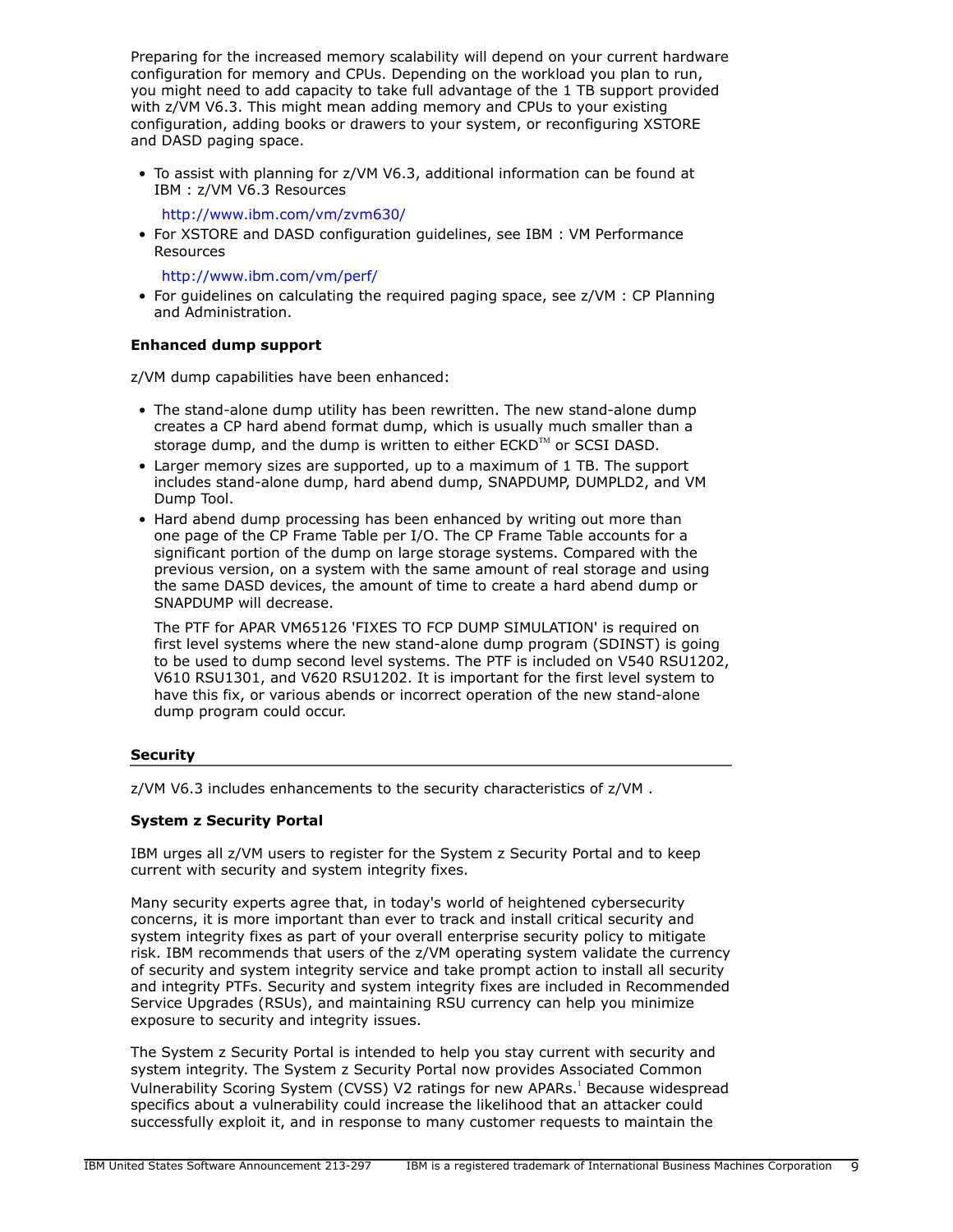confidentiality of any vulnerability information reported to IBM , this information is available only to registered z/VM customers who agree not to distribute it to others. IBM recommends that you visit the System z Security Portal site to get the information you need to be registered as an authorized user of this information. Visit

[http://www-03.ibm.com/systems/z/advantages/security/integrity\\_zvm.html](http://www-03.ibm.com/systems/z/advantages/security/integrity_zvm.html)

Also, questions can be directed to: syszsec@us.ibm.com

According to the Forum of Incident Response and Security Teams (FIRST), the Common Vulnerability Scoring System (CVSS) is an "industry open standard designed to convey vulnerability severity and help to determine urgency and priority of response." IBM PROVIDES THE CVSS SCORES "AS IS" WITHOUT WARRANTY OF ANY KIND, INCLUDING THE IMPLIED WARRANTIES OF MERCHANTABILITY AND FITNESS FOR A PARTICULAR PURPOSE. CUSTOMERS ARE RESPONSIBLE FOR ASSESSING THE IMPACT OF ANY ACTUAL OR POTENTIAL SECURITY VULNERABILITY IN THEIR SPECIFIC ENVIRONMENT.

IBM DOES NOT PROVIDE A CVSS ENVIRONMENT SCORE. THE CVSS ENVIRONMENT SCORE IS CUSTOMER ENVIRONMENT SPECIFIC AND WILL IMPACT THE OVERALL CVSS SCORE. CUSTOMERS SHOULD EVALUATE THE IMPACT OF ANY ACTUAL OR POTENTIAL SECURITY VULNERABILITY AND CAN CALCULATE A CVSS ENVIRONMENT SCORE.

# **Crypto Express4S**

**1**

z/VM provides guest support for the Crypto Express4S feature, which is exclusive to the zEC12 and zBC12, for z/Architecture guests.

The Crypto Express4S can be configured in one of three ways using the Hardware Management Console (HMC) panels:

- IBM Common Cryptographic Architecture (CCA) coprocessor
- IBM Enterprise Public Key Cryptography Standards (PKCS) #11 (EP11) coprocessor
- Accelerator

The new EP11 coprocessor is designed to provide open industry standard cryptographic services. It provides enhanced firmware capabilities that are designed to meet the rigorous FIPS 140-2 Level 4 and Common Criteria EAL4+ certifications.

EP11 provides enhanced security qualities when using PKCS #11 functions. EP11 supports secure PKCS #11 keys that never leave the secure boundary of the coprocessor unencrypted. With EP11, keys can now be generated and securely wrapped under the EP11 Master Key, all within the bounds of the coprocessor.

z/Architecture guests can be authorized in the z/VM directory for shared or dedicated access to the Crypto Express4S. When Crypto Express4S is configured as an accelerator or a CCA coprocessor, z/VM supports the device for shared or dedicated use. When Crypto Express4S is configured as an EP11 coprocessor, z/VM supports the device for dedicated use only.

# **SSL server upgrade and TLS 1.2 support**

The z/VM SSL server has been upgraded to z/OS V1.13 equivalency. This upgrade includes support for Transport Layer Security (TLS) protocol, version 1.2, which provides support for SHA-256 certificates. A new PROTOCOL operand on the VMSSL command allows the system administrator to enable and disable SSL and TLS protocols for cryptographic use in the operation of the SSL server.

The z/VM SSL server also has been enhanced to support secure IPv6 SSL connections. The following servers and clients have added support for secure IPv6 connections:

- TELNET server and client
- FTP server and client
- SMTP server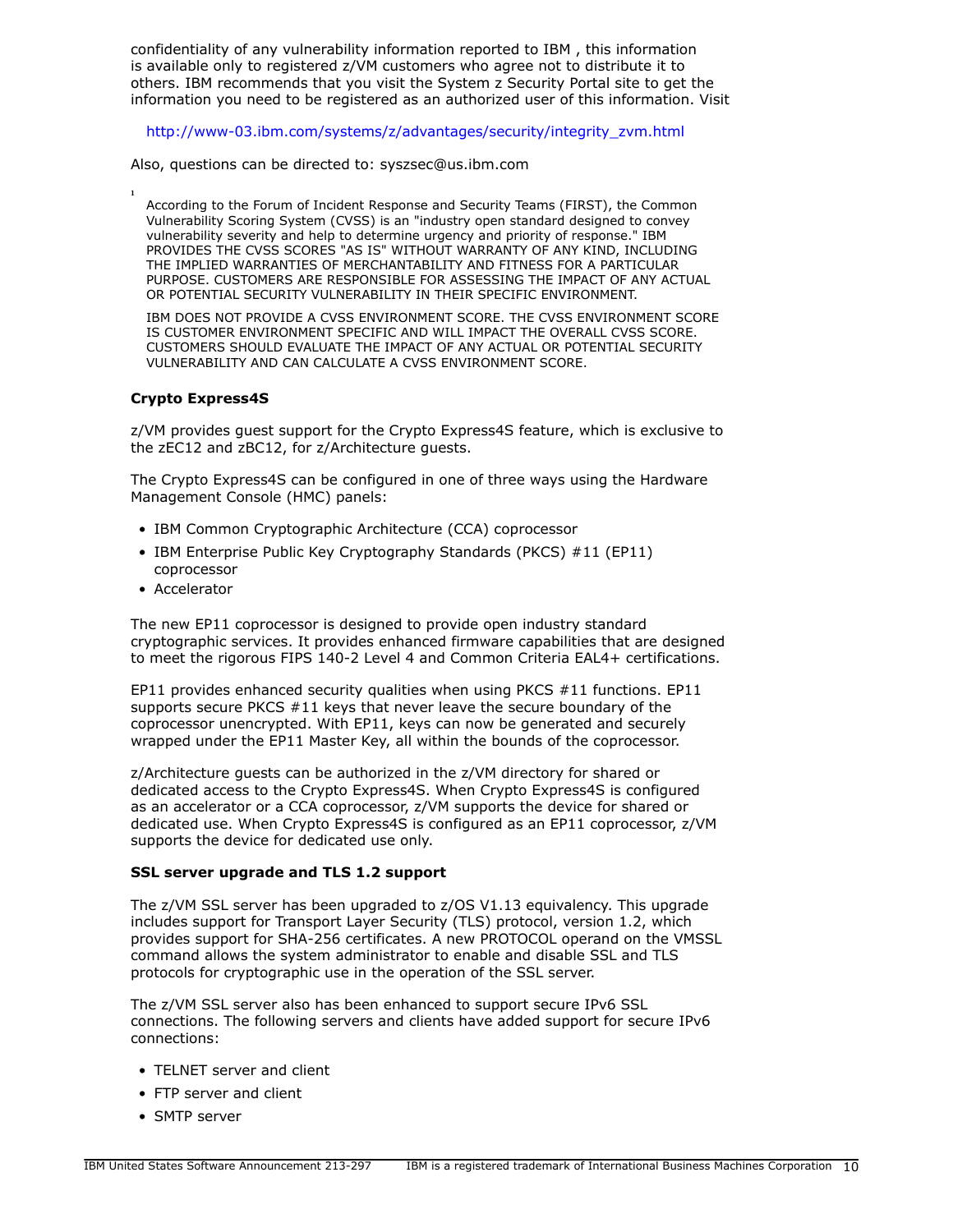Furthermore, NETSTAT IDENT SSL and SSLADMIN have been enhanced to display secure IPv6 connections.

# **Application enablement**

z/VM V6.3 includes enhancements to support application development and deployment on z/VM .

# **Program Management Binder upgrade**

The Program Management Binder for CMS has been upgraded to z/OS V1.13 equivalency. The new level of the Binder includes the following enhancements:

- COMPAT option of the BIND command includes a new ZOSV1R13 parameter.
- The STRIPSEC option of the BIND command includes a new PRIV parameter.
- Support is added for RLD conditional sequential resolution.

# **Installation, serviceability, and packaging**

z/VM V6.3 includes enhanced functions and processes to improve the installation and serviceability of z/VM .

# **Upgrade installation technique**

With z/VM V6.3, a new installation technique called upgrade installation is introduced (for upgrading from z/VM V6.2 only). In a traditional installation, the new release is installed on a separate set of volumes, after which the users and data from the current running system are migrated to the system running the new release. In an upgrade installation, a new release system to be used as a temporary work system is installed as a second-level guest of the current release system that you wish to upgrade. The new level of code from the work system is then moved to your current system with minimal impact to your current running system. This current running system can be a non-SSI system, the only member of a single-member SSI cluster, or any member of a multimember SSI cluster. In a multimember SSI cluster, you will upgrade one member at a time so that there is minimal impact to the other members.

An upgrade installation is performed using a two-stage approach, with two separate sets of changes being defined and then made on your current system. The first set of changes, STAGE 1, can be made to your current system without disrupting your production workload. After the STAGE 1 changes have been made you must stop all normal production work on your current system or move that work to another system. In an SSI cluster environment, you can relocate production Linux workloads from your current system to other members of your cluster before performing STAGE 2 activities.

Once you have relocated or stopped your workloads, you should create a backup of the system you are upgrading using your normal backup procedures. You are then ready to proceed to STAGE 2. When the STAGE 2 changes are complete you will IPL your current system and restart your normal workloads.

In an SSI environment you can run multiple levels of z/VM on the members of the SSI cluster. This allows you to upgrade one member at a time and thoroughly test your current workloads on the new level of z/VM before upgrading additional members.

#### **Cross-system highest level program handling**

In an SSI cluster in which members have different levels of z/VM installed, certain programs that manage shared resources are required to be at the highest release level that is running in the cluster. These programs must be on all members in the cluster regardless of the release level running on each member. Handling the highest release level program is accomplished by having a common test/production build disk set, where programs that must be at the highest release level are shipped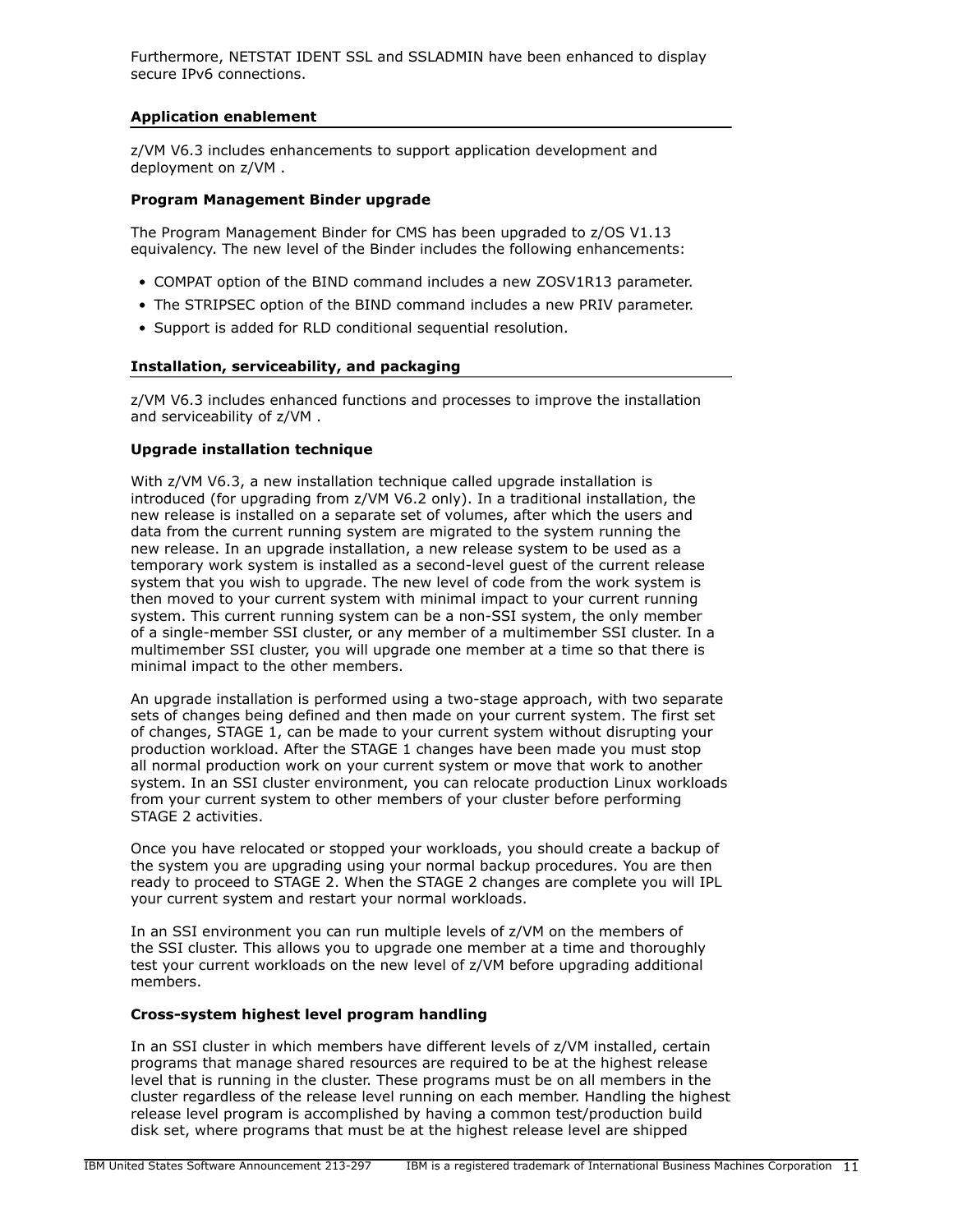and maintained. These disks are on the common volume and are owned by the PMAINT user ID. When a z/VM release which supersedes all other releases running on the members in an SSI cluster is installed on a member of the cluster, the z/VM installation processing places these programs from the superseding release on the SSI system common disk, replacing all programs from the superseded release.

#### **Service enhancements**

z/VM includes the following service enhancements:

- The VMVFIEW EXEC has been updated to accommodate VMSES/E programspecific tracing output.
- Console data excluded from the SERVICE \$CONS by the SERVICE EXEC is spooled to the reader as a file called SERVICE \$CONXCLD.

# **xCAT appliance packaged with z/VM V6.3**

The Extreme Cloud Administration Toolkit (xCAT) appliance is packaged with z/ VM V6.3. xCAT is an open source scalable distributed computing management and provisioning tool that provides a unified interface for hardware control, discovery, and OS diskful/diskfree deployment. The toolkit is configured to be ready for use with no modification.

# **z/VM license information provided on DVD**

License information for z/VM V6.3 is provided on a DVD supplied with the z/VM product:

• z/VM V6.3 Agreements and License Information, LC27-5378-00

The DVD includes the following documents:

- International Program License Agreement (PDF)
- z/VM : License Information (PDF)
- International Agreement for the Acquisition of Software Maintenance (PDF)
- Third-party notices (HTML)

#### **Withdrawal of support**

With z/VM V6.3, IBM has withdrawn support for the following functions:

# • **A220 and CLAW device drivers.**

This satisfies the statement of direction made in IBM Software Announcement [211-409](http://www.ibm.com/common/ssi/cgi-bin/ssialias?infotype=an&subtype=ca&appname=gpateam&supplier=897&letternum=ENUS211-409), dated October 12, 2011 .

# • **z/VM Dynamic Host Configuration Protocol Daemon (DHCPD).**

This satisfies the statement of direction made in IBM Software Announcement [211-409](http://www.ibm.com/common/ssi/cgi-bin/ssialias?infotype=an&subtype=ca&appname=gpateam&supplier=897&letternum=ENUS211-409), dated October 12, 2011 .

#### • **z/VM Line Printer Daemon (LPD).**

This satisfies the statement of direction made in IBM Software Announcement [211-409](http://www.ibm.com/common/ssi/cgi-bin/ssialias?infotype=an&subtype=ca&appname=gpateam&supplier=897&letternum=ENUS211-409), dated October 12, 2011 .

The Line Printer Daemon (LPD) protocol is still supported using non-z/VM LPD servers, and LPD related tools are still shipped for this purpose. An LPD link driver is still provided in the z/VM RSCS feature.

• **OVERRIDE utility and the user class restructure (UCR) function.**

This satisfies the statement of direction made in IBM Software Announcement [211-409](http://www.ibm.com/common/ssi/cgi-bin/ssialias?infotype=an&subtype=ca&appname=gpateam&supplier=897&letternum=ENUS211-409), dated October 12, 2011 .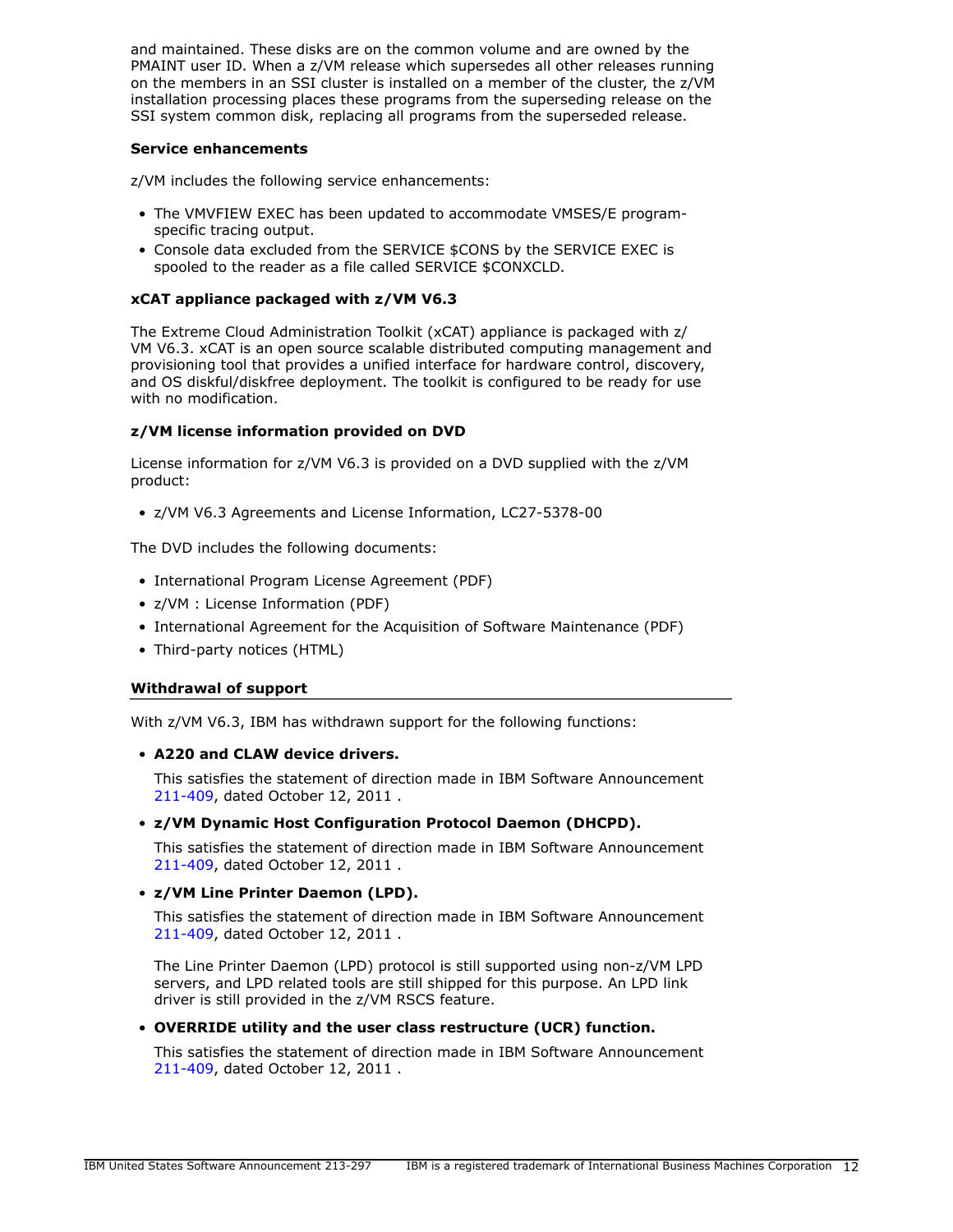# • **Cross System Extensions (CSE).**

z/VM Single System Image (SSI) clusters provide the new technology for clustering z/VM systems. This satisfies the statement of direction made in IBM Software Announcement [211-409,](http://www.ibm.com/common/ssi/cgi-bin/ssialias?infotype=an&subtype=ca&appname=gpateam&supplier=897&letternum=ENUS211-409) dated October 12, 2011 .

The cross-system link (XLINK) function that was formerly included in CSE is still supported for non-SSI systems.

#### **IBM Systems Lab Services and Training**

IBM Systems Lab Services and Training ("Lab Services") provides leading-edge consulting, custom solutions, support services, and proofs-of-concept to meet your business requirements now and to support your strategic initiatives in the future. Lab Services can leverage the worldwide intellectual and technical resources of IBM product development labs to assist you in taking advantage of emerging technologies on z/VM and Linux , explaining these innovative solutions and delivering the training needed to use them. And, sometimes, you just need a helping hand. Lab Services can provide the help you need, including such services as:

#### • **New technology exploitation**

IBM System z regularly delivers new technology to solve business problems in new, innovative ways. Lab Services can help you understand and accelerate your exploitation of these emerging technologies, and educate you on their configuration, use, and problem determination.

# • **Currency and migration**

Lab Services will assist you with planning or performing upgrades to your System z environment. We can help you replace your IBM System z server, change your I/O configuration, or upgrade or apply maintenance to z/VM or Linux on System z operating systems. Our experts will use their experience to help you develop a methodology to keep your System z servers and operating systems current.

#### • **Security and compliance**

Lab Services provides you with an in-depth analysis of your z/VM and Linux on System z servers to help identify areas that could be better secured, or that may raise possible compliance or vulnerability concerns. Where applicable, we will help you understand how to take advantage of the security features and management software on these systems.

#### • **z/VM Single System Image and Live Guest Relocation**

Lab Services can help you to implement a z/VM Single System Image (SSI) cluster. It's ideal for clients who want to accelerate their use of Live Guest Relocation (LGR) in order to increase the availability of their Linux on System z servers, but who don't have the time to learn all of the technical details.

To learn more about our offerings, visit

<http://www.ibm.com/systems/services/labservices>

To discover what IBM System Lab Services and Training can do for you, contact us at systemz@us.ibm.com.

#### **Accessibility by people with disabilities**

A US Section 508 Voluntary Product Accessibility Template (VPAT) containing details on accessibility compliance can be requested at

[http://www.ibm.com/able/product\\_accessibility/index.html](http://www.ibm.com/able/product_accessibility/index.html)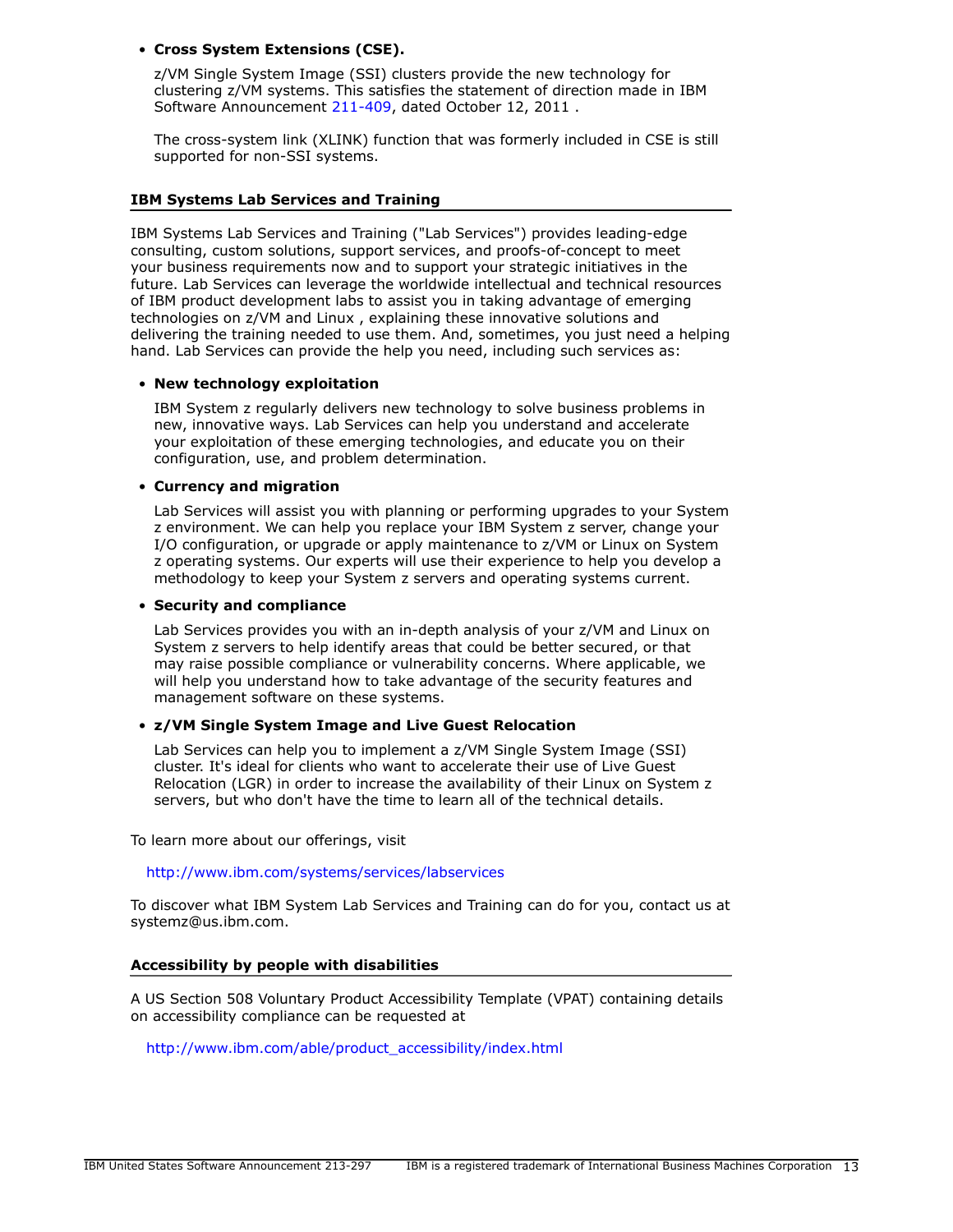# **Engine-based Value Unit pricing**

Engine-based Value Unit pricing for z/VM V6 is designed to provide a decreasing price curve as hardware capacities and workload grow, which may help improve price/performance.

There may also be a price benefit when you grow your capacity. Additional capacity is not priced starting at the base with a flat price per unit. Instead, additional capacity is priced starting at the capacity (processors) on which z/VM V5 has already been installed, which may result in a lower unit price.

**Note:** Value Units of a given product cannot be exchanged, interchanged, or aggregated with Value Units of another product.

A no-charge Subscription and Support registration record will be established for each designated machine where z/VM V6.3 and the priced, optional features of Single System Image Feature, DirMaint $^{\text{\tiny{\textsf{TM}}}}$  , RSCS, RACF® Security Server, and the Performance Toolkit for VM are running. These no-charge Subscription and Support registration records will be linked to the billable Subscription and Support and all billable Subscription and Support within the scope of the engine-based Value Units aggregation will be linked together.

Subscription and Support (S&S) is an annual charge and should be kept at an annual term.

# <span id="page-13-0"></span>**Product positioning**

Today's announcement strengthens the scalability of z/VM with support for 1 TB of real memory. This provides relief for large workloads, for example Oracle database servers that consume 256 GB of memory today. In addition, with the support for 1 TB of real memory the capability exists to consolidate considerably more virtual machines into a single LPAR, depending on workload characteristics, especially if you assume the same characteristics and resource requirements as the existing workload and with a comparable increase in other resources such as CPU, I/O, network, paging, and spooling resources.

z/VM HiperDispatch support improves performance through more efficient use of processor cache. This will most benefit the performance of memory-intensive workloads running on a large number (16 to 32) of physical processors.

z/VM V6.3 operates on all servers starting with IBM System z10® and newer including the latest IBM System zEC12 and zBC12 servers announced today.

Clients can add capacity to IBM mainframe servers for hosting Linux on System z workloads by configuring their servers with Integrated Facility for Linux (IFL) processors.

z/VM V6.3 provides additional support and exploitation opportunities for many users who have built enterprise-wide automation and infrastructure enhancements on the z/VM platform in support of their applications, database systems, and on-demand business solutions. For example, upgrade in place provides a more attractive, lower cost, and quicker release upgrade for migrating from z/VM V6.2 than that available in previous releases.

The success of Linux on System z can be attributed in part to the business value that Linux-based solutions derived from the IBM mainframe virtualization technology provided by z/VM running on IBM System z servers. z/VM technology offers the ability to host more virtual servers than any other platform in a single footprint and now with a 4x increase in the real memory limit supported, z/VM V6.3 supports larger workloads while continuing to maintain greater than 90% resource utilization.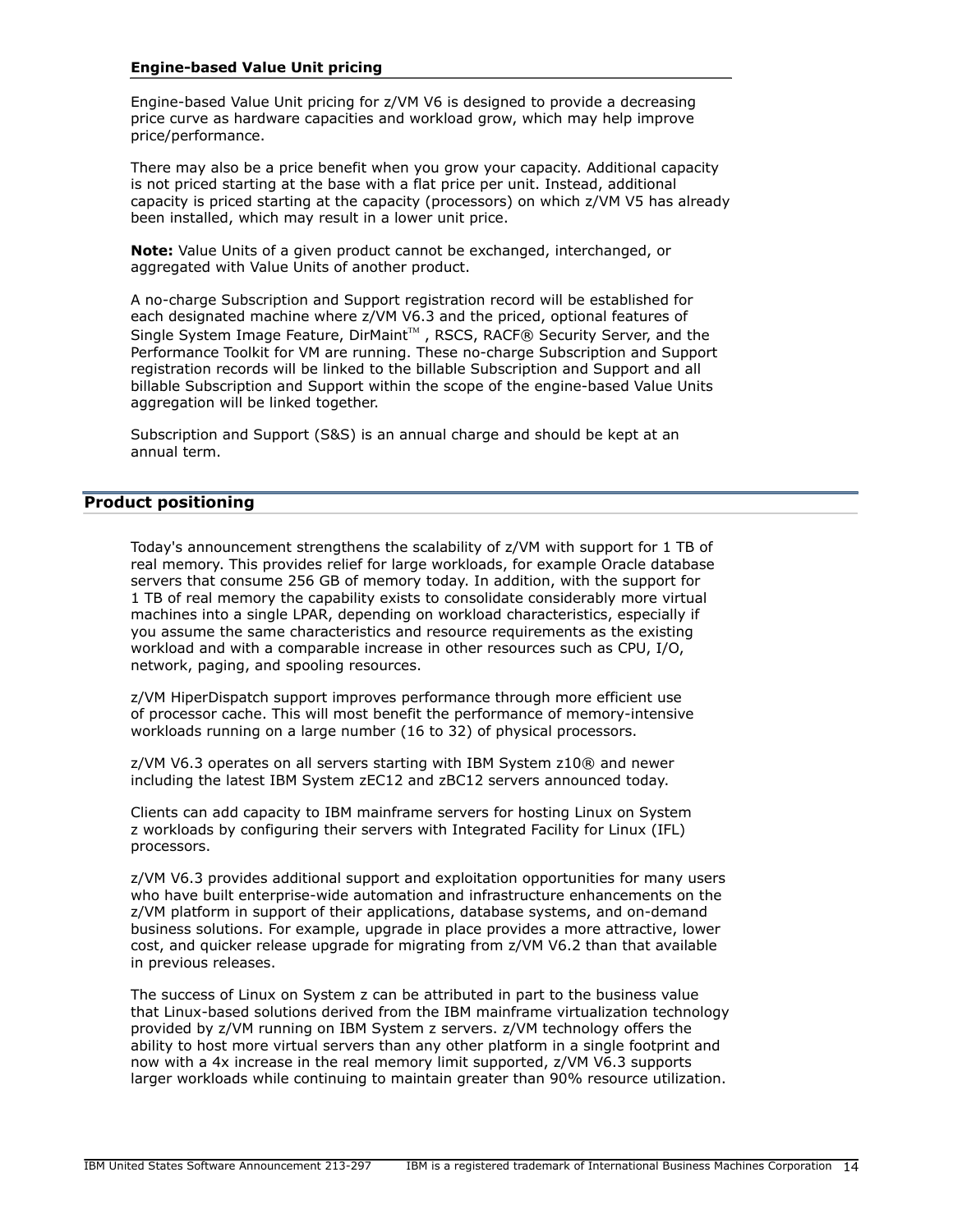#### <span id="page-14-0"></span>**Statement of direction**

# • **Security Evaluation of z/VM V6.3**

IBM intends to evaluate z/VM V6.3 with the RACF Security Server feature, including labeled security, for conformance to the Operating System Protection Profile (OSPP) of the Common Criteria standard for IT security, ISO/IEC 15408, at Evaluation Assurance Level 4 (EAL4+).

# • **FIPS Certification of z/VM V6.3**

IBM intends to pursue an evaluation of the Federal Information Processing Standard (FIPS) 140-2 using National Institute of Standards and Technology's (NIST) Cryptographic Module Validation Program (CMVP) for the System SSL implementation utilized by z/VM V6.3.

# • **Support of the 10GbE RoCE Express® feature**

In a future z/VM deliverable IBM plans to offer support for guest exploitation of the 10GbE RoCE Express feature (#0411) on the IBM zEnterprise EC12 and IBM zEnterprise BC12 systems. This is to allow guests to utilize Remote Direct Memory Access over Converged Ethernet (RoCE) for optimized networking.

# • **Support of the zEDC Express feature**

In a future z/VM deliverable IBM plans to offer z/VM support for guest exploitation of the IBM zEnterprise Data Compression (zEDC) Express feature (#0420) on the IBM zEnterprise EC12 and IBM zEnterprise BC12 systems.

# • **IBM SmartCloud support**

IBM currently provides a Cloud Ready for Linux on System z solution. IBM intends to add additional Linux on System z Cloud support built on z/VM V6.3 and OpenStack, including SmartCloud Orchestrator and SmartCloud Provisioning.

# • **Stabilization of VM z/V5.4 support**

The IBM zEnterprise EC12 and IBM zEnterprise BC12 are planned to be the last System z servers supported by z/VM V5.4 and the last System z servers that will support z/VM V5.4 running as a guest (second level). z/VM V5.4 will continue to be supported until December 31, 2014, or until the IBM System z9® EC and IBM System z9 BC are withdrawn from support, whichever is later. Refer to Withdrawal Announcement [912-144,](http://www.ibm.com/common/ssi/cgi-bin/ssialias?infotype=an&subtype=ca&appname=gpateam&supplier=897&letternum=ENUS912-144) dated August 07, 2012 .

# • **Withdrawal of support for Expanded Storage**

z/VM V6.3 will be the last release to support expanded storage (XSTOR) as part of the paging configuration. With the enhanced memory management support added in z/VM V6.3, expanded storage is no longer recommended as part of the paging configuration. z/VM can run efficiently in a configuration using only central storage.

IBM's statements regarding its plans, directions, and intent are subject to change or withdrawal without notice at IBM's sole discretion. Information regarding potential future products is intended to outline our general product direction and it should not be relied on in making a purchasing decision. The information mentioned regarding potential future products is not a commitment, promise, or legal obligation to deliver any material, code, or functionality. Information about potential future products may not be incorporated into any contract. The development, release, and timing of any future features or functionality described for our products remain at our sole discretion.

# **Reference information**

For information about the IBM zEnterprise , refer to: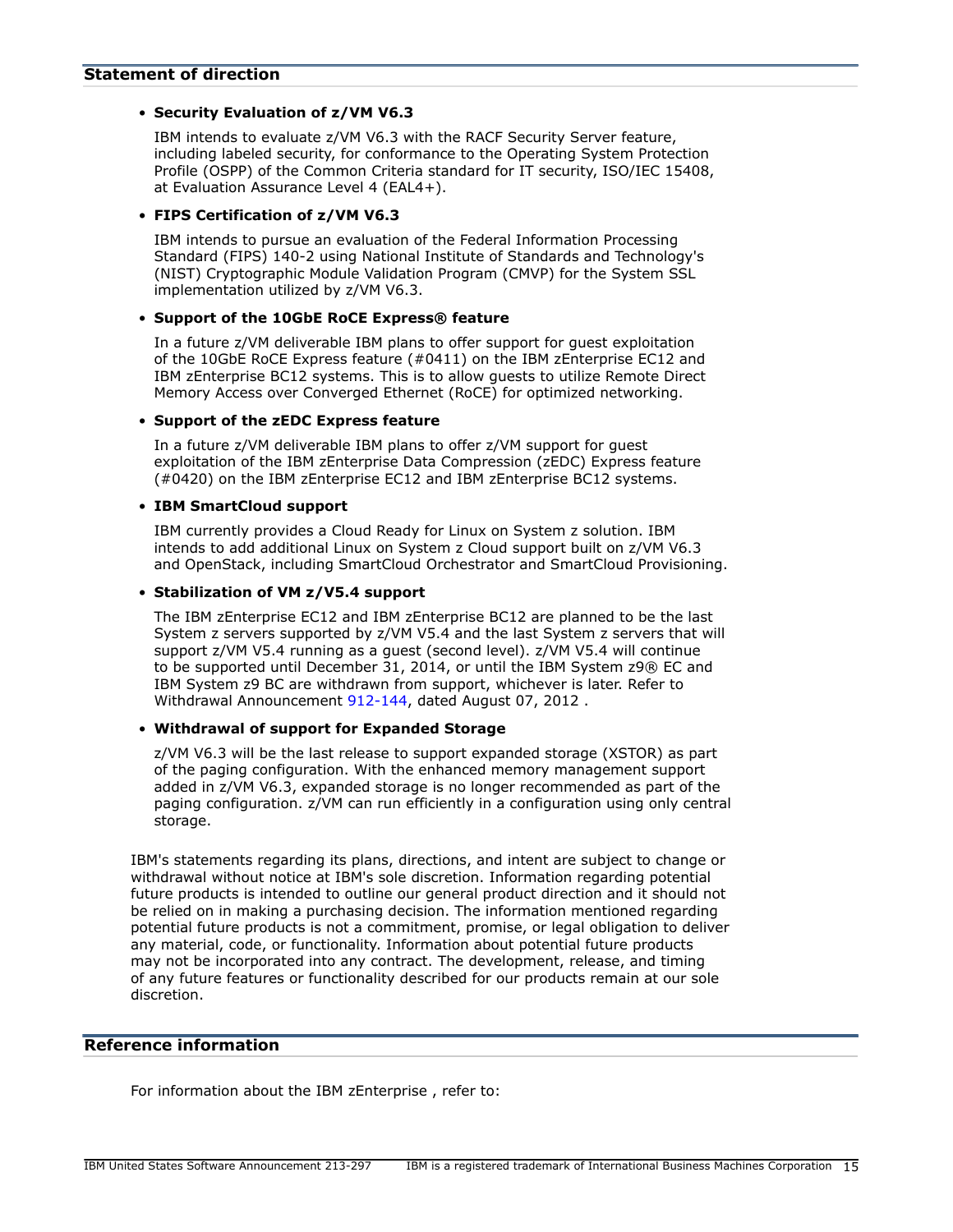- Hardware Announcement [112-155,](http://www.ibm.com/common/ssi/cgi-bin/ssialias?infotype=an&subtype=ca&appname=gpateam&supplier=897&letternum=ENUS112-155) dated August 28, 2012 , IBM zEnterprise EC12 - proven hybrid computing designed to manage multiple workloads, with the simplicity of a single system
- Hardware Announcement [113-119,](http://www.ibm.com/common/ssi/cgi-bin/ssialias?infotype=an&subtype=ca&appname=gpateam&supplier=897&letternum=ENUS113-119) dated July 23, 2013 , IBM zEnterprise EC12 enhancements enable data, cloud, and security-ready capabilities
- Hardware Announcement [113-121,](http://www.ibm.com/common/ssi/cgi-bin/ssialias?infotype=an&subtype=ca&appname=gpateam&supplier=897&letternum=ENUS113-121) dated July 23, 2013 , IBM zEnterprise BC12 (zBC12) extends modern mainframe capabilities for enterprises of all sizes to help cut costs, improve service, and fuel innovation for business growth

For IBM zEnterprise z114 hardware capabilities, refer to:

• Hardware Announcement [111-136,](http://www.ibm.com/common/ssi/cgi-bin/ssialias?infotype=an&subtype=ca&appname=gpateam&supplier=897&letternum=ENUS111-136) dated July 12, 2011

For IBM zEnterprise z196 hardware capabilities, refer to:

- Hardware Announcement [111-167,](http://www.ibm.com/common/ssi/cgi-bin/ssialias?infotype=an&subtype=ca&appname=gpateam&supplier=897&letternum=ENUS111-167) dated October 12, 2011
- Hardware Announcement [111-121,](http://www.ibm.com/common/ssi/cgi-bin/ssialias?infotype=an&subtype=ca&appname=gpateam&supplier=897&letternum=ENUS111-121) dated July 12, 2011
- Hardware Announcement [110-170,](http://www.ibm.com/common/ssi/cgi-bin/ssialias?infotype=an&subtype=ca&appname=gpateam&supplier=897&letternum=ENUS110-170) dated July 22, 2010
- Hardware Announcement [110-177,](http://www.ibm.com/common/ssi/cgi-bin/ssialias?infotype=an&subtype=ca&appname=gpateam&supplier=897&letternum=ENUS110-177) dated July 22, 2010

For information about the System z10 Enterprise Class, refer to:

- Hardware Announcement [109-678,](http://www.ibm.com/common/ssi/cgi-bin/ssialias?infotype=an&subtype=ca&appname=gpateam&supplier=897&letternum=ENUS109-678) dated October 20, 2009
- Hardware Announcement [109-417,](http://www.ibm.com/common/ssi/cgi-bin/ssialias?infotype=an&subtype=ca&appname=gpateam&supplier=897&letternum=ENUS109-417) dated July 21, 2009
- Hardware Announcement [109-230,](http://www.ibm.com/common/ssi/cgi-bin/ssialias?infotype=an&subtype=ca&appname=gpateam&supplier=897&letternum=ENUS109-230) dated April 28, 2009
- Hardware Announcement [108-794,](http://www.ibm.com/common/ssi/cgi-bin/ssialias?infotype=an&subtype=ca&appname=gpateam&supplier=897&letternum=ENUS108-794) dated October 21, 2008
- Hardware Announcement [108-296,](http://www.ibm.com/common/ssi/cgi-bin/ssialias?infotype=an&subtype=ca&appname=gpateam&supplier=897&letternum=ENUS108-296) dated May 06, 2008
- Hardware Announcement [108-154,](http://www.ibm.com/common/ssi/cgi-bin/ssialias?infotype=an&subtype=ca&appname=gpateam&supplier=897&letternum=ENUS108-154) dated February 26, 2008

For information about the System z10 Business Class, refer to:

- Hardware Announcement [109-678,](http://www.ibm.com/common/ssi/cgi-bin/ssialias?infotype=an&subtype=ca&appname=gpateam&supplier=897&letternum=ENUS109-678) dated October 20, 2009
- Hardware Announcement [109-417,](http://www.ibm.com/common/ssi/cgi-bin/ssialias?infotype=an&subtype=ca&appname=gpateam&supplier=897&letternum=ENUS109-417) dated July 21, 2009
- Hardware Announcement [109-230,](http://www.ibm.com/common/ssi/cgi-bin/ssialias?infotype=an&subtype=ca&appname=gpateam&supplier=897&letternum=ENUS109-230) dated April 28, 2009
- Hardware Announcement [108-754,](http://www.ibm.com/common/ssi/cgi-bin/ssialias?infotype=an&subtype=ca&appname=gpateam&supplier=897&letternum=ENUS108-754) dated October 21, 2008

#### <span id="page-15-0"></span>**Program number**

| Program<br>name                      | Program<br>number |
|--------------------------------------|-------------------|
| $z/VM$ Version 6 (V6.3)              | 5741-A07          |
| $Z/VM$ Version 6 SDO (V6.3)          | 5741-A08          |
| $z/WM$ Subscription & Support (V1.1) | 5741-SNS          |

**Note:** z/VM V6.3 and the optional features must be ordered using the z/VM V6.3 SDO packaged offering, program number 5741-A08. Program number 5741-A07 is used for pricing, billing, and central service.

#### **Business Partner information**

If you are a Direct Reseller - System Reseller acquiring products from IBM , you may link directly to Business Partner information for this announcement. A PartnerWorld® ID and password are required (use IBM ID).

<https://www.ibm.com/partnerworld/mem/sla.jsp?num=213-297>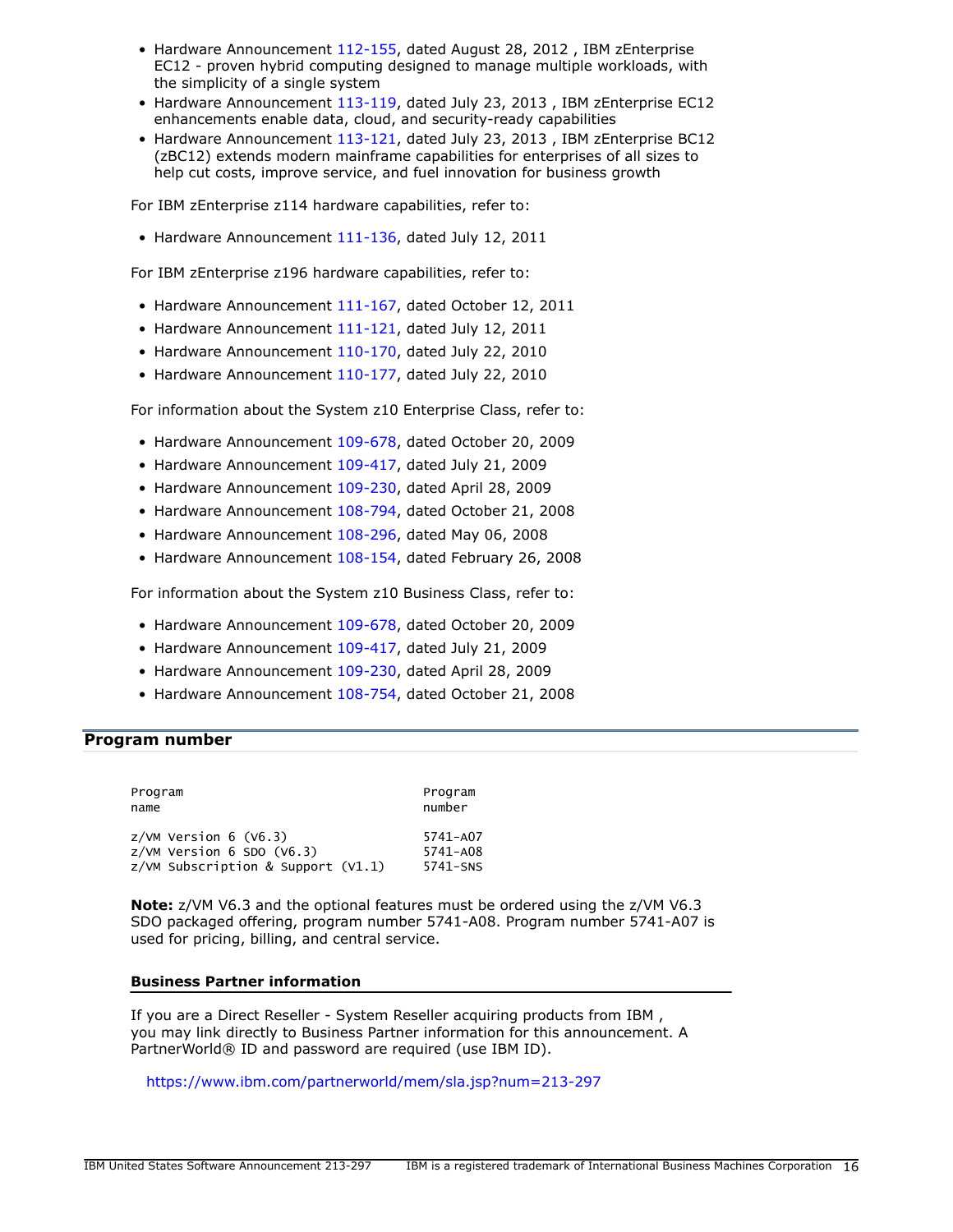#### **Education support**

IBM Training offers classroom training, e-learning, conferences, certification, course roadmaps, and more. These publicly held or privately available courses are focused on z/VM and Linux for System z . IBM Training also provides on-site training with customized content and course materials for small or large groups.

The z/VM and Linux course catalog includes:

- ZV020 *z/VM Introduction and Concepts* (3 days)
- ZV100 *z/VM and Linux Connectivity and Management* (3.5 days)
- ZV060 *Installing, Configuring and Servicing z/VM for Linux Guests* (5 days)
- MZ062 *Installing, Configuring and Servicing z/VM for Linux Guests* (Instructor-led Online (ILO) - 5 days)
- ZV200 *z/VM RACF and DirMaint Implementation* (4.5 days)

The Linux course catalog includes:

- ZL120 *Linux Basics A zSeries® Perspective* (2 days)
- ZL100 *Linux Implementation for zSeries* (3 days)
- ZL150 *Advanced Solutions for Linux on zSeries* (4 days)
- ZL180 *Automated Deployment of Linux Images under z/VM* (4.0 days)

Private offerings of these classes and customized education may also be requested from IBM .

For information on these courses or additional z/VM education, contact your local IBM IT Education Services (ITES) or call IBM Training at 800-IBM-TEACH (426-8322) for catalogs, schedules, and enrollments.

You may also visit the IBM Training website at

<http://www.ibm.com/training/>

For z/VM and Linux education, select "Training Finder - US," then under "Technology area," select "Mainframe servers," then under "Mainframe servers," select " z/VM and Linux ."

For Linux education, select "Training Finder - US," then under "Technology area," select " Linux ," then " Linux on System z ."

IBM IT Training offers various savings programs on IBM education. For more information on the savings programs available in your country, visit the IBM Training website at

#### <http://www.ibm.com/training/>

Select "Browse for training by country," select a country, then select " IBM Education Pack."

#### **Technical Conferences**

IBM Training offers public and private z/VM classes and annual Technical Conferences in Europe (in the first half of the year) and in the United States (in the second half of the year).

For more information about IBM Technical Conferences, visit

<http://www.ibm.com/services/learning/conf/>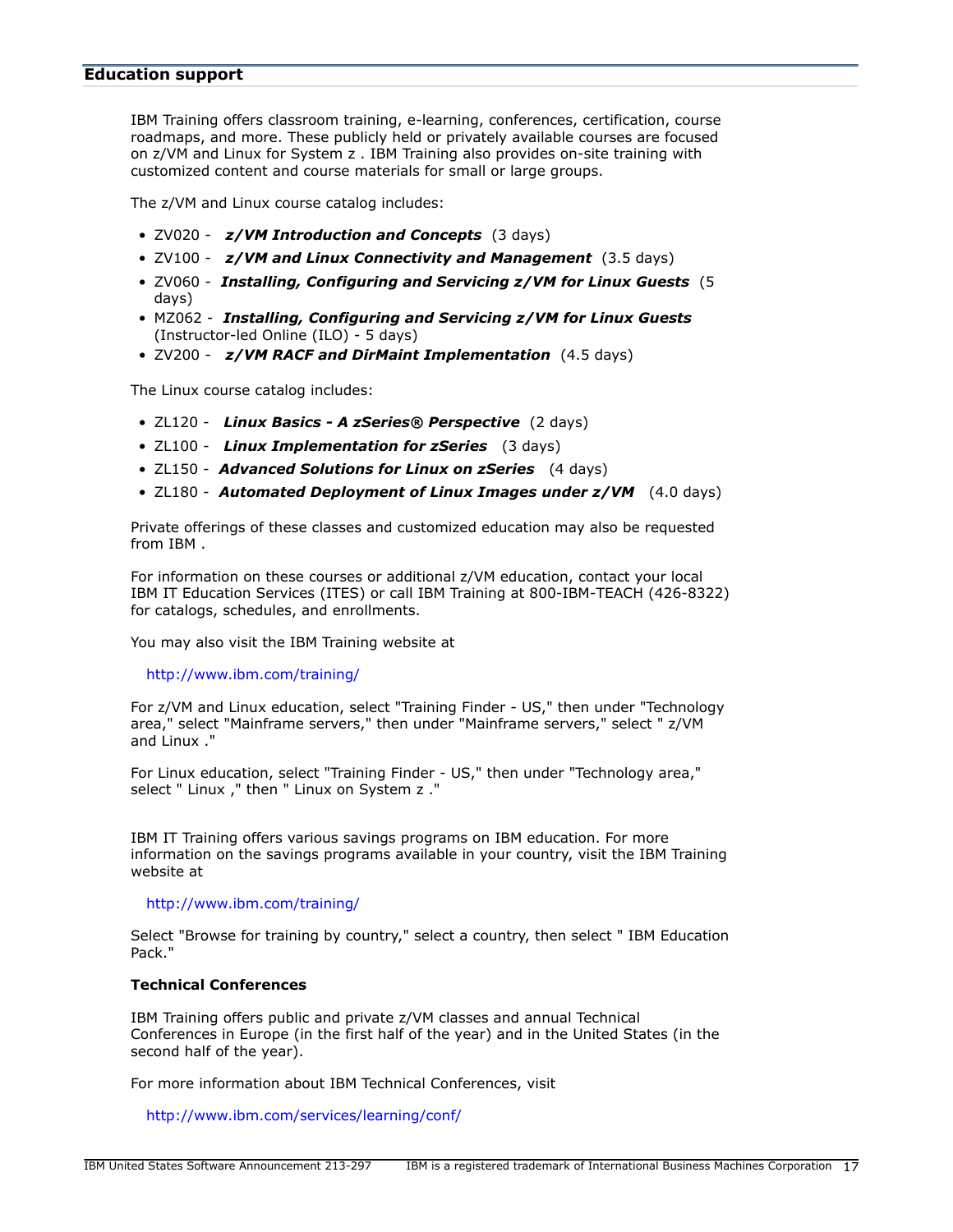Information on live virtual classes available for z/VM , Linux , and z/VSE® can be found at

<http://www.ibm.com/vm/education/lvc>

Additional z/VM educational resources can be found on the z/VM website at

<http://www.ibm.com/vm/education/>

# **Offering Information**

Product information is available via the Offering Information website

<http://www.ibm.com/common/ssi>

# <span id="page-17-0"></span>**Publications**

The z/VM V6.3 product information is provided in the z/VM V6.3 Information Center. The  $z$ /VM V6.3 publications are also available as Adobe<sup>™</sup> PDF files.

#### **z/VM V6.3 Information Center**

The z/VM information center provides z/VM information through the IBM User Interface Help System built on Eclipse. The z/VM information center includes documentation for the z/VM base product and optional features, the prerequisite IBM products, and some optional IBM products and facilities.

An information center offers the following advantages:

- Content is indexed by Google and other internet search engines to help locate information more easily.
- Custom searches can be created that include only the information you need for a particular task or job role.

The z/VM V6.3 Information Center is available:

• On an IBM website at

<http://publib.boulder.ibm.com/infocenter/zvm/v6r3/index.jsp>

• On a downloadable DVD image, SK5T-7098. This .zip file includes the IBM User Interface Help System framework, which allows you to install the information center on a workstation or intranet. The .zip file can be obtained from the IBM Publications Center.

#### **Adobe PDF files**

The z/VM publications are also available as Adobe PDF files, which are included in the z/VM information center. The PDF files are also included on the *IBM Online Library: z/VM Collection* and are available from the IBM Publications Center.

You can view a PDF file using the Adobe Reader, which is available free from the Adobe website at

#### <http://www.adobe.com>

You can also print the entire publication or just the section in which you are interested.

#### **z/VM V6.3 Agreements and License Information**

License information for z/VM V6.3 is provided on the *z/VM V6.3 Agreements and License Information* DVD, LC27-5378. The DVD is supplied with z/VM and includes the following documents: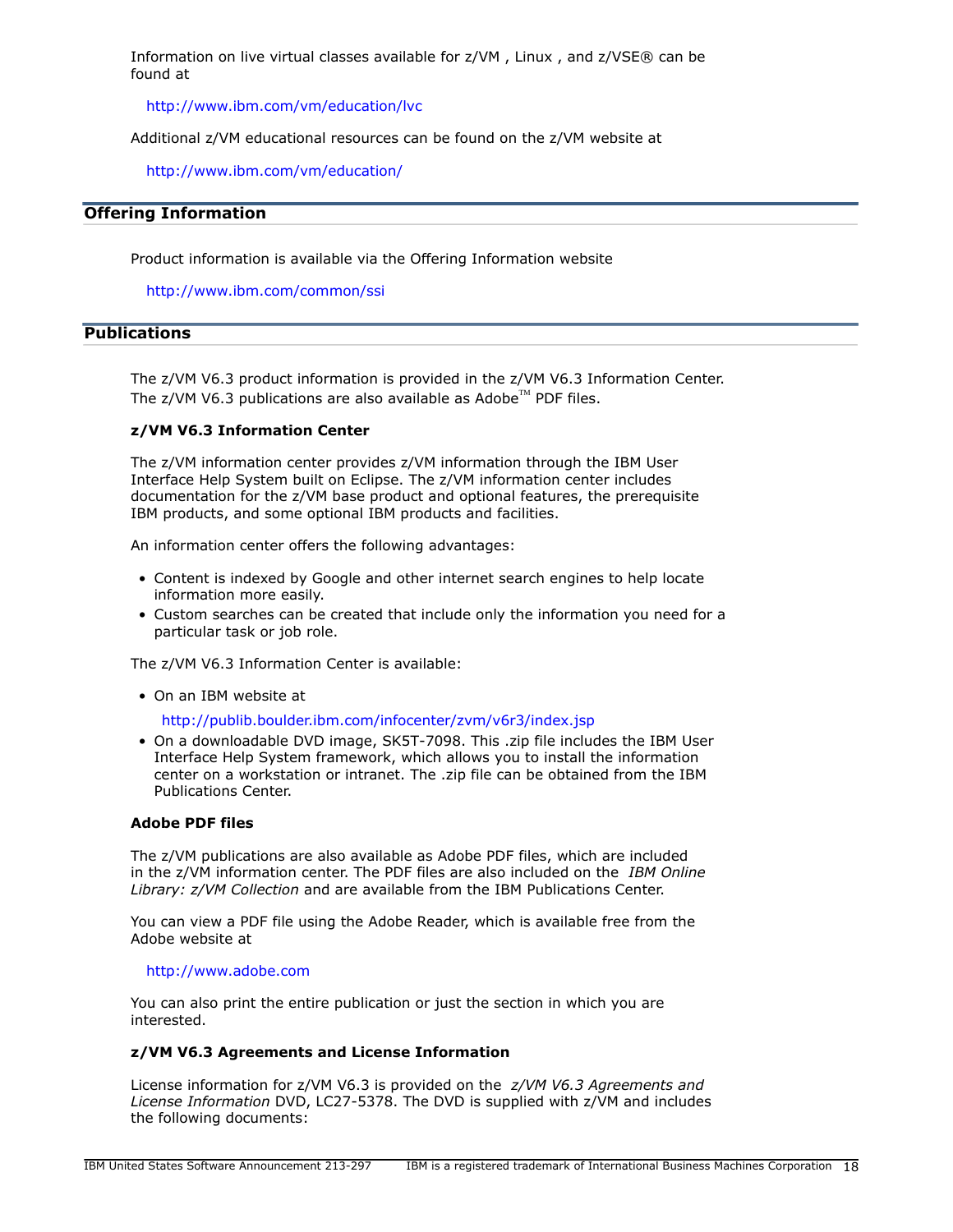- International Program License Agreement (PDF)
- z/VM : License Information (PDF)
- International Agreement for the Acquisition of Software Maintenance (PDF)
- Third-party notices (HTML)

# **IBM Online Library: z/VM Collection**

The *IBM Online Library: z/VM Collection,* SK5T-7054, includes product information libraries for z/VM and current IBM licensed programs that run on z/VM . The z/VM Collection is available as a downloadable .zip file that can be obtained from the IBM Publications Center.

# **z/VM Internet Library**

The z/VM Internet Library is the Library page of the z/VM product website

<http://www.ibm.com/vm/library/>

The z/VM Internet Library provides links to various online z/VM information resources, such as:

- z/VM information centers
- Updated editions of z/VM publications not included in the z/VM Information center or the *IBM Online Library: z/VM Collection*
- z/VM program directories
- z/VM data areas, control blocks, and monitor records
- IBM Redbooks® publications
- White papers, consultant reports, and performance reports
- Data sheets and brochures
- Reference guides
- Journals, bulletins, and newsletters

# **IBM Publications Center**

z/VM publications can be obtained separately from IBM using the specific publication numbers through the IBM Publication Center at

#### <http://www.ibm.com/e-business/linkweb/publications/servlet/pbi.wss>

The IBM Publications Center is a worldwide central repository for IBM product publications and marketing material with a catalog of 70,000 items. Extensive search facilities are provided. A large number of publications are available online in various languages and file formats, and they can be downloaded by all countries, free of charge. Payment options for orders of physical media are via credit card (in the USA) or customer number for 20 countries.

#### **Documentation supplied with z/VM**

The following documentation is supplied with z/VM V6.3:

- One copy of the *z/VM V6.3 Agreements and License Information* DVD
- One printed copy of the *z/VM : Installation Guide*
- z/VM help files (included in the z/VM system image)

# **z/VM V6.3 publications**

All new edition and unchanged publications for z/VM V6.3 are listed below. All publications are planned to be available from the z/VM V6.3 Information Center and the IBM Publications Center on July 26, 2013.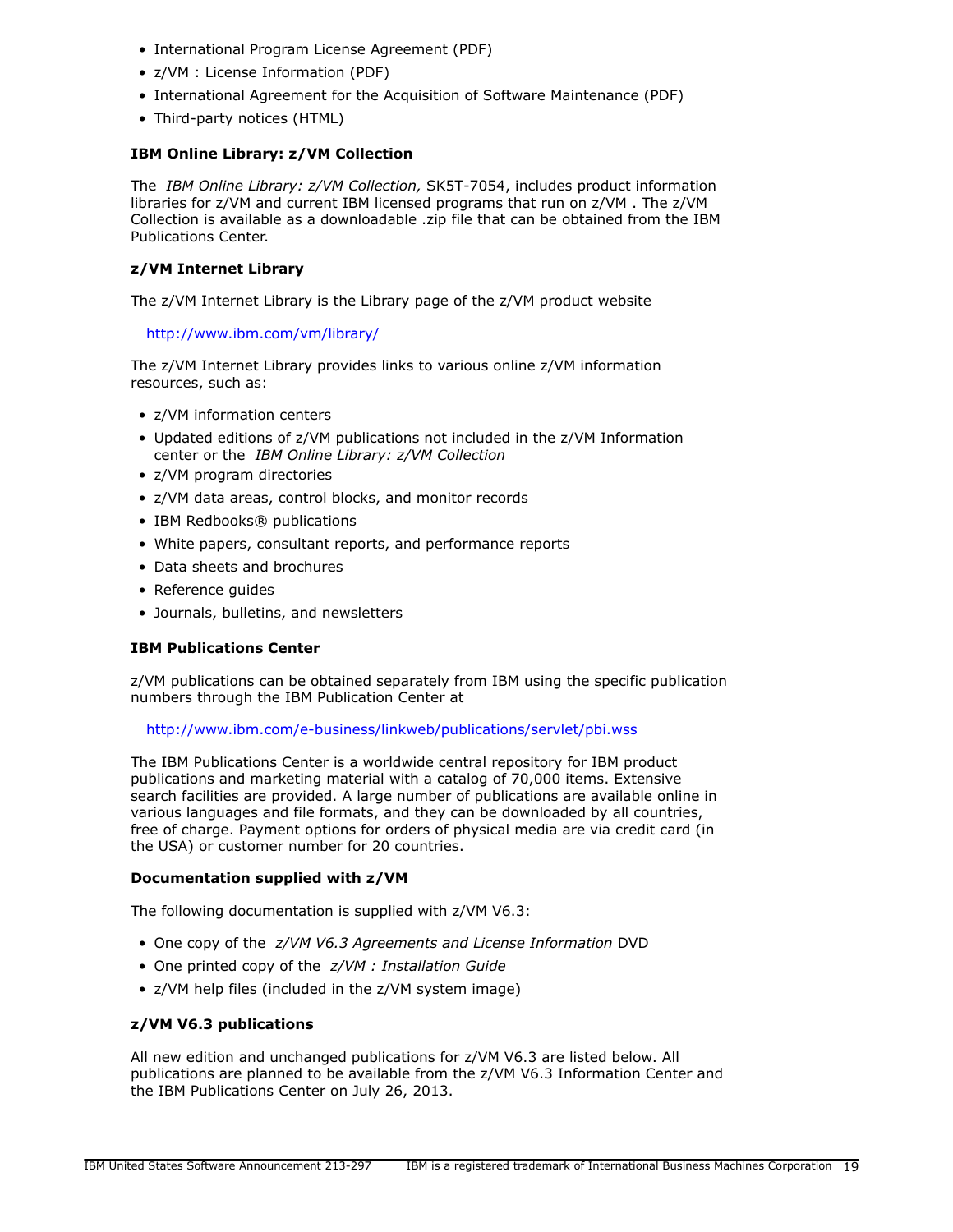# **z/VM base product publications -- new editions**

- z/VM : CMS and REXX/VM Messages and Codes, GC24-6161
- z/VM : CMS Callable Services Reference, SC24-6165
- z/VM : CMS Commands and Utilities Reference, SC24-6166
- z/VM : CMS Planning and Administration, SC24-6171
- z/VM : CMS User's Guide, SC24-6173
- z/VM : Connectivity, SC24-6174
- z/VM : CP Commands and Utilities Reference, SC24-6175
- z/VM : CP Exit Customization, SC24-6176
- z/VM : CP Messages and Codes, GC24-6177
- z/VM : CP Planning and Administration, SC24-6178
- z/VM : CP Programming Services, SC24-6179
- z/VM : Diagnosis Guide, GC24-6187
- z/VM : General Information, GC24-6193
- z/VM : Getting Started with Linux on System z , SC24-6194
- z/VM : Glossary, GC24-6195
- z/VM : Group Control System, SC24-6196
- z/VM : Installation Guide, GC24-6246
- z/VM : License Information, GC24-6200
- z/VM : Migration Guide, GC24-6201
- z/VM : Other Components Messages and Codes, GC24-6207
- z/VM : Performance, SC24-6208
- z/VM : Program Management Binder for CMS, SC24-6211
- z/VM : Reusable Server Kernel Programmer's Guide and Reference, SC24-6220
- z/VM : Saved Segments Planning and Administration, SC24-6229
- z/VM : Secure Configuration Guide, SC24-6230
- z/VM : Service Guide, GC24-6247
- z/VM : System Operation, SC24-6233
- z/VM : Systems Management Application Programming, SC24-6234
- z/VM : TCP/IP Diagnosis Guide, GC24-6235
- z/VM : TCP/IP LDAP Administration Guide, SC24-6236
- z/VM : TCP/IP Messages and Codes, GC24-6237
- z/VM : TCP/IP Planning and Customization, SC24-6238
- z/VM : TCP/IP Programmer's Reference, SC24-6239
- z/VM : TCP/IP User's Guide, SC24-6240
- z/VM : Virtual Machine Operation, SC24-6241
- z/VM : VM Dump Tool, GC24-6242
- z/VM : VMSES/E Introduction and Reference, GC24-6243

*z/VM : General Information, z/VM : Installation Guide,* and *z/VM : License Information* are not included in the *z/VM V6.3 Information Center* or the *IBM Online Library: z/VM Collection.* PDF files are available from the z/VM Internet Library and the IBM Publications Center. A printed copy of *z/VM : Installation Guide* is provided with the z/VM product. *z/VM : License Information* is included on the *z/ VM V6.3 Agreements and License Information* DVD provided with the z/VM product.

# **z/VM base product publications - unchanged editions**

- z/VM : CMS Application Development Guide, SC24-6162
- z/VM : CMS Application Development Guide for Assembler, SC24-6163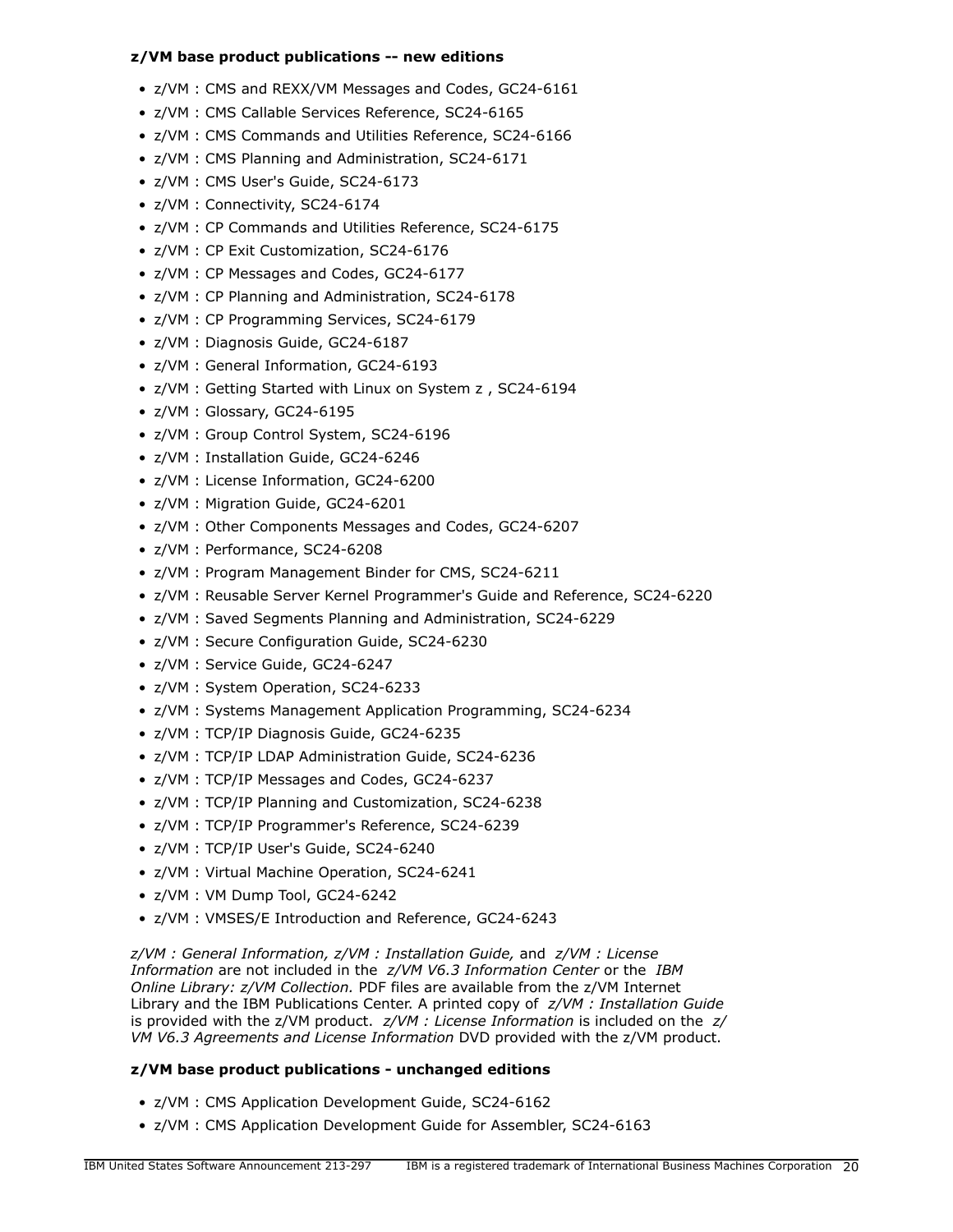- z/VM : CMS Application Multitasking, SC24-6164
- z/VM : CMS File Pool Planning, Administration, and Operation, SC24-6167
- z/VM : CMS Macros and Functions Reference, SC24-6168
- z/VM : CMS Pipelines Reference, SC24-6169
- z/VM : CMS Pipelines User's Guide, SC24-6170
- z/VM : CMS Primer, SC24-6172
- z/VM : CPI Communications User's Guide, SC24-6180
- z/VM : Dump Viewing Facility, GC24-6191
- z/VM : Enterprise Systems Architecture/Extended Configuration Principles of Operation, SC24-6192
- z/VM : I/O Configuration, SC24-6198
- z/VM : Language Environment® User's Guide, SC24-6199
- z/VM : OpenExtensions Advanced Application Programming Tools, SC24-6202
- z/VM : OpenExtensions Callable Services Reference, SC24-6203
- z/VM : OpenExtensions Commands Reference, SC24-6204
- z/VM : OpenExtensions POSIX Conformance Document, GC24-6205
- z/VM : OpenExtensions User's Guide, SC24-6206
- z/VM : REXX/VM Reference, SC24-6221
- z/VM : REXX/VM User's Guide, SC24-6222
- z/VM : Running Guest Operating Systems, SC24-6228
- z/VM : XEDIT Commands and Macros Reference, SC24-6244
- z/VM : XEDIT User's Guide, SC24-6245

# **Optional DFSMS/VM feature publications - unchanged editions**

- z/VM : DFSMS/VM Customization, SC24-6181
- z/VM : DFSMS/VM Diagnosis Guide, GC24-6182
- z/VM : DFSMS/VM Messages and Codes, GC24-6183
- z/VM : DFSMS/VM Planning Guide, SC24-6184
- z/VM : DFSMS/VM Removable Media Services, SC24-6185
- z/VM : DFSMS/VM Storage Administration, SC24-6186

# **Optional z/VM Directory Maintenance Facility feature publications - new editions**

- z/VM : Directory Maintenance Facility Commands Reference, SC24-6188
- z/VM : Directory Maintenance Facility Messages, GC24-6189
- z/VM : Directory Maintenance Facility Tailoring and Administration Guide, SC24-6190

# **Optional Performance Toolkit for VM feature publications - new editions**

- z/VM : Performance Toolkit Guide, SC24-6209
- z/VM : Performance Toolkit Reference, SC24-6210

# **Optional RACF Security Server feature publications - new editions**

- z/VM : RACF Security Server Messages and Codes, GC24-6217
- z/VM : RACF Security Server Security Administrator's Guide, SC24-6218
- z/VM : RACF Security Server System Programmer's Guide, SC24-6219

# **Optional RACF Security Server feature publications - unchanged editions**

• z/VM : RACF Security Server Auditor's Guide, SC24-6212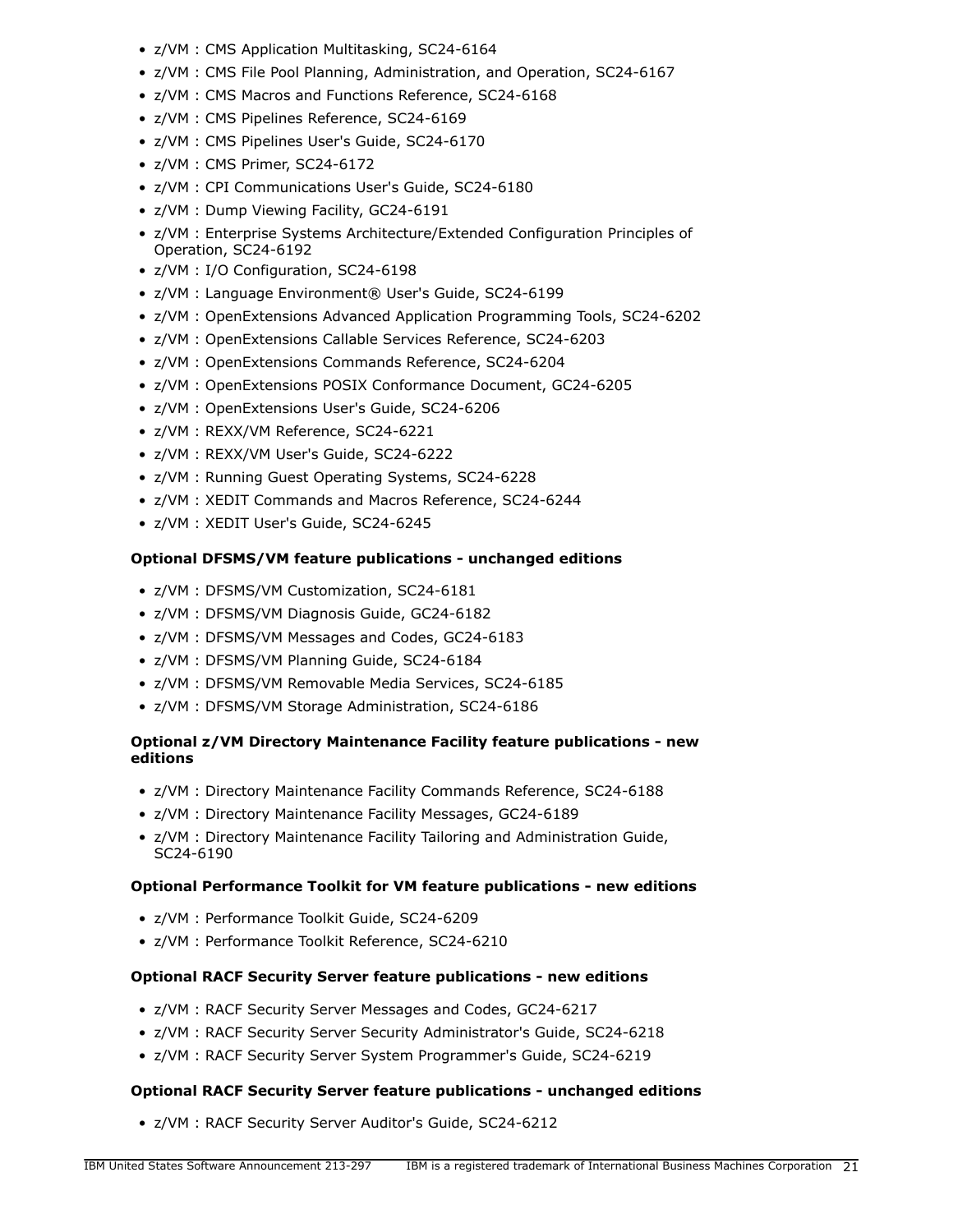- z/VM : RACF Security Server Command Language Reference, SC24-6213
- z/VM : RACF Security Server Diagnosis Guide, GC24-6214
- z/VM : RACF Security Server General User's Guide, SC24-6215
- z/VM : RACF Security Server Macros and Interfaces, SC24-6216
- z/VM : Security Server RACROUTE Macro Reference, SC24-6231

# **Optional RSCS Networking feature publications - new editions**

• z/VM : RSCS Networking Planning and Configuration, SC24-6227

# **Optional RSCS Networking feature publications - unchanged editions**

- z/VM : RSCS Networking Diagnosis, GC24-6223
- z/VM : RSCS Networking Exit Customization, SC24-6224
- z/VM : RSCS Networking Messages and Codes, GC24-6225
- z/VM : RSCS Networking Operation and Use, SC24-6226

# **Other publications - new editions**

- z/OS: MVS<sup>™</sup> Program Management: Advanced Facilities, SA22-7644
- z/OS : MVS Program Management: User's Guide and Reference, SA22-7643

**Note:** The updates in these new editions might not contain any new z/VM information.

# **Other publications - unchanged editions**

- Device Support Facilities: User's Guide and Reference, GC35-0033
- z/OS and z/VM : Hardware Configuration Definition Messages, SC33-7986
- z/OS and z/VM : Hardware Configuration Manager User's Guide, SC33-7989
- Network Job Entry: Formats and Protocols, SA22-7539
- z/OS : Language Environment Concepts Guide, SA22-7567
- z/OS : Language Environment Debugging Guide, GA22-7560
- z/OS : Language Environment Programming Guide, SA22-7561
- z/OS : Language Environment Programming Reference, SA22-7562
- z/OS : Language Environment Run-Time Messages, SA22-7566
- z/OS : Language Environment Writing Interlanguage Communication Applications, SA22-7563
- z/OS : IBM Tivoli® Directory Server Plug-in Reference for z/OS , SA76-0148
- zEnterprise System, System z10, System z9 and eServer $M$  zSeries : Open Systems Adapter-Express Customer's Guide and Reference, SA22-7935
- System z9 and eServer zSeries 890 and 990: Open Systems Adapter-Express Integrated Console Controller User's Guide, SA22-7990
- System z : Open Systems Adapter-Express Integrated Console Controller 3215 Support, SA23-2247
- System z10 : Open Systems Adapter-Express3 Integrated Console Controller Dual-Port User's Guide, SA23-2266
- Common Programming Interface Communications Reference, SC26-4399
- Common Programming Interface Resource Recovery Reference, SC31-6821
- Environmental Record Editing and Printing Program (EREP): Reference, GC35-0152
- Environmental Record Editing and Printing Program (EREP): User's Guide, GC35-0151

**Note:** *Common Programming Interface Resource Recovery Reference* is available only in BookManager® format and printed.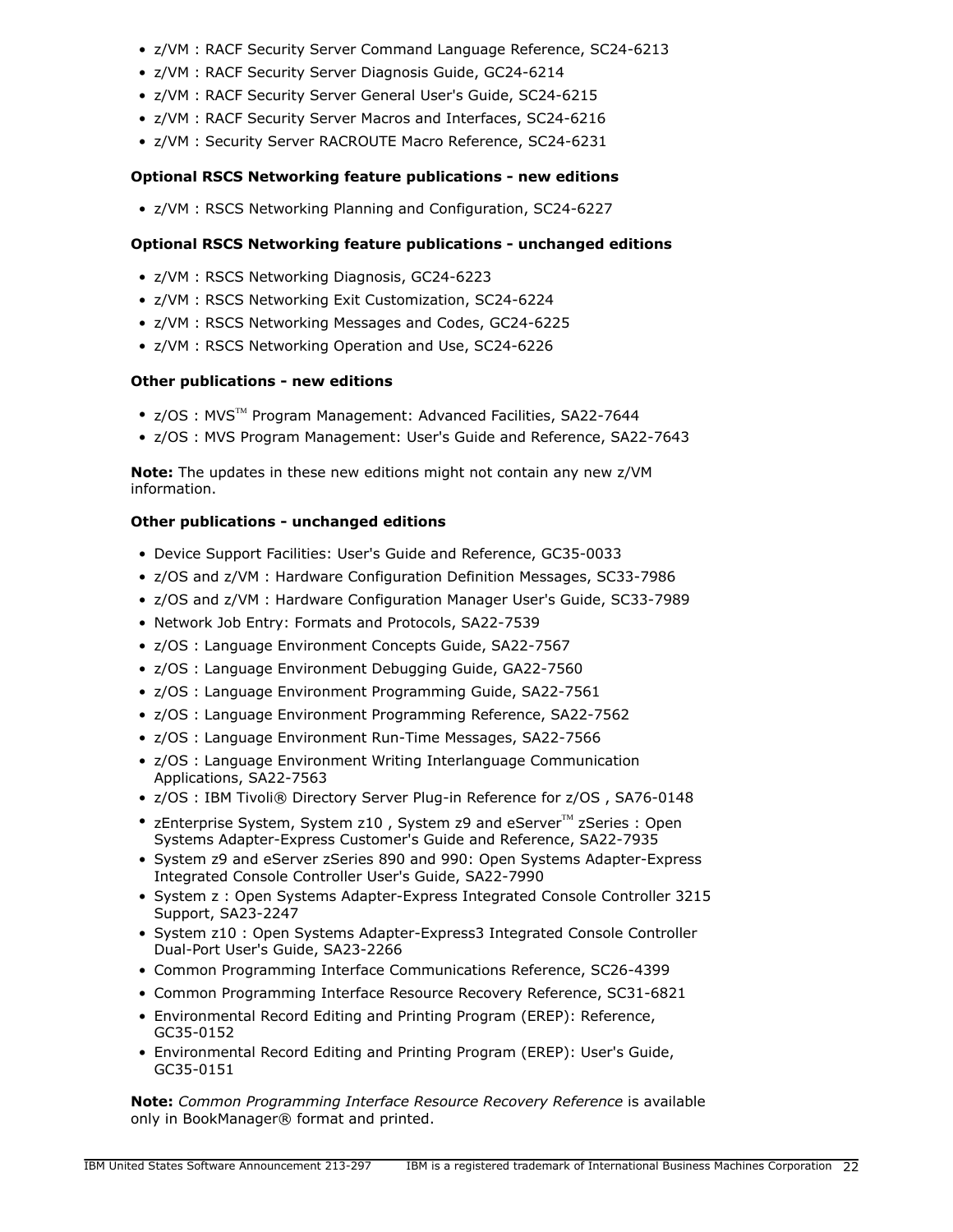# **Redbooks and Redpapers**

IBM Redbooks and Redpapers are developed and published by the IBM International Technical Support Organization (ITSO). They are intended to develop and deliver skills, technical know-how, and materials to technical professionals of IBM Business Partners, and customers.

# <span id="page-22-0"></span>**Technical information**

#### **Specified operating environment**

#### <span id="page-22-1"></span>*Hardware requirements*

z/VM V6.3 does not require a new Architecture Level Set (ALS). It will run on the same ALS that is available for z/VM V6.2 as described on the z/VM website at

<http://www.ibm.com/vm/zvm630/architecture/>

• zBC12 zEnterprise BC 12

Refer to the DEVICE2828 Preventive Service Planning (PSP) bucket for the minimum MCL level and any required updates or PTFs.

• zEnterprise EC12

Refer to the DEVICE2827 Preventive Service Planning (PSP) bucket for the minimum MCL level and any required updates or PTFs.

• zEnterprise 196

Refer to the DEVICE2817 Preventive Service Planning (PSP) bucket for the minimum MCL level and any required updates or PTFs.

• zEnterprise 114

Refer to the DEVICE2818 Preventive Service Planning (PSP) bucket for the minimum MCL level and any required updates or PTFs.

• System z10 Enterprise Class

Refer to the DEVICE2097 Preventive Service Planning (PSP) bucket for the minimum MCL level and any required updates or PTFs.

• System z10 Business Class

Refer to the DEVICE2098 Preventive Service Planning (PSP) bucket for the minimum MCL level and any required updates or PTFs.

Refer to the appendix of the *z/VM General Information* manual for more information.

#### <span id="page-22-2"></span>*Software requirements*

#### **Prerequisite requirements**

PTFs for the following APARs are required for the z/VM base components in V6.2. These APARs provide support for maintaining the highest level of common parts in a mixed release z/VM Single System Image.

- VM65317
- VM65318
- VM65319
- VM65320
- EREP VM (5654-260) V3.5.0.
	- The following PTFs have been applied to the z/VM V6.3 system deliverable.
		- -- PTF for APAR VM63624 provides the necessary function to support the  $DS6000^{TM}$  and DS8000.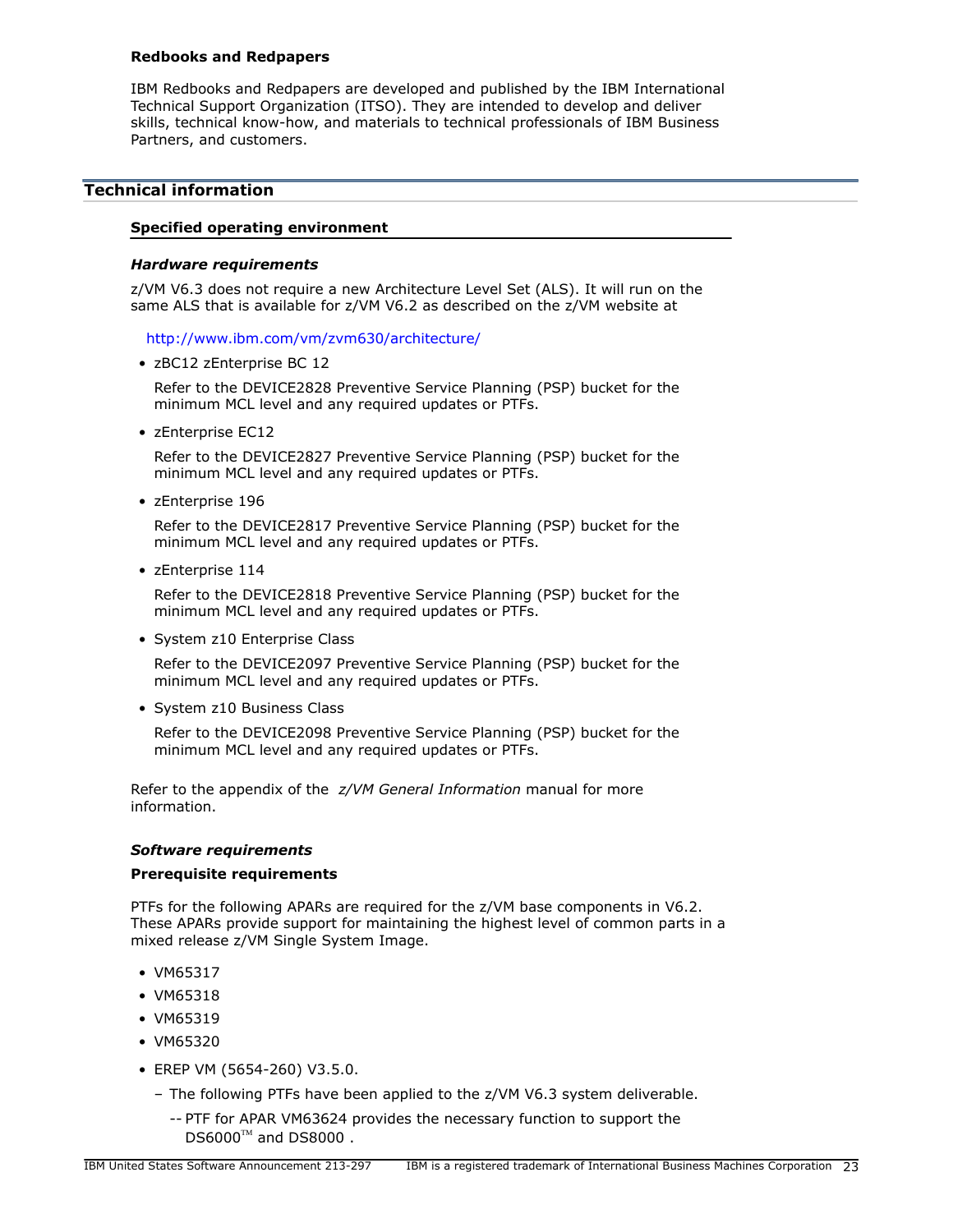- -- PTF for APAR VM64367 provides the necessary support for the System z10 EC.
- -- PTF for APAR VM64475 provides the necessary support for the System z10 Business Class.
- -- PTF for APAR VM64807 provides support for the z196 server.
- -- PTF for APAR VM64928 provides support for the z114 server.
- -- PTF for APAR VM65130 provides support for the zEC12 server.

The PTF for APAR VM65279 provides support for the zBC12 server. This has NOT been applied. It is necessary to order and apply the PTF for this APAR.

- Device Support Facilities ICKDSF VM (5684-042) V1.17.0. Any fixes requested for ICKDSF should specify the PTF number of the VMSES/E formatted update. VMSES/E installable PTFs have the release number H14. "H" indicates Release 17 of ICKDSF and "14" indicates VMSES/E format. The following PTFs have been applied to the z/VM V6.3 system deliverable:
	- PTF for APAR PQ84848 provides the necessary function for ICKDSF to support large FBA devices.
	- PTFs for APARs PQ96706 and PQ95319 provide the necessary function for ICKDSF to support the DS8000 and DS6000 storage devices, respectively.
	- PTF for APAR PQ87899 provides enablement for CP volume ownership function which is required by z/VM Version 6 Release 2.0.

The prerequisite no-charge products **EREP** and **ICKDSF** are preinstalled on the base product system deliverable.

When ordering z/VM V6.3, you must already be licensed for EREP (5654-260) and ICKDSF (5684-042) or a separate order must be placed for each of these products to establish a license.

Refer to the [Preinstalled products and features](#page-40-0) section for additional information on ordering EREP and ICKDSF.

#### **Optional product/feature requirements**

• IOCP additional program requirements

The following APAR needs to be applied to provide IOCP support:

- APAR VM65278 provides support for the zEC12 server (driver D15F) and the zBC12 server.
- DFSMS/VM requirements
	- ISPF V3.2.0 (5684-043) or a subsequent release for DFSMS/VM use. ISPF is not required if you are using only the 3495 Tape Library Dataserver support of DFSMS.
	- DirMaint Facility optional feature of z/VM V6.3 if the minidisk management function is needed.
	- RACF Security Server for z/VM optional feature of z/VM V6.3 or its equivalent if a security product is needed for authorization.
	- Tivoli Storage Manager Extended Edition for z/OS and z/VM V5.2 (5698-A11), Tivoli Storage Manager for z/OS and z/VM V5.2 (5698-A13), or Tivoli Storage Manager for VM (5697-TS9) and Language Environment component supplied with z/VM if Migration Level 2 (ML2) function of DFSMS/VM is used.

**Note:** Program numbers 5698-A11 and 5698-A13 were withdrawn from marketing on January 21, 2005, and service support was discontinued on April 30, 2007.

For current information regarding the discontinuance of service, refer to the z/ VM Licensed Program (LP) Migration Matrix at

<http://www.ibm.com/vm/techinfo/lpmigr/>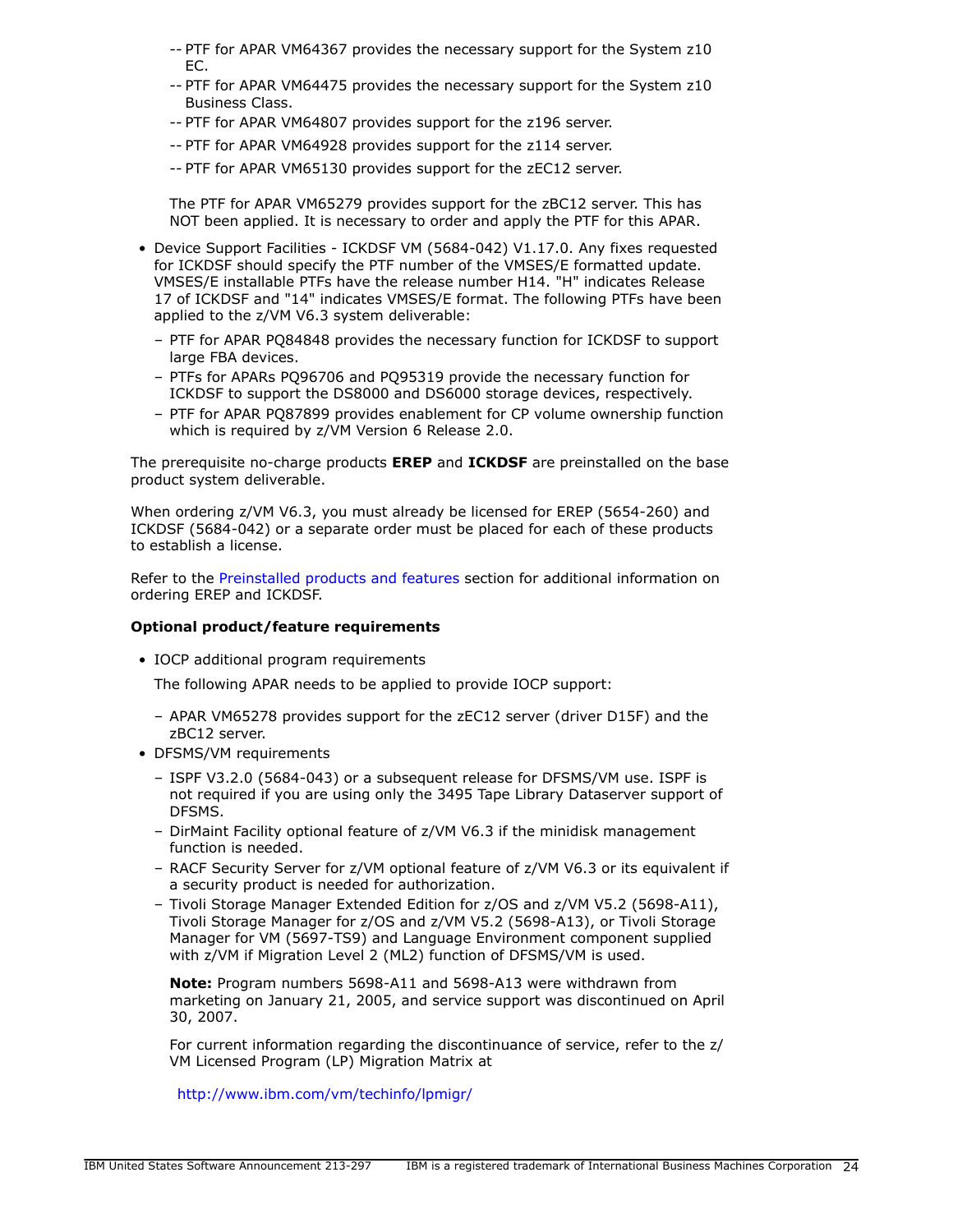**Note:** Program number 5697-TS9 was withdrawn from marketing on March 7, 2005, and service was discontinued on March 31, 2006.

- TCP/IP for z/VM V6.3 to access the IBM 3495 Tape Library Dataserver for processors capable of 3490/3490E tape I/O, but incapable of 3495 Tape Library Data Server control.
- RSCS FL630 feature for remote operations.
- IBM Compiler for REXX/370 (5695-013) and IBM Library for REXX/370 (5695-014), if the compiled REXX installation-wide exit or a compiled ACS REXX exit is desired.
- Hardware Configuration Definition (HCD) and Hardware Configuration Manager (HCM) requirements
	- The required support for the System z10 and zEnterprise 196 and 114 has been applied to HCD/HCM supplied with z/VM V6.3.
		- -- APAR VM65047 provides HCD support for the zEC12 server.
		- -- APAR VM65239 provides HCD support for the zEC12 server (driver D15F) and the zBC12 server.
		- -- APAR VM65236 provides HCM support for the zEC12 server (driver D15F) and the zBC12 server.
- IBM High Level Assembler (5696-234) requirements
	- High Level Assembler V1.5.0, or later, is required to:
		- -- Create a new DMSTRT for system languages (NLS)
		- -- Create image libraries for system printers (FCBs)
		- -- Create GCS application segments (CONTENTS macro)
		- -- Access major CMS application interfaces (CMSCALL)
		- -- Access most CP application interfaces (DIAGNOSE)
		- -- Use the AVS tuning control module (AGWTUN)
		- -- Use RAS tools (such as MDCHECK, FS2SFSER, AFTCHAIN, PRINTBLK, and PRINTFST)
		- -- Use the API for data compression
		- -- Use the CMS Pipelines Assemble macros interface
		- -- Assemble exit routines for DirMaint and RSCS
		- -- Customize Language Environment or compile assembler routines used in mixed-language user applications
		- -- Assemble applications that exploit the IEEE Floating Point hardware facility
		- -- Add devices that cannot be sensed (updating HCPRIO ASSEMBLE)
		- -- Perform local modifications to modules written in assembler language
		- -- Assemble any CP modules
		- -- Assemble exit routines for CP
	- The High Level Assembler requires the PTF for APAR PM49761 to support the zEC12 instruction set.
	- The PTF for APAR PK58463 is required for High Level Assembler V1.5 to support the new instructions provided with the System z10 server.
	- The PTF for APAR PK97799 provided support for zEnterprise 196 and 114.
	- The High Level Assembler V1.6 contains the support for the System z10 instruction set and was made available on July 11, 2008. For additional information about the High Level Assembler V1.6, refer to Software Announcement [208-145](http://www.ibm.com/common/ssi/cgi-bin/ssialias?infotype=an&subtype=ca&appname=gpateam&supplier=897&letternum=ENUS208-145), dated June 24, 2008.
	- APAR PM49761 provides support for new instructions provided with the zEC12 and zBC12 servers.

**Note:** An equivalent product may be used in place of the High Level Assembler.

- Language Environment requires High Level Assembler V1.5.0, or later to customize Language Environment options.
- Online displayable publications requirements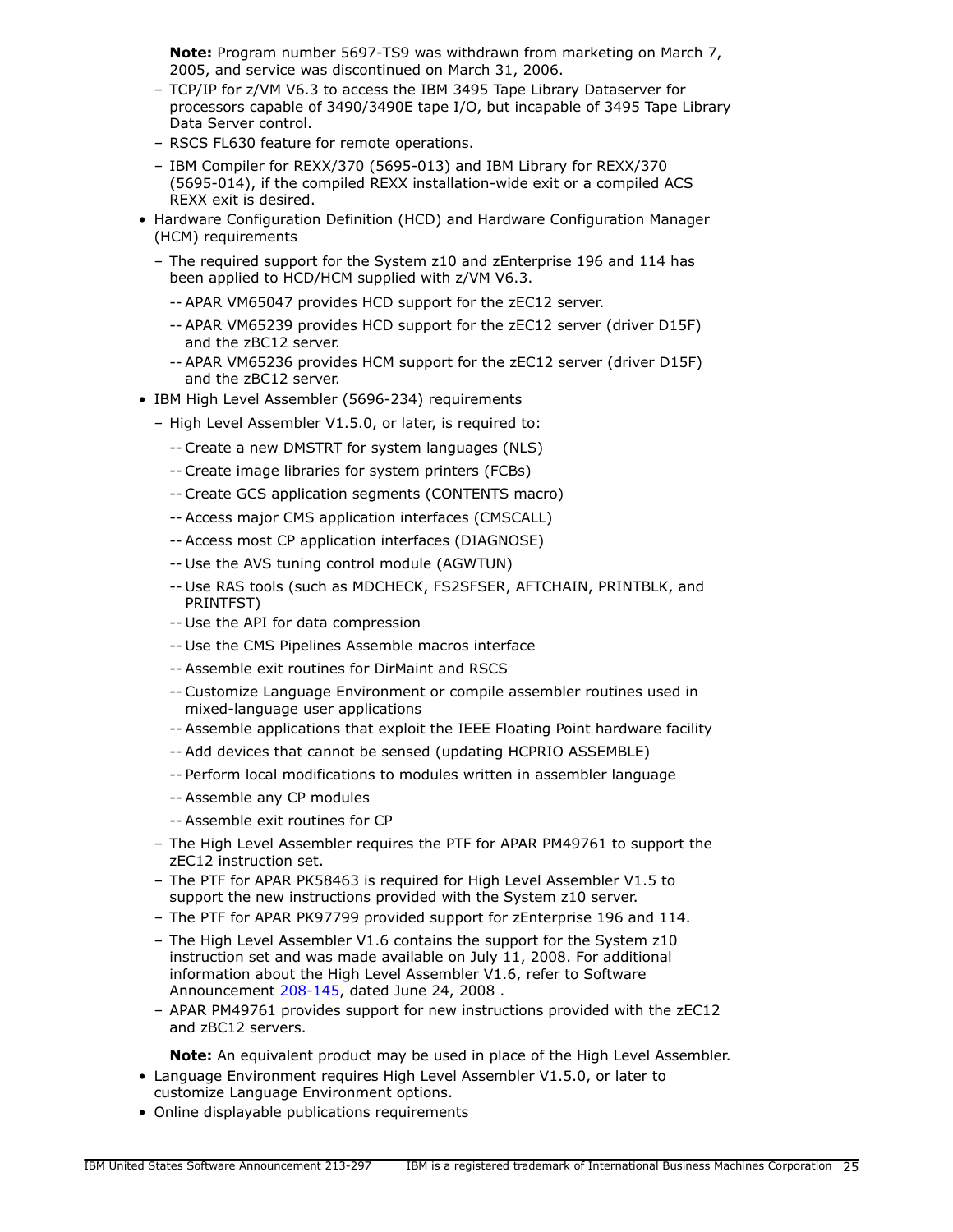– z/VM books are available as Adobe Portable Document Format (PDF) files. To open and view PDF books on your workstation, the Adobe Reader is required. You can also use the Adobe Reader to print PDF books or sections of PDF books. The Adobe Reader is available free from Adobe

<http://www.adobe.com>

- POSIX requirements
	- Developing POSIX applications requires C/C++ for z/VM V1.1 or XL C/C++ for z/VM V1.2 or V1.3 (5654-A22).
- RSCS Networking FL630 requirements
	- To communicate with users in an SNA network requires ACF/VTAM for VM/ ESA® , V4.2 (5654-010).
	- To communicate within an IP network requires TCP/IP for z/VM FL630.
	- Group Control Subsystem (GCS) must be configured and activated.
- Shared-DASD Complex requirements

In a shared-DASD complex, a single Directory Maintenance Facility ( DirMaint ) server with a single source directory can manage the object directory on up to 16 z/VM systems, if the DirMaint executable code disks and source directory disk are shared among all the systems. The following is required to support the shared-DASD complex:

– DirMaint , Function Level 630 (FL630)

Within the shared-DASD complex, all z/VM systems must be running the same DirMaint FL630 service level. Therefore, you must be licensed for the DirMaint FL630 feature on any z/VM V6.3 system in the complex.

# **OSA and Open Systems Adapter/Support Facility (OSA/SF) program requirements**

OSA/SF V4.4.0 is provided with and supported on z/VM and can be accessed by a CMS user ID, a REXX EXEC, or a Java-based graphical user interface (GUI). The GUI needs access to the Java<sup>TM</sup> 1.4 runtime and help on the workstation.

Access at the OSA/SF GUI requires the following communications protocols:

- For TCP/IP communication:
	- TCP/IP for z/VM on the host
	- TCP/IP on the workstation

To support an OSA in TCP/IP Passthru mode in a z/VM V6.3 environment, OSA/ SF requires TCP/IP for z/VM V6.3. OSA/SF support is required in this mode only if access to one of the OSA's ports is being shared by more than one host program.

The following PTFs have been applied to the z/VM V6.3 system deliverable:

- The PTF for APAR OA15170 provides the necessary function to display information for OSN features on the  $z10^{TM}$  and support for Layer 2.
- The PTF for APAR OA23824 is required for OSA/SF to support the OSA-Express3 enhancements on the System z10 .
- The PTF for APAR OA37060 is required for OSA/SF to support OSA Express4S on zEnterprise 196 and 114.
- The PTF for APAR OA38418 is required for OSA/SF to support OSA on the IBM zEnterprise EC12 (zEC12).
- The PTFs for APARs OA37060 and OA38418 provide support for the OSA-Express4S and OSA-Express5S on the zEC12 and zBC12 servers.

For additional information about OSA/SF, refer to Hardware Announcement [103-142](http://www.ibm.com/common/ssi/cgi-bin/ssialias?infotype=an&subtype=ca&appname=gpateam&supplier=897&letternum=ENUS103-142), dated May 13, 2003 .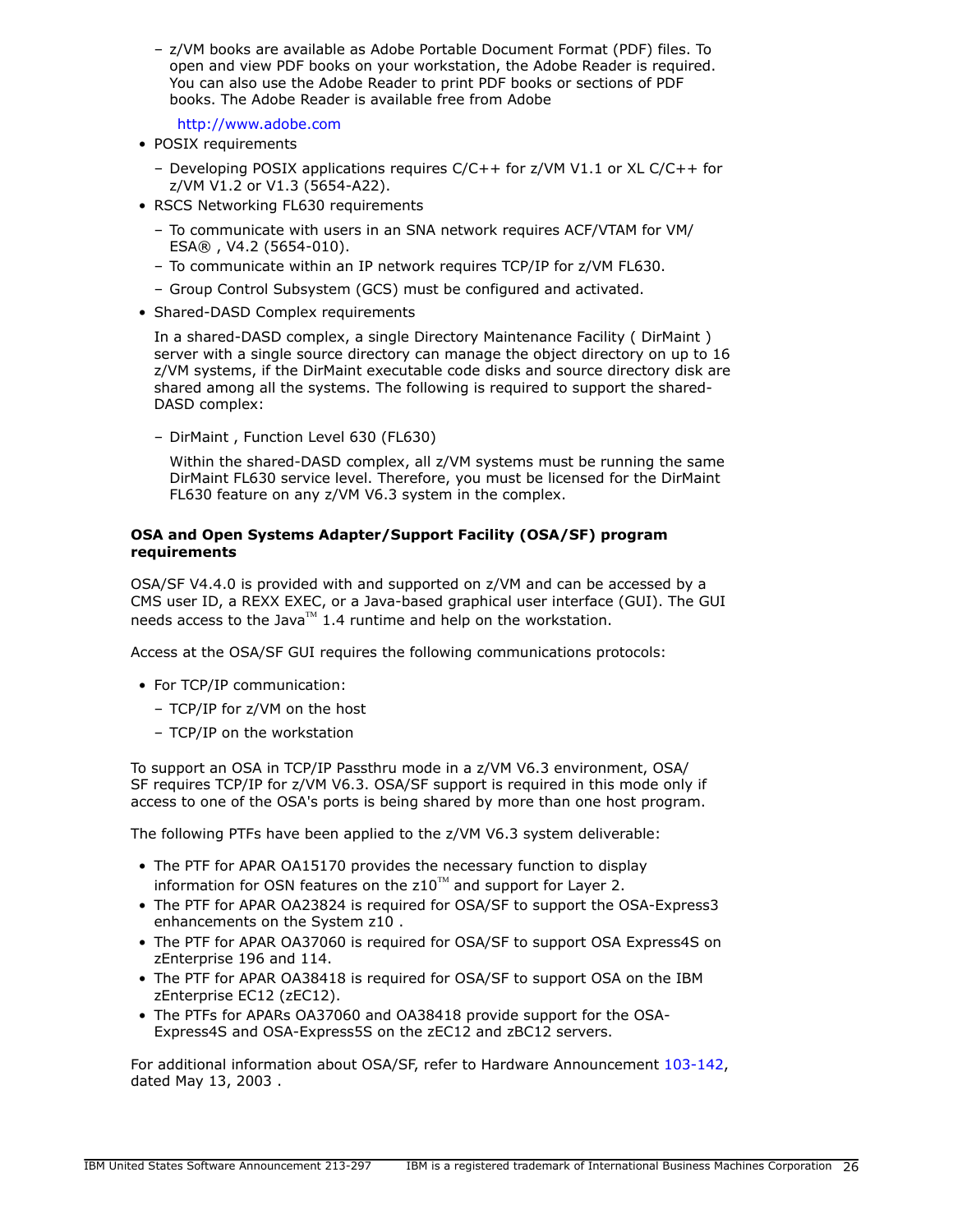# **TCP/IP for z/VM V6.3 program requirements**

TCP/IP for z/VM V6.3 has the following additional program requirements:

- If a primary or secondary domain name server (not a caching-only name server) or the network database server is to be run:
	- IBM DB2® Server for VSE & VM V7.1 (5697-F42), or later
- If programs are developed in C:
	- IBM C for VM/ESA V3.1 (5654-033), C/C++ for z/VM V1.1 or XL C/C++ for z/ VM V1.2 or V1.3 (5654-A22)
- If programs are developed in Pascal:
	- IBM VS Pascal V1.2 (5668-767) Compiler and Library

#### **Linux on System z**

In order to operate Linux on System z as a guest of z/VM , a Linux on System z distribution must be obtained from a Linux Distribution Partner.

For specific function and for the most current information on Linux distributions, refer to

<http://www.ibm.com/systems/z/os/linux/dist.html>

For current promotional pricing for Linux distributions, refer to

[http://www.ibm.com/systems/z/os/linux/about/about\\_gettingstarted.html](http://www.ibm.com/systems/z/os/linux/about/about_gettingstarted.html)

#### *Limitations*

- z/VM V6 continues to operate only on System z10 or zEnterprise servers.
- Linux and OpenSolaris are the only guest operating systems z/VM will support on IFL processors (other than z/VM V4, V5, or V6 themselves).

For additional information, refer to [Usage restriction](#page-42-0) in the Terms and conditions section of this announcement, or to the license information document that is available on the IBM Software License Agreement website

<http://www.ibm.com/software/sla/sladb.nsf>

# *Performance considerations*

System performance depends on the hardware resources allocated to z/VM V6.3 and on the level of activity within each Linux image.

z/VM performance information is available on the z/VM website at

<http://www.ibm.com/vm/perf/tips/>

For assistance in understanding the performance implications for a particular situation, contact your IBM representative or your IBM Business Partner.

#### *IBM Electronic Support*

The IBM Support Portal is your gateway to technical support. This includes IBM Electronic Support tools and resources, for software and hardware, to help save time and simplify support. The Electronic Support tools can help you find answers to questions, download fixes, troubleshoot, automate data collection, submit and track problems through the Service Request online tool, and build skills. All these tools are made available through your IBM support agreement, at no additional charge.

Read about the Electronic Support portfolio of tools <http://ibm.com/electronicsupport> Access the IBM Support Portal <http://ibm.com/support>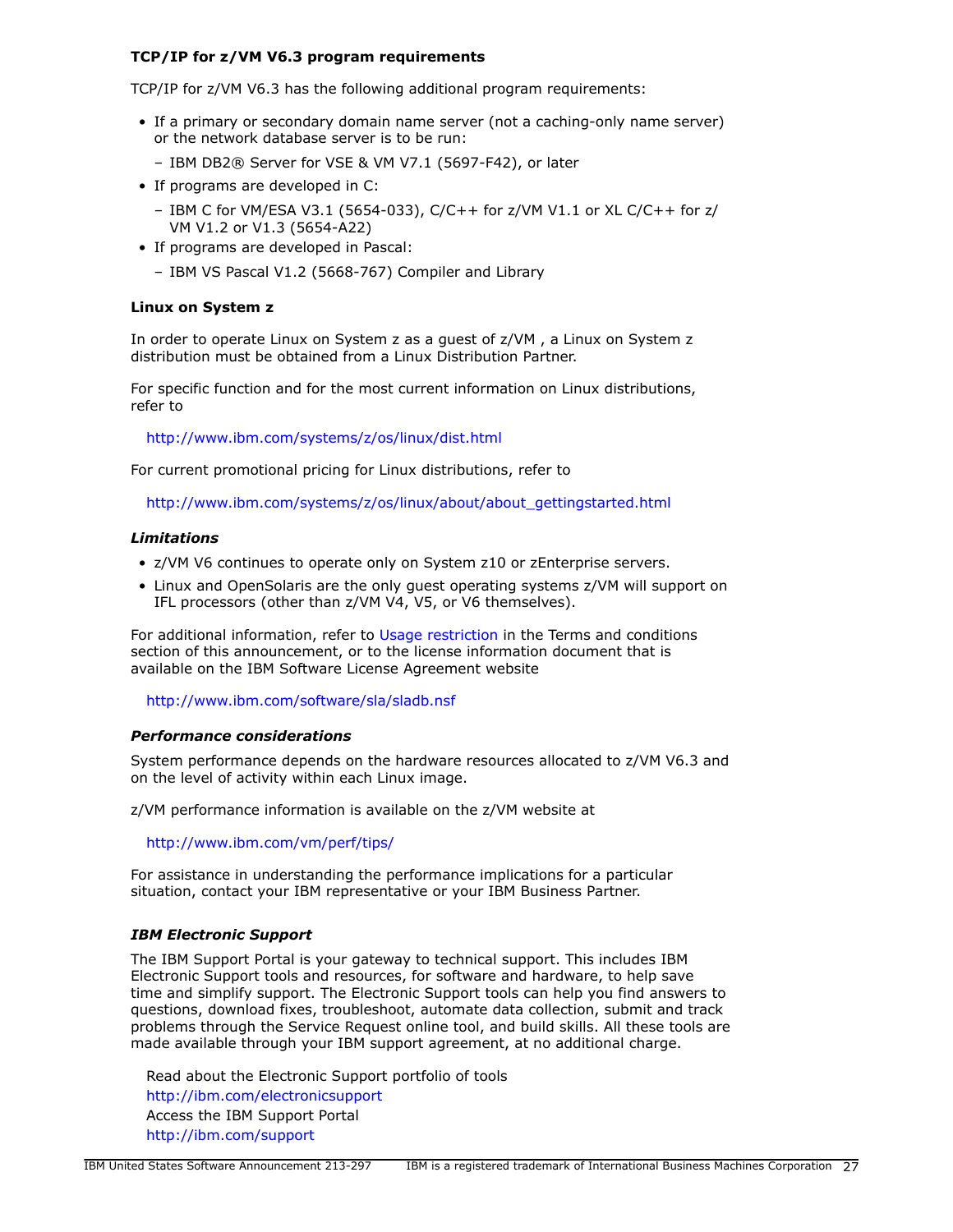#### **User group and customer requirements**

This announcement satisfies or partially satisfies requirements from customer suggestions or one or more of the worldwide user group communities. Groups include COMMON, COMMON Europe, Guide Share Europe (GSE), InterAction (Australia/New Zealand), Japan Guide Share (JGS), and SHARE Inc.

User group and customer requirements satisfied with this announcement:

| number       | Requirement description                                                   |
|--------------|---------------------------------------------------------------------------|
| MR0513111155 | Improve duplicate IP address handling on VSWITCH                          |
| MR063011175  | Keep in-use zLinux quest pages in real storage when<br>running under z/VM |
| MR1019112549 | Support Greater Than 256Gig                                               |
| MR0426125518 | DIRMAP's UNSORT File Should Contain SUBCONFIG and<br>Member Data          |
| MR0907111236 | Standalone Dump without Tape                                              |
| MR1220054748 | Able to direct standalone dump outoup to DASD                             |
| MR0809063354 | <b>SADUMP</b>                                                             |
| MR0110082559 | Standalone dump load from DVD/CD DASD                                     |
| MR0216102445 | Z/VM support SA DUMP on SCSI                                              |
| MR0825111220 | Improve VSwitch Failover & MIH Detection                                  |
| MR061112320  | PRIROUTER configuration failure enhancement                               |

#### **Planning information**

Requirement

#### *Customer responsibilities*

#### **z/VM V6.3 Subscription and Support (S&S)**

To order z/VM V6.3, you must use the SDO, program number 5741-A08. The z/VM base system, any ordered optional z/VM features, and any ordered SDO licensed products will be delivered as part of the z/VM SDO.

If you desire the level of service provided under the IBM ICA license agreement with S/390® and z/VM licensed products, you are strongly encouraged to order the program number for z/VM S&S (5741-SNS). This program number provides enhanced support that includes telephone assistance (voice support for defects during normal business hours) and access to updates, releases, and versions of the program for as long as support is in effect. z/VM S&S will be automatically added to your order. If you do not desire the S&S license for z/VM and/or the optional features of DirMaint , RSCS, RACF Security Server, VMSSI, or the Performance Toolkit for VM, you must take specific action to decline this support.

To host Linux guests of z/VM V6, you must also obtain a Linux for System z distribution. Information on those Linux distributor partners that have a marketing relationship with IBM can be found at

#### <http://www.ibm.com/systems/z/os/linux/dist.html>

#### **Licensed products packaged with z/VM V6.3**

With the availability of z/VM V6, the following priced, optional products or features are automatically shipped and preinstalled on the z/VM V6 base product media:

- **DirMaint FL630 feature**
- **RSCS FL630 feature**
- **RACF Security Server FL630 feature**
- **Performance Toolkit for VM FL630 feature**
- **Single System Image FL630 feature (VMSSI)**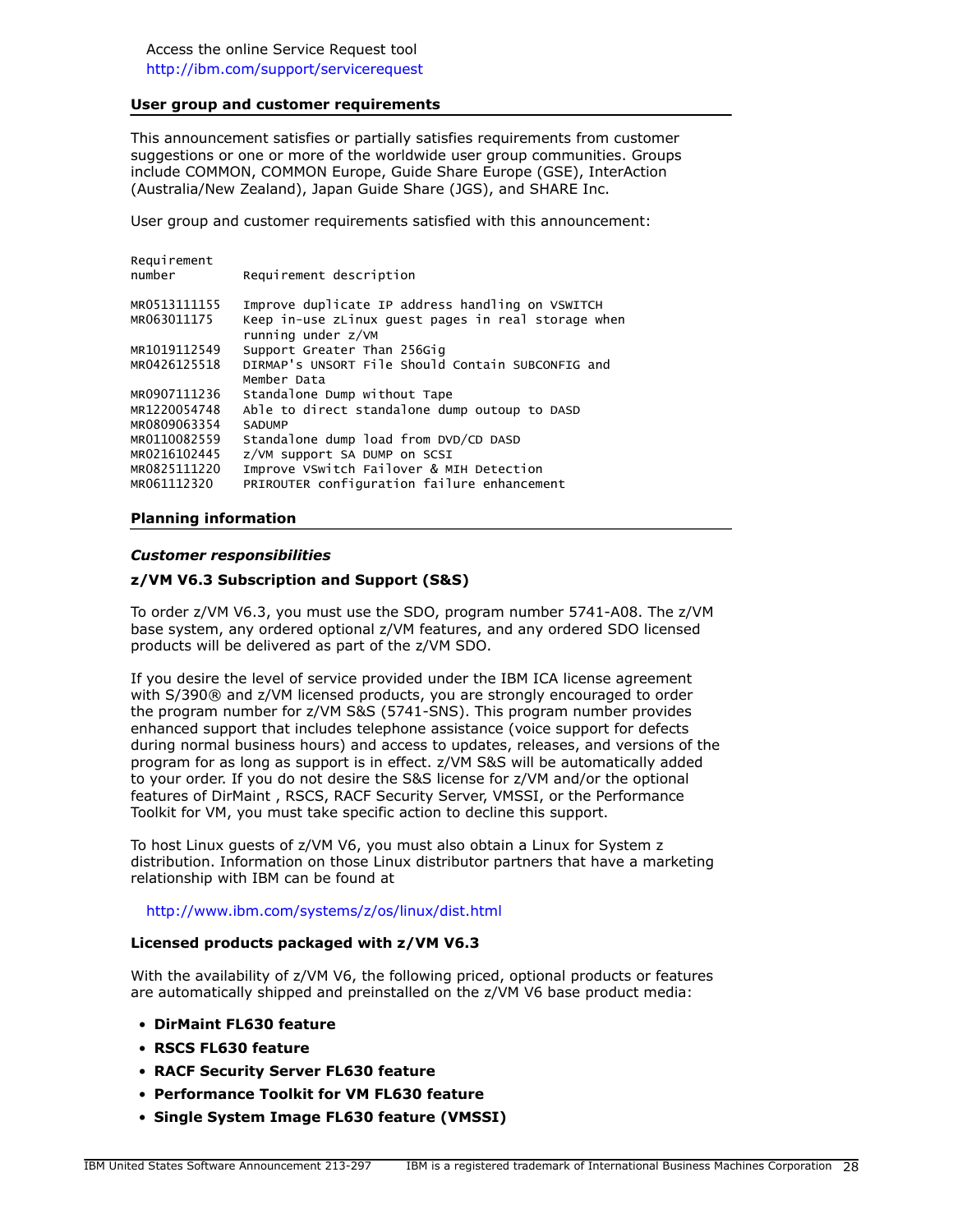For more information on these products or features, refer to the [Preinstalled](#page-40-0) [products and features](#page-40-0) section.

These products or features must be enabled before using. If you choose to enable them, you must have a license for the product or the feature.

If you do not have a license for DirMaint , RSCS, RACF , VMSSI, or the Performance Toolkit for VM, you may establish one by placing an order for the optional features. You will receive a Memo to Users for the optional feature or program product. The Memo to Users includes the instructions for enabling use of the products.

For other IBM licensed products or products from independent software vendors (ISVs), you should review the following support documents:

- Independent software vendor products available for z/VM can be found at <http://www.ibm.com/vm/vendor/>
- IBM licensed programs available for z/VM can be found at <http://www.ibm.com/vm/related/>

**High Level Assembler (5696-234)**

The High Level Assembler (5696-234) or an equivalent product is required for z/VM to:

• Change exit routines or perform local modifications for any IBM VM product or vendor product

The High Level Assembler is available for use with Linux on System z on IFL processors as a programming request for price quotation (PRPQ). A PRPQ must be submitted to purchase the High Level Assembler for Linux on System z (5799-TCQ) and for its annual Subscription and Support (5799-TCR).

# **Running 370-mode applications**

To simplify the migration of older applications and facilitate the running of 370 mode-only CMS applications in XA-mode, ESA-mode, or XC-mode virtual machines, IBM provides the *370 Accommodation* function. This function originally shipped with VM/ESA V1.2.1 (available July 1993). 370 Accommodation handles the vast majority of inconsistencies between 370-mode and XA-mode, ESA-mode, or XC-mode, eliminating the need to change these applications to exploit the new architectures.

z/VM V6 supports only XA-mode, ESA-mode, and XC-mode virtual machines. z/VM V6 does not support 370-mode virtual machines. 370-mode virtual machines are converted to XA mode during logon processing. The 370 Accommodation function is still supported for applications. If you find your applications cannot run under the current level of CMS, you should use the 370 Accommodation function or modify your applications, if possible. If problems persist, contact IBM Service for assistance.

# *Direct customer support*

For technical support or assistance, go to

<http://www.ibm.com/support>

or contact your IBM representative for additional assistance.

# <span id="page-28-0"></span>*Packaging*

# **z/VM V6.3**

The z/VM V6.3 product package is distributed with the following:

- License Information Document (LID) on DVD (LC27-5378).
- If ordering to install using 3590 or 3592 tape: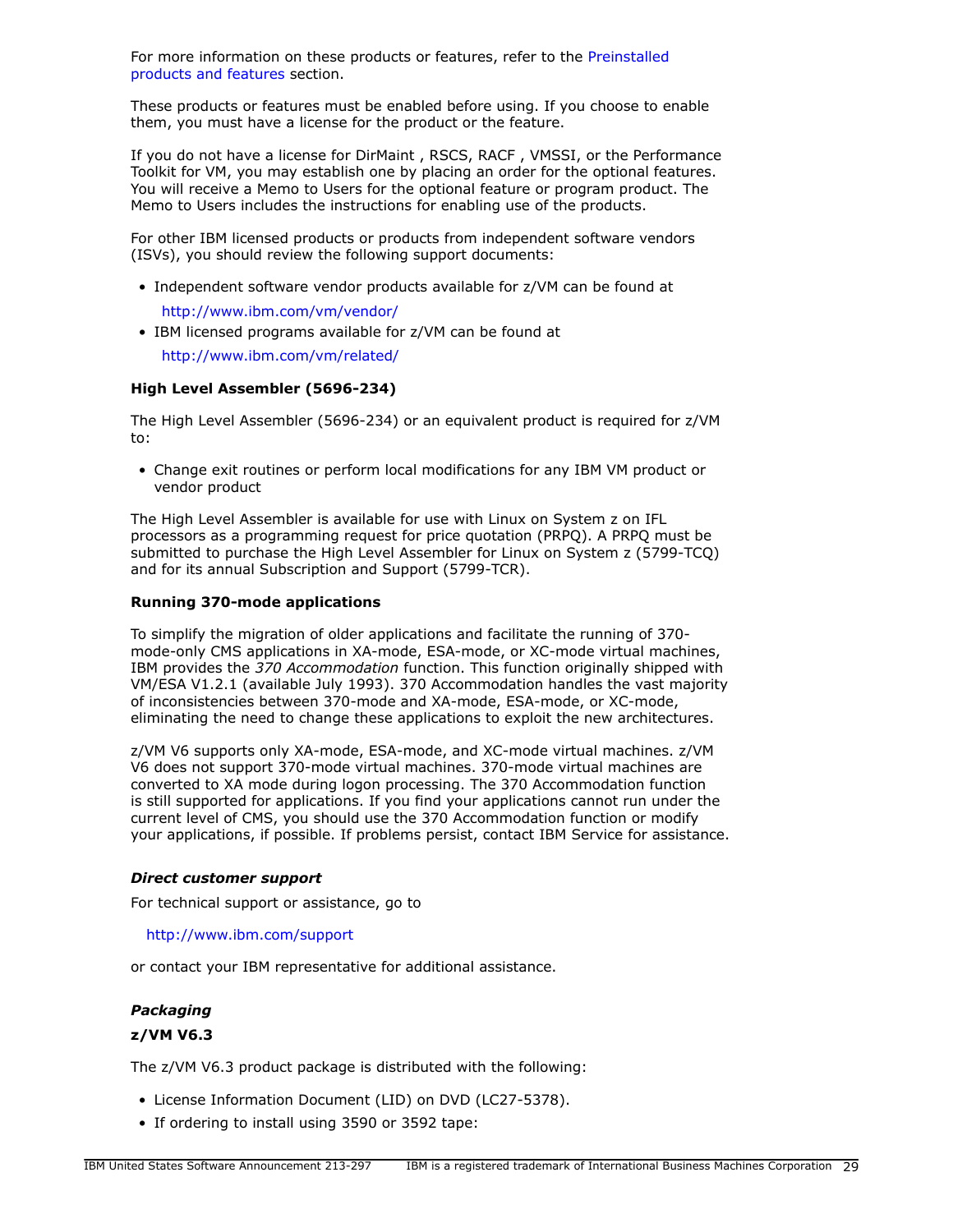- Basic machine-readable material on a 3590 or a 3592 tape cartridge for installation to 3390 DASD.
- Stacked Recommended Service Updates (RSUs) on a 3590 or 3592 tape cartridge containing required service.
- If ordering to install using DVD:
	- Basic machine-readable material on one DVD for installation to SCSI disk.
	- Basic machine-readable material on one DVD for installation to 3390 DASD.
	- RSU DVD containing required service.

**Note:** The DVD format is a binary image format.

- If ordering to install from electronic delivery:
	- Binaries from DVD for installation to SCSI disk, provided in a compressed file.
	- Binaries from DVD for installation to 3390 DASD, provided in a compressed file.
	- RSU DVD containing required service, provided in a compressed file.

**Note:** Electronic delivery provided as binary images from DVD are provided as compressed files.

- One IBM Online Library: z/VM Collection.
- Publications:

– z/VM : Installation Guide (GC24-6246)

**Note:** *IBM Online Library: z/VM Collection* is no longer shipped with z/VM orders, but is available from the Publications Website.

• Memo to Users for VM/SDO, the priced preinstalled features, if ordered.

**Note:** Program Directories for z/VM and the preinstalled products can be found at

<http://www.ibm.com/vm/progdir/>

# **Restricted source and PL/X source**

The restricted source and the PL/X source are not orderable or shipped with z/VM V6. Both will be available as no-charge downloads from IBM Resource Link at

<http://www.ibm.com/servers/resourcelink>

If you are not registered with Resource Link , you will be required to register for a user ID and password. You must also be licensed for z/VM V6.3 and entitlement will be verified when you request the source code. After approval, you will receive instructions describing how to download the code.

# **Security, auditability, and control**

The announced program uses the security and auditability features inherent in the virtual machine and the System/370, ESA/370, and ESA/390 architectures, and z/ Architecture . The security and auditability of z/VM V6 are the same as for ESA/390 and z/Architecture . The customer is responsible for evaluation, selection, and implementation of security features, administrative procedures, and appropriate controls in application systems and communication facilities.

# **Software Services**

IBM Software Services has the breadth, depth, and reach to manage your services needs. You can leverage the deep technical skills of our lab-based, software services team and the business consulting, project management, and infrastructure expertise of our IBM Global Services team. Also, we extend our IBM Software Services reach through IBM Business Partners to provide an extensive portfolio of capabilities.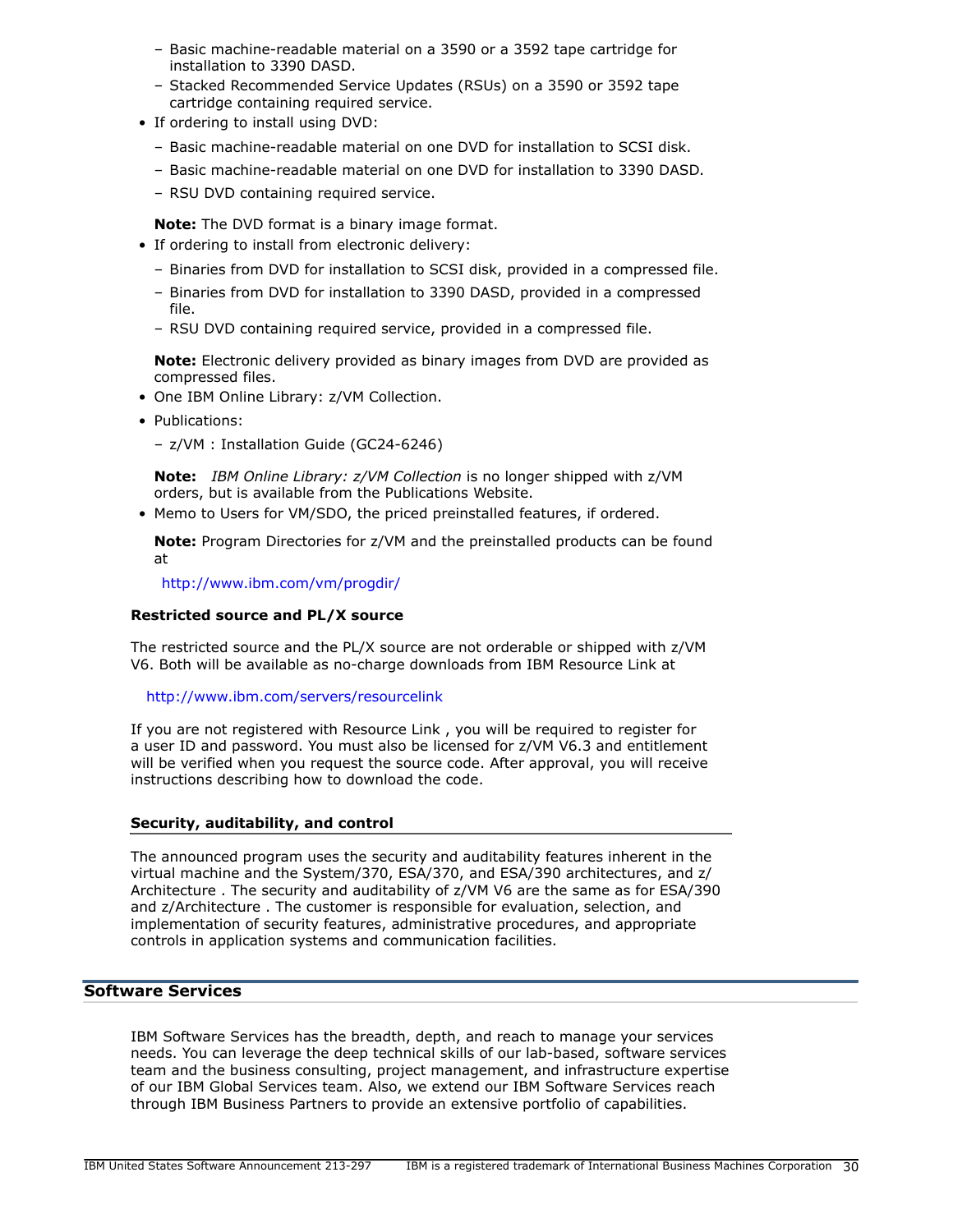Together, we provide the global reach, intellectual capital, industry insight, and technology leadership to support a wide range of critical business needs.

To learn more about IBM Software Services or to contact a Software Services sales specialist, visit

<http://www.ibm.com/software/sw-services/>

#### <span id="page-30-0"></span>**Ordering information**

# **Order z/VM SDO through the Internet**

Shopz provides an easy way to plan and order System z software upgrades, including z/VM . Using Shopz, you can quickly generate orders for the z/VM VM/ SDOs. Additionally, Shopz will ensure your order is technically correct (that is, ensures any corequisite or prerequisite or incompatibility conditions are resolved to ensure timely order placement and processing). Shopz is available in the United States and several countries in Europe. In countries where Shopz is not available yet, contact your IBM representative (or IBM Business Partner) to handle your order via the traditional IBM ordering process. For more details and availability, visit the Shopz website at

#### <http://www.ibm.com/software/ShopzSeries>

The z/VM V6.3 base operating system and SDO licensed products are eligible for Internet delivery using the Shopz website and are planned to be available at the general availability of z/VM V6.3.

**Note:** Secure z/VM software delivery in Shopz.

IBM plans to remove support for unsecured connections used for z/VM software and service delivery. It is planned that z/VM software (products and service) downloads from Shopz will require the use of Download Director with encryption or the currently available HTTPS method. No change is required for Download Director with encryption; however, you can verify Download Director with the Connectivity Test at

<https://www14.software.ibm.com/webapp/iwm/web/preLogin.do?source=cbct>

ServiceLink plans to provide similar capability. Details will be provided a later date.

#### **Pricing metric description**

The products and features in this announcement have one pricing metric - Value Units based on the number of processors. Value Unit pricing with a decreasing onetime charge (OTC) price per engine, subject to the tiers as documented in Value Unit Exhibit VUE021, is available for the z/VM V6 optional features of DirMaint , RSCS, RACF , the Performance Toolkit for VM, and VMSSI for S&S entitlements at initial order of z/VM V6 or its features. Value Units of a given product cannot be exchanged, interchanged, or aggregated with Value Units of another product.

Engine-based Value Unit pricing of z/VM V6 is different than MSU-based Value Unit pricing, which is available on other IBM software products.

| Program name                       | Program<br>number | Pricing metric<br>description |
|------------------------------------|-------------------|-------------------------------|
| $z$ /VM V6                         |                   | 5741-A07 Value Units          |
| RSCS Feature                       |                   | 5741-A07 Value Units          |
| RACF Security Server Feature       |                   | 5741-A07 Value Units          |
| DirMaint Feature                   |                   | 5741-A07 Value Units          |
| Performance Toolkit for VM Feature |                   | 5741-A07 Value Units          |
| Single System Image Feature        |                   | 5741-A07 Value Units          |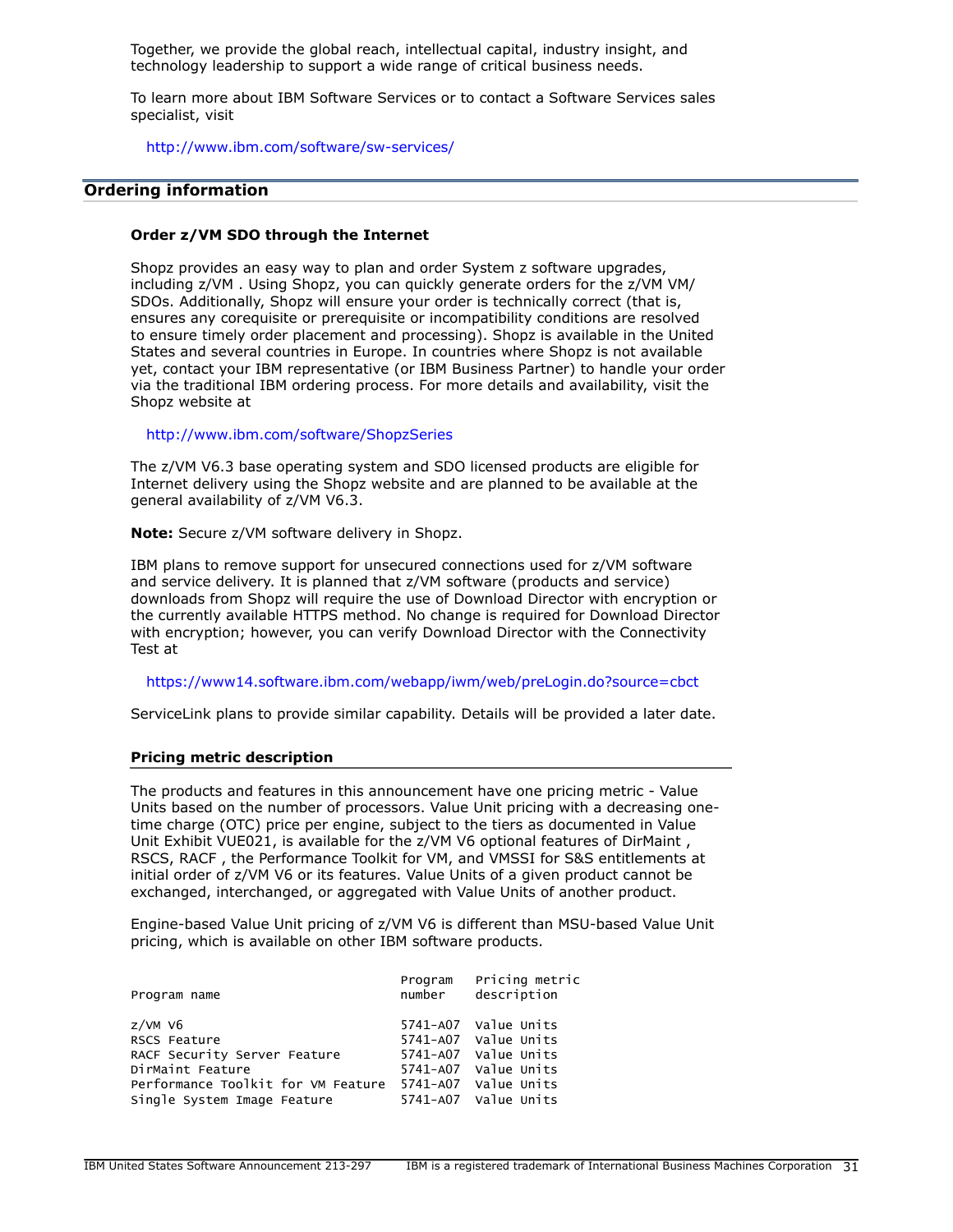Value Unit pricing for the z/VM V6 S&S and its optional, priced features provides a lower price per processor as more Value Units are licensed with z/VM V6 and the optional, priced features. Clients may aggregate the capacity for all the processors running z/VM V6 and the optional, priced features across the enterprise to achieve a more economical price. There may also be a price benefit when clients increase their capacity. Additional capacity is not priced starting at the base with a flat price per unit. Instead, additional capacity is priced starting at the capacity on which z/VM V6 has already been installed, which may result in a lower unit price for the z/VM V6.2 S&S and the optional, priced features.

Engine-based Value Unit pricing is designed to provide a lower entry price and a decreasing price curve as hardware capacities and workload grow, which may help improve price/performance. Engine-based Value Unit pricing is different than MSUbased Value Unit pricing, which is available on other IBM software products. Value Unit pricing may help clients:

- Add capacity and workload with an incremental and improved price
- Manage software costs better
- Aggregate licenses acquired across machines that are part of their enterprise

If the client purchased an S&S contract for the z/VM V4 or V5 optional features of DirMaint , RACF Security Server, RACF for z/VM , RSCS, and the Performance Toolkit for VM, the client is entitled to a no-charge upgrade to those same optional features on z/VM V6.3.

# **Translation from Processor to Value Units**

The total number of engine-based Value Units is calculated according to the following example.

If the customer has installed six processors and will be operating z/VM V6 on all six processors, the applicable Value Units would be:

 $(3 * 10) + (3 * 9) = 57$  Value Units

The following z/VM V6 products and optional features and their associated Subscription and Support (S&S) are affected by the metric change from a "flat perprocessor price" to "engine-based Value Units":

| <b>IPLA</b> | S&S                    |                                    |
|-------------|------------------------|------------------------------------|
| program     | program                | Program                            |
| number      | number                 | description                        |
|             |                        |                                    |
| 5741-A07    | $5741$ -SNS $z$ /VM V6 |                                    |
| 5741-A07    |                        | 5741-SNS RSCS Feature              |
| 5741-A07    | 5741-SNS               | RACF Security Server Feature       |
| 5741-A07    | $5741-SNS$             | DirMaint Feature                   |
| 5741-A07    | 5741-SNS               | Performance Toolkit for VM Feature |
| 5741-A07    | 5741-SNS               | Single System Image Feature        |

The products in this announcement are available with IBM Software On/Off Capacity on Demand (On/Off CoD). If clients are running On/Off CoD on their IBM servers, they can now also pay for z/VM V6 on a processor per-day basis during your peak periods. For additional information about On/Off CoD, refer to Software Announcement [203-202](http://www.ibm.com/common/ssi/cgi-bin/ssialias?infotype=an&subtype=ca&appname=gpateam&supplier=897&letternum=ENUS203-202), dated August 12, 2003 , and Marketing Announcement 304-004.

The programs in this announcement have Value Unit-Based pricing.

| Program<br>number | Program name | Value Unit exhibit |
|-------------------|--------------|--------------------|
| 5741-A07          | $z$ /VM V6   | VUE021             |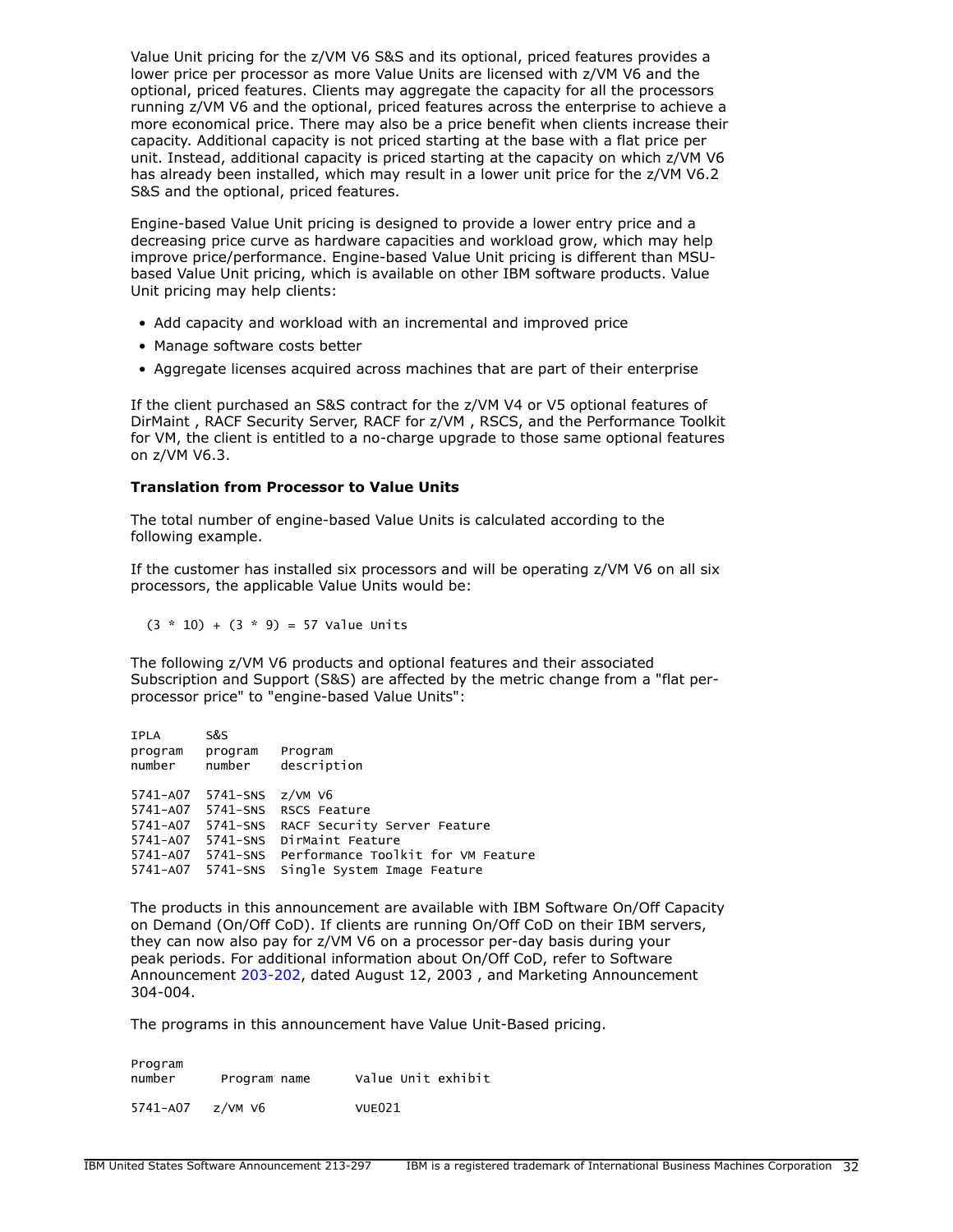For each System z IPLA program with Value Unit pricing, the quantity of that program needed to satisfy applicable IBM terms and conditions is referred to as the "required license capacity." Your required license capacity is based upon the following factors:

- The System z IPLA program you select
- The applicable Value Unit exhibit
- The applicable terms

# **Value Unit exhibit VUE021**

Engine-based Value Units for a specified number of engines are determined by the following table:

| Leve1             | Engines<br>minimum | maximum   | Engines Value Units<br>per engine |
|-------------------|--------------------|-----------|-----------------------------------|
| From $1$ to $3$   |                    | 3         | 10                                |
| From $4$ to $6$   | 4                  | 6         | 9                                 |
| From $7$ to $9$   | 7                  | 9         | 8                                 |
| From $10$ to $12$ | 10                 | 12        | 7                                 |
| From $13$ to $16$ | 13                 | 16        | 6                                 |
| From $17$ to $20$ | 17                 | 20        | 5                                 |
| From $21$ to $25$ | 21                 | 25        | 4                                 |
| For more than 25  | 26                 | $\ddot{}$ | ٩                                 |
|                   |                    |           |                                   |

#### **Licensing for z/VM V6.3**

The following z/VM V6 base and optional features and their associated Subscription and Support (S&S) are affected by the metric change from "flat price per engine" on z/VM V4 to "Value Units" based on the number of processors with z/VM V6:

| <b>IPLA</b>       | SDO.              | S&S                       |                                             |
|-------------------|-------------------|---------------------------|---------------------------------------------|
| program<br>number | program<br>number | program<br>number         | Program<br>description                      |
| 5741-A07          |                   | 5741-A08 5741-SNS z/VM V6 |                                             |
| 5741-A07          | 5741-A08          | $5741 - SNS$              | RSCS Feature                                |
| 5741-A07          | 5741–A08          |                           | 5741-SNS RACF Security Server Feature       |
| 5741-A07          | 5741-A08          | 5741-SNS                  | DirMaint Feature                            |
| 5741-A07          | 5741-A08          |                           | 5741-SNS Performance Toolkit for VM Feature |
| 5741-A07          |                   | 5741-A08    5741-SNS      | Single System Image Feature                 |

The program number, 5741-A07, is used for licensing z/VM V6. You must specify the number of engine-based Value Units for the number of processors required as calculated by the Workload Pricer tool, WL Pricer.

When ordering z/VM V6.3 to operate on standard processors (CPs) for a single server within the enterprise, you must specify Value Units equal to the Value Units to cover the number of standard processors (CPs) on your server.

For a single server in an enterprise, the number of Value Units ordered for any optional feature to operate on standard processors must be equal to the number of Value Units ordered for the base z/VM V6 product operating on standard processors.

When ordering z/VM V6.3 to operate on IFL processors for a single server within the enterprise, you must specify Value Units equal to the Value Units to cover the number of IFL processors on your server.

For a single server in an enterprise, the number of Value Units ordered for any optional feature to operate on IFL processors must be equal to the number of Value Units ordered for the base z/VM V6 product operating on IFL processors.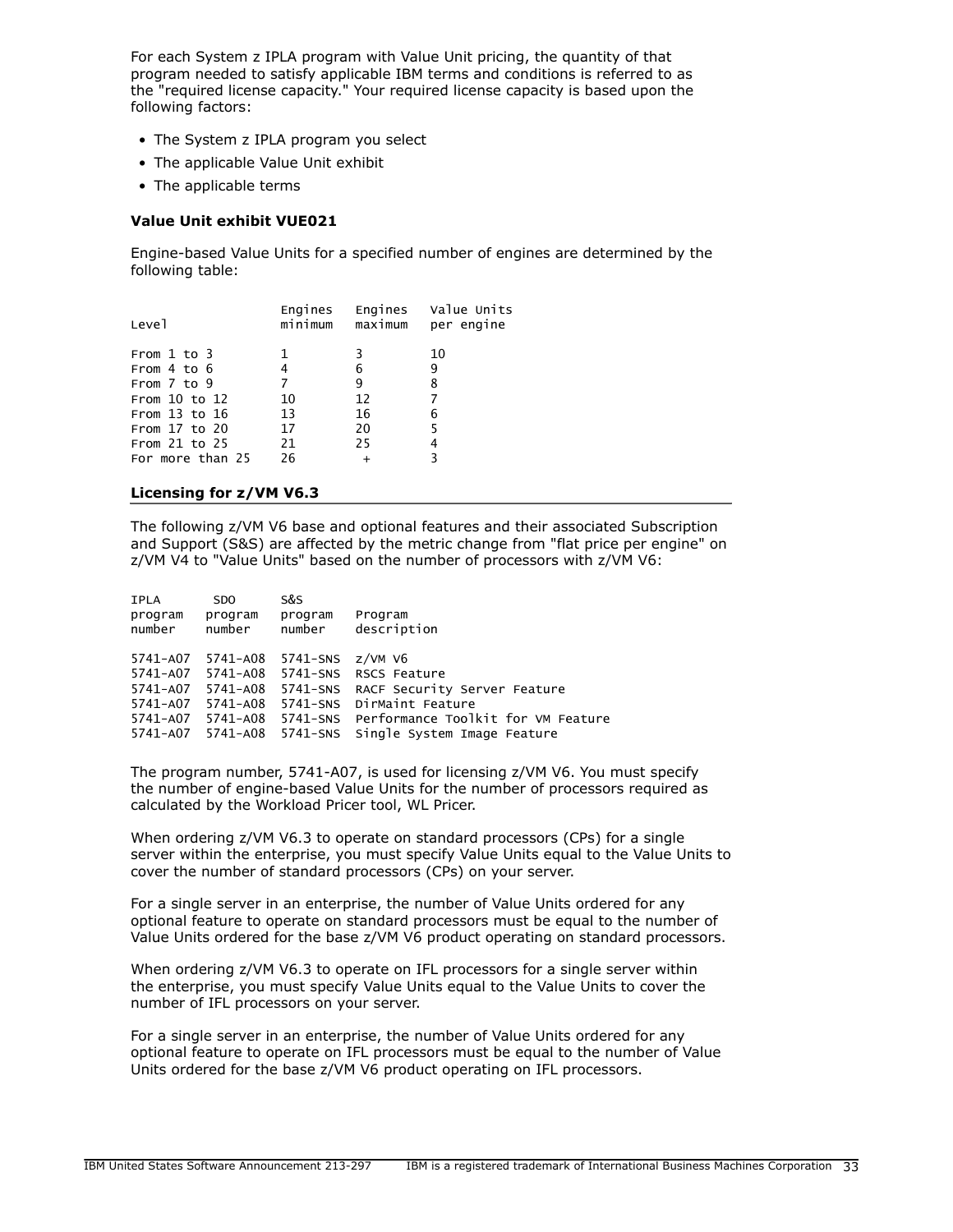The quantity ordered cannot exceed the maximum number of processors per server. The number of processors for a single server to be used to calculate Value Units should not be more than:

| Quantity             |               |                      |                                                                                                  |
|----------------------|---------------|----------------------|--------------------------------------------------------------------------------------------------|
| <b>TFL</b>           | Standard      | Maximum              | processors processors processors Processor for each server                                       |
| 64<br>10<br>80<br>10 | 64<br>5<br>80 | 64<br>10<br>80<br>10 | System z10 EC (2097)<br>System z10 BC (2098)<br>zEnterprise 196 (2817)<br>zEnterprise 114 (2818) |
| 101<br>13            | 101<br>6      | 101<br>13            | zEnterprise EC12 (2827)<br>zEnterprise BC12 (2828)                                               |

The optional features DirMaint , RSCS, RACF , VMSSI, and the Performance Toolkit for VM are preinstalled on the base system media. Ordering these features establishes a license for entitlement purposes and will ship a Memo to Users for the optional features ordered. If you intend to use DirMaint , RSCS, RACF , VMSSI, or the Performance Toolkit for VM, now or at a later date, you must establish a license for billing.

The Performance Toolkit for VM feature is considered a program update for the RTM and PRF features as defined in the IBM International Agreement for Acquisition of Support. Therefore, any existing z/VM V4 customers with licenses for the RTM or PRF features who have also purchased S&S for either the RTM or PRF feature are entitled to receive a no-charge upgrade for the Performance Toolkit for VM feature when ordering z/VM V6.

# **z/VM V6.3 (5741-A07) Basic License**

| Entitlement | identifier Description                                              | License option/Pricing metric |  |
|-------------|---------------------------------------------------------------------|-------------------------------|--|
| S015HSV     | $z$ /VM V $6$                                                       | Use-based OTC, Per Value Unit |  |
| S015HST     | DirMaint Feature                                                    | Use-based OTC, Per Value Unit |  |
| S015HSX     | RSCS Feature                                                        | Use-based OTC, Per Value Unit |  |
| S015HSZ     | RACF Feature                                                        | Use-based OTC, Per Value Unit |  |
| S015HSW     | Performance Toolkit Use-based OTC, Per Value Unit<br>for VM Feature |                               |  |
| S016SX7     | z/VM Single System Use-based OTC, Per Value Unit<br>Image Feature   |                               |  |

#### **z/VM V6.3 Base SDO (5741-A08) - S015HT5**

| Orderable supply ID | Language   | Distribution medium |
|---------------------|------------|---------------------|
| S016VLH             | US English | 3590 Tape           |
| S016VLJ             | US English | 3592 Tape           |

#### **z/VM V6.3 Base SDO (5741-A08) - S015HTF**

| Orderable supply ID | Language   | Distribution medium |
|---------------------|------------|---------------------|
| S016VLK             | US English | <b>DVD</b>          |

#### **Optional Features of z/VM V6.3 SDO (5741-A08)**

#### **DirMaint Feature (5741-A08) - S015HT7**

| Orderable supply ID | Language   | Distribution medium |
|---------------------|------------|---------------------|
| S016VKV             | US English | 3590 Tape           |
| S016VKW             | US English | 3592 Tape           |
| S016VL4             | US English | <b>DVD</b>          |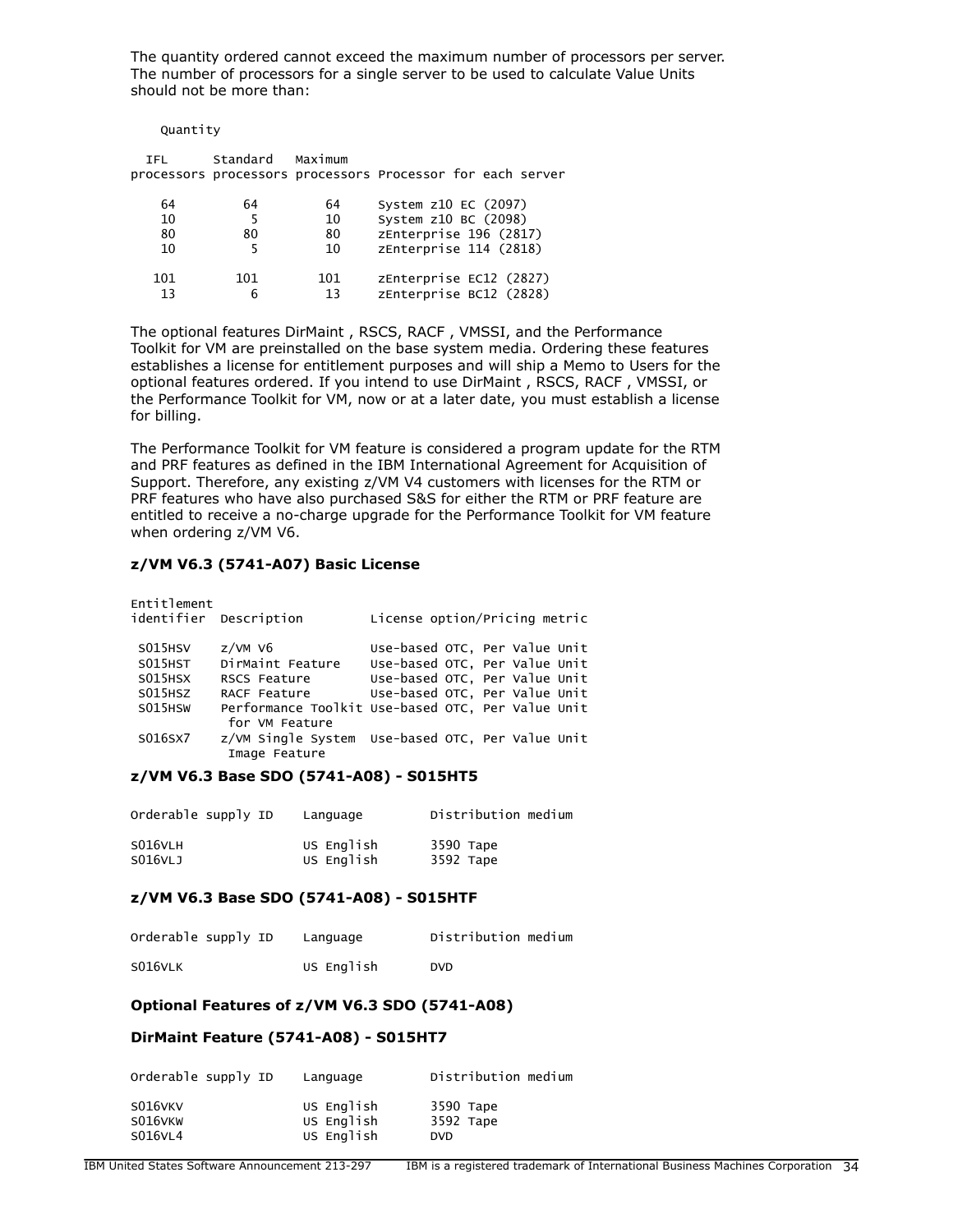# **RSCS Feature (5741-A08) - S015HTD**

| Orderable supply ID           | Language                               | Distribution medium                  |
|-------------------------------|----------------------------------------|--------------------------------------|
| S016VL9<br>S016VLB<br>S016VLC | US English<br>US English<br>US English | 3590 Tape<br>3592 Tape<br><b>DVD</b> |
|                               |                                        |                                      |

#### **RACF Security Server Feature (5741-A08) - S015HTC**

| Orderable supply ID | Language                 | Distribution medium    |
|---------------------|--------------------------|------------------------|
| S016VL2<br>S016VL3  | US English<br>US English | 3590 Tape<br>3592 Tape |
| S016VL8             | US English               | DVD.                   |

# **Performance Toolkit for VM Feature (5741-A08) - S015HTB**

| Orderable supply ID | Language                 | Distribution medium     |
|---------------------|--------------------------|-------------------------|
| S016VL0             | US English               | 3590 Tape               |
| S016VL1<br>S016VL7  | US English<br>US English | 3592 Tape<br><b>DVD</b> |

#### **z/VM Single System Image Feature (5741-A08) - S016SX7**

| Orderable supply ID | Language                 | Distribution medium    |
|---------------------|--------------------------|------------------------|
| S016VLG<br>S016VLD  | US English<br>US English | 3590 Tape<br>3592 Tape |
| S016VLF             | US English               | <b>DVD</b>             |

#### **z/VM Subscription and Support (5741-SNS)**

| Entitlement | identifier Description                | License option/Pricing metric                                                                                                     |
|-------------|---------------------------------------|-----------------------------------------------------------------------------------------------------------------------------------|
| S0111PX     | Z/VM                                  | Basic ASC, per Value Unit SW S&S<br>No charge, decline SW S&S                                                                     |
| S016VRV     | Single System Image                   | No-charge, SW S&S Registration<br>Basic ASC, per Value Unit SW S&S<br>No charge, decline SW S&S                                   |
| S0111R1     | DirMaint Feature                      | No-charge, SW S&S Registration<br>Basic ASC, per Value Unit SW S&S<br>No charge, decline SW S&S                                   |
| S013T6B     | RSCS Feature                          | No-charge, SW S&S Registration<br>Basic ASC, per Value Unit SW S&S<br>No charge, decline SW S&S                                   |
| S0111R0     | <b>RACF Feature</b>                   | No-charge, SW S&S Registration<br>Basic ASC, per Value Unit SW S&S<br>No charge, decline SW S&S<br>No-charge, SW S&S Registration |
| S0111PZ     | Performance Toolkit<br>for VM Feature | Basic ASC, per Value Unit SW S&S<br>No charge, decline SW S&S<br>No-charge, SW S&S Registration                                   |

The features are for the stand-alone product and not for ordering.

z/VM Base S&S (5741-SNS) - S0111HH Orderable supply ID Language Description S0111HJ US English z/VM V6.3 3390 Sys DDR (Support for 5741-A07)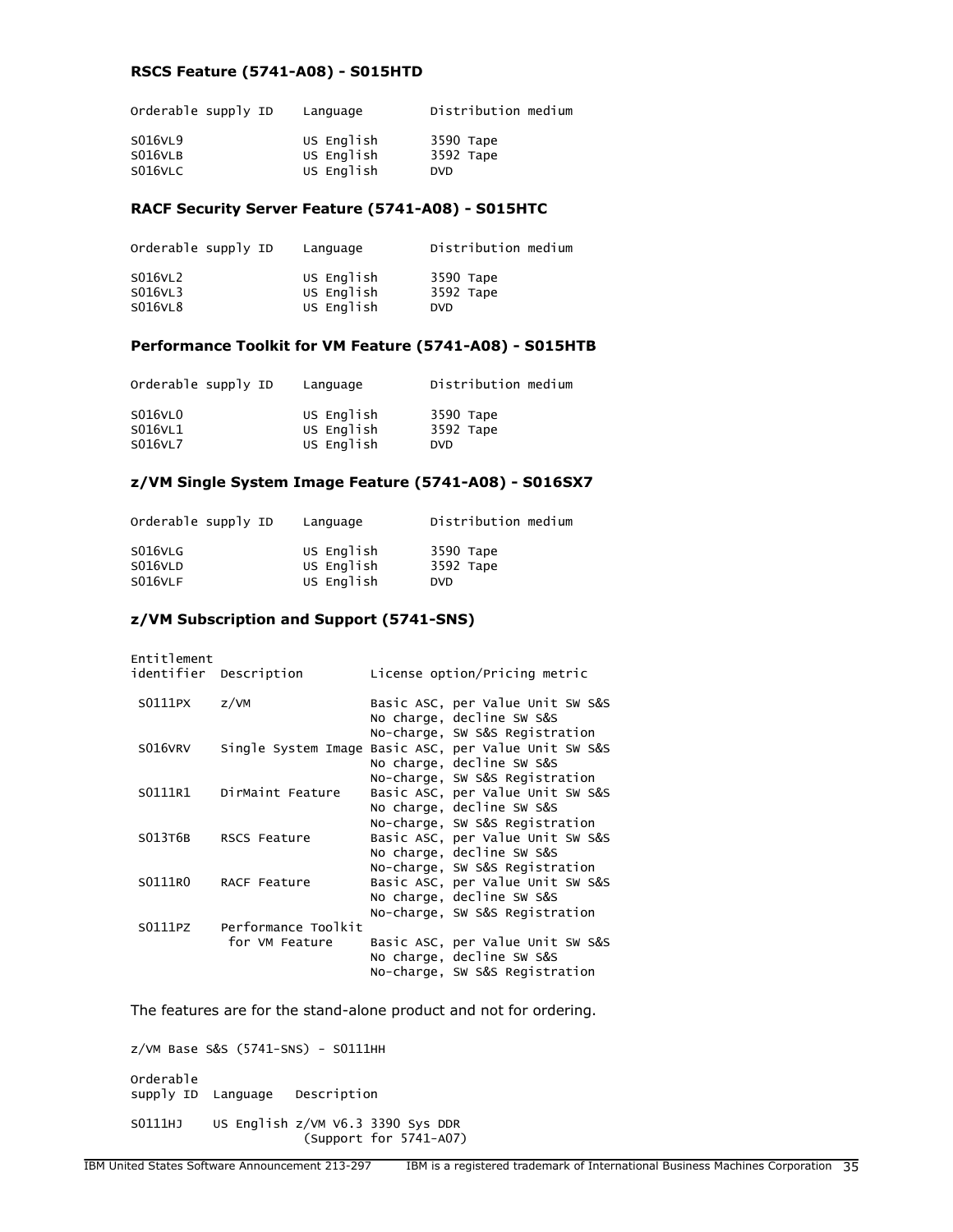z/VM Base S&S (5741-SNS) - S0111HK Orderable supply ID Language Description S0111HL US English z/VM V6.3 DVD Sys Image (Support for 5741-A07) z/VM Base S&S (5741-SNS) - S0111H7 Orderable supply ID Language Description S0111H8 US English DirMaint Feature (Support for 5741-A07) z/VM Base S&S (5741-SNS) - S013T6C Orderable supply ID Language Description S013T6D US English RSCS Feature (Support for 5741-A07) z/VM Base S&S (5741-SNS) - S0111HC Orderable supply ID Language Description S0111HD US English RACF Security Server Feature (Support for 5741-A07) z/VM Base S&S (5741-SNS) - S0111HF Orderable supply ID Language Description S0111HG US English Performance Toolkit for VM feature (Support for 5741-A07) z/VM Base S&S (5741-SNS) - S016VKN Orderable supply ID Language Description S016VKT US English Single System Image feature (Support for 5741-A07) z/VM Base S&S (5741-SNS) - S0111H9 Orderable supply ID Language Description S0111HB US English z/VM V6.3 DFSMS/VM feature (Support for 5741-A07)

#### **Ordering z/VM V6.3 using the VM/SDO**

Orders for z/VM V6.3 will be accepted beginning July 23, 2013. When placing an order, if you wish to have that order fulfilled with z/VM V6.3, you will need to specify a customer requested arrival date (CRAD) of July 26, 2013, or later. Orders for V6.3 may not be scheduled to ship prior to July 26, 2013. z/VM V6.2 and its priced, optional features of SSI, RSCS, DirMaint , RACF , and the Performance Toolkit for VM will be withdrawn from marketing on July 23, 2013, and will be supported until April 30, 2015.

Orders for z/VM V6.3 and the optional features must use the z/VM V6.3 VM/SDO packaged offering, program number 5741-A08. The z/VM base system, any ordered optional z/VM features, and any ordered SDO licensed products will be delivered as part of the z/VM SDO.

You must specify the desired distribution medium.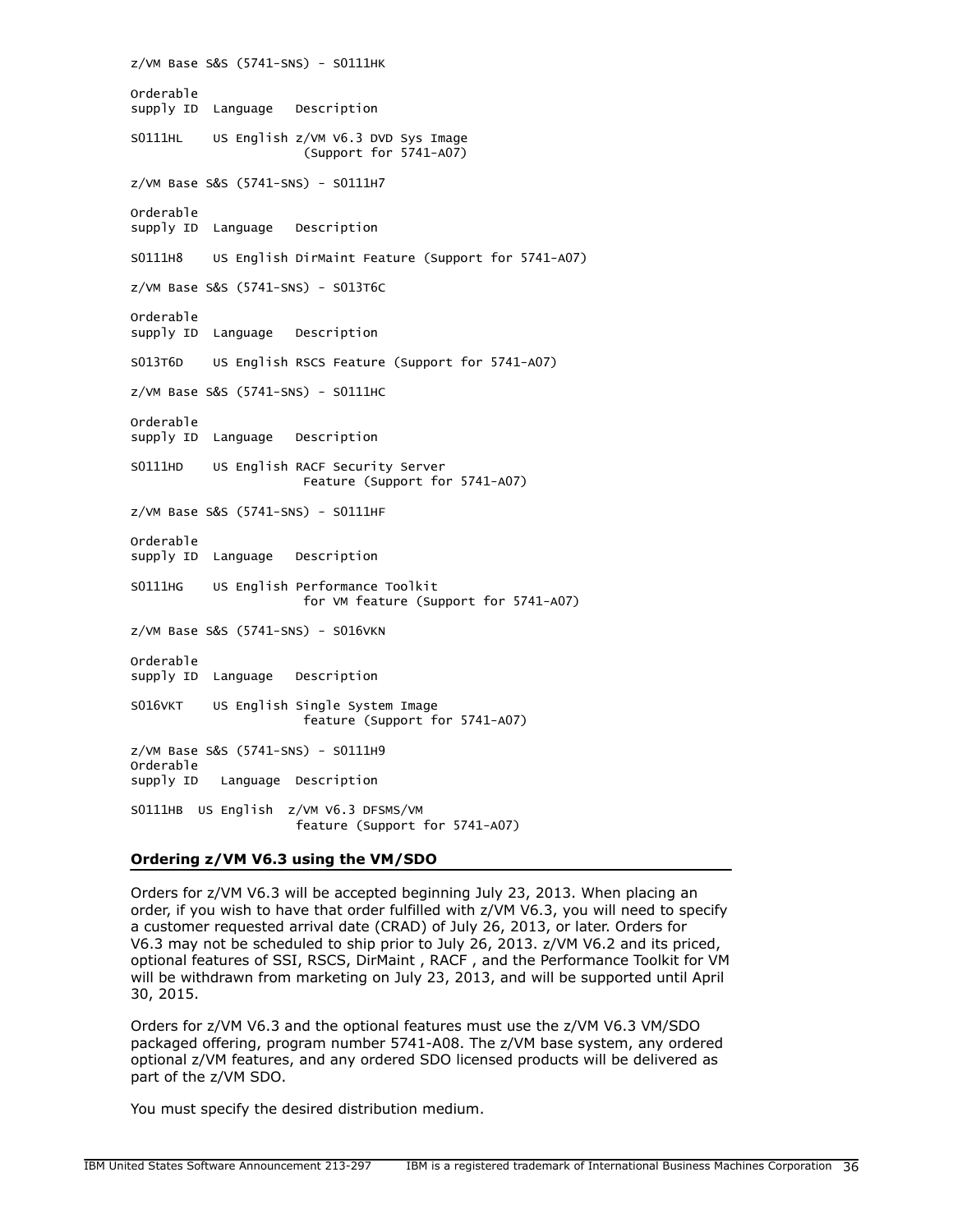With the ordering of z/VM V6.3, you will receive a system deliverable tape, DVD, or electronic media image containing the program code for z/VM V6.3, an IPLA and LID on DVD, and one copy of each publication available for z/VM V6.3 as listed in the Planning information, [Packaging](#page-28-0) section of this announcement.

# **Examples**

• Example 1 - You currently do not have z/VM V6 licensed on any processors on any System z10 server within your enterprise. Your engine-based Value Units for licensing (5741-A07) are 0.

If you will be licensing z/VM V6 and designating **two** IFL processors on a single System z10 server within your enterprise as running z/VM V6, you will specify the desired distribution medium. When licensing using 5741-A07, capacity to be specified in engine-based Value Units would be (2 \* 10) or **20** resulting in a total of 20 Value Units.

• Example 2 - You currently are not running z/VM V6 on standard processors (CPs) but you are running z/VM V6 on **one** IFL processor (probably running Linux on System z ) on a single System z10 server within your enterprise. Your enginebased Value Units for licensing (5741-A07) are 10.

If you will be licensing z/VM V6 and designating **two** additional IFL processors on a single System z10 server within your enterprise as running z/VM V6, you will specify the desired distribution medium. When licensing using 5741-A07, additional capacity to be specified in engine-based Value Units would be  $(2 * 10)$ or **20** resulting in a total of 30 Value Units.

• Example 3 - You currently are running z/VM V6 on **two** standard processors (CPs) on a single System z10 server within your enterprise. Your engine-based Value Units for 5741-A07 are 20.

If you will be licensing z/VM V6 and designating **two** additional standard processors (CPs) on a single System z10 server within your enterprise as running z/VM V6, you will specify the desired distribution medium. When licensing using 5741-A07, additional capacity to be specified in engine-based Value Units would be  $(1 * 10) + (1 * 9)$  or **19** resulting in a total of 39 Value Units.

• Example 4 - You currently are running z/VM V6 on **two** standard processors and on **one** IFL processor (probably running Linux for System z ) on a single System z10 server within your enterprise. Your engine-based Value Units for 5741-A07 are 30.

If you will be licensing z/VM V6 for **four** additional processors and designating **one** as a standard processor and the remaining **three** as IFL processors on a single System z10 server within your enterprise as running z/VM V6, you will specify the desired distribution medium. When licensing using 5741-A07, additional capacity to be specified in engine-based Value Units would be  $(3 * 9)$ + (1 \* 8) or **35** resulting in a total of 65 Value Units.

• Example 5 - You currently do not have z/VM V6 licensed on any processors on any System z10 server within your enterprise. Your engine-based Value Units are 0.

If you will be licensing z/VM V6 and designating **two** standard processors on one System z10 server and on an additional System z10 server within your enterprise, you will license z/VM V6 on **one** standard processor and on **two** IFL processors, you will specify the desired distribution medium. When licensing using 5741-A07, additional capacity to be specified in engine-based Value Units would be  $(3 * 10) + (2 * 9)$  or **48** resulting in a total of 48 Value Units because of aggregating the licenses within the enterprise.

#### **Support for z/VM V6.3**

# **Program Name: z/VM Subscription and Support**

**Program Number: 5741-SNS**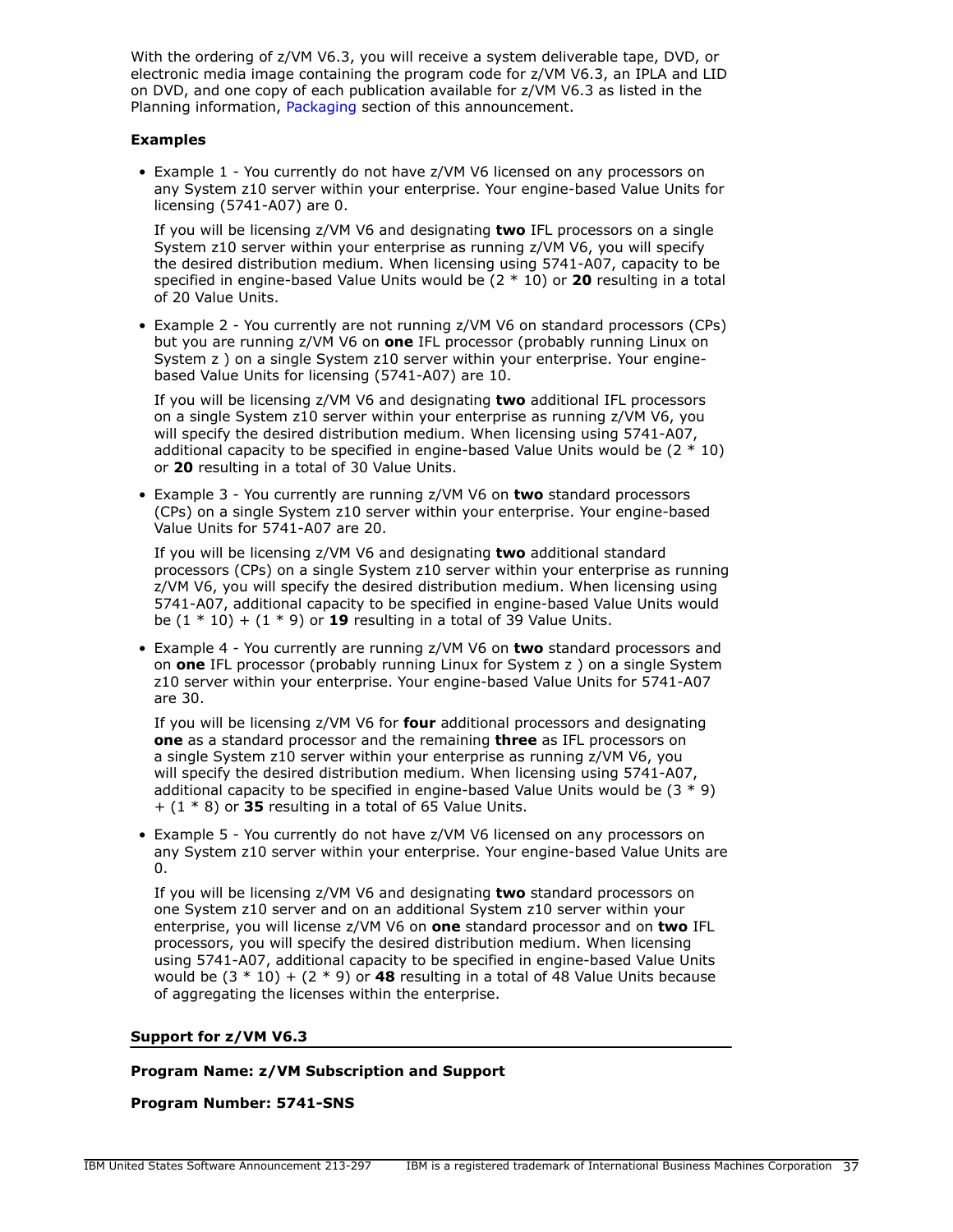Support for z/VM V6 is provided and licensed under the IBM International Agreement for Acquisition of Support (Z125-6011).

This 5741-SNS order establishes entitlement records as well as support for z/VM V6.3 or the optional features. If a 5741-SNS order is declined, you will only be entitled to support under the basic warranty for z/VM V6.3 (5741-A07).

z/VM has adopted the support lifecycle extensions as announced in Software Announcement [203-204](http://www.ibm.com/common/ssi/cgi-bin/ssialias?infotype=an&subtype=ca&appname=gpateam&supplier=897&letternum=ENUS203-204), dated August 12, 2003 , which provide for three years of technical support after general availability.

Central service for z/VM V6.3 (5741-A07) is planned to be available by IBM until April 30, 2017.

IBM announced its intention to discontinue service support for z/VM V5.4 (5741- A05) to be effective December 31, 2014, in Withdrawal Announcement [912-144,](http://www.ibm.com/common/ssi/cgi-bin/ssialias?infotype=an&subtype=ca&appname=gpateam&supplier=897&letternum=ENUS912-144) dated August 07, 2012 .

The date planned for discontinuing service support for z/VM V5.4 has been extended. z/VM V5.4 will continue to be supported until December 31, 2014, or until the IBM System z9 EC and IBM System z9 BC are withdrawn from support, whichever is later. Refer to Withdrawal Announcement [912-144,](http://www.ibm.com/common/ssi/cgi-bin/ssialias?infotype=an&subtype=ca&appname=gpateam&supplier=897&letternum=ENUS912-144) dated August 07, 2012 .

The z/VM S&S provides:

- Corrections that fix substantial deviations of unmodified products from the thencurrent code, publications, and informal documentation (that is, release notes and memos).
- Software product updates that are improvements, extensions, and other changes IBM , at its discretion, deems to be reasonable.
- Recommended Service Updates (RSUs), new versions, and new releases at no additional charge.
- Technical support:
	- A reasonable amount of remote assistance via telephone, mail, facsimile (fax), or email to address suspected IBM program defects, where available, during normal IBM business hours from Monday through Friday, except local holidays. Exceptions from normal IBM business hours are Severity 1 (high impact) problems. Support for high impact suspected IBM defects is available 24 hours a day, 7 days a week.
	- Temporary fixes for problems (where known), where they exist.

On-site (local) support, although available, is provided as part of the IBM portfolio of fee-based services.

z/VM S&S annual support charges, based on the number of Value Units specified, will be automatically added to your order. If you do not desire the S&S license for z/VM and/or the optional features of DirMaint , RSCS, RACF , VMSSI, or the Performance Toolkit for VM, you must take specific action to decline this support.

A no-charge S&S registration record will be established on each designated machine where z/VM V6 and the priced, optional features of DirMaint , RSCS, RACF , VMSSI, and the Performance Toolkit for VM are running. These no-charge S&S registration records will be linked to the billable S&S and all billable S&S within the scope of the engine-based Value Units aggregation will be linked together.

Within the scope of an enterprise aggregation, the number of Value Units ordered for the S&S license(s) must equal the number of Value Units ordered for the OTC license(s).

The quantity ordered cannot exceed the maximum number of processors per server.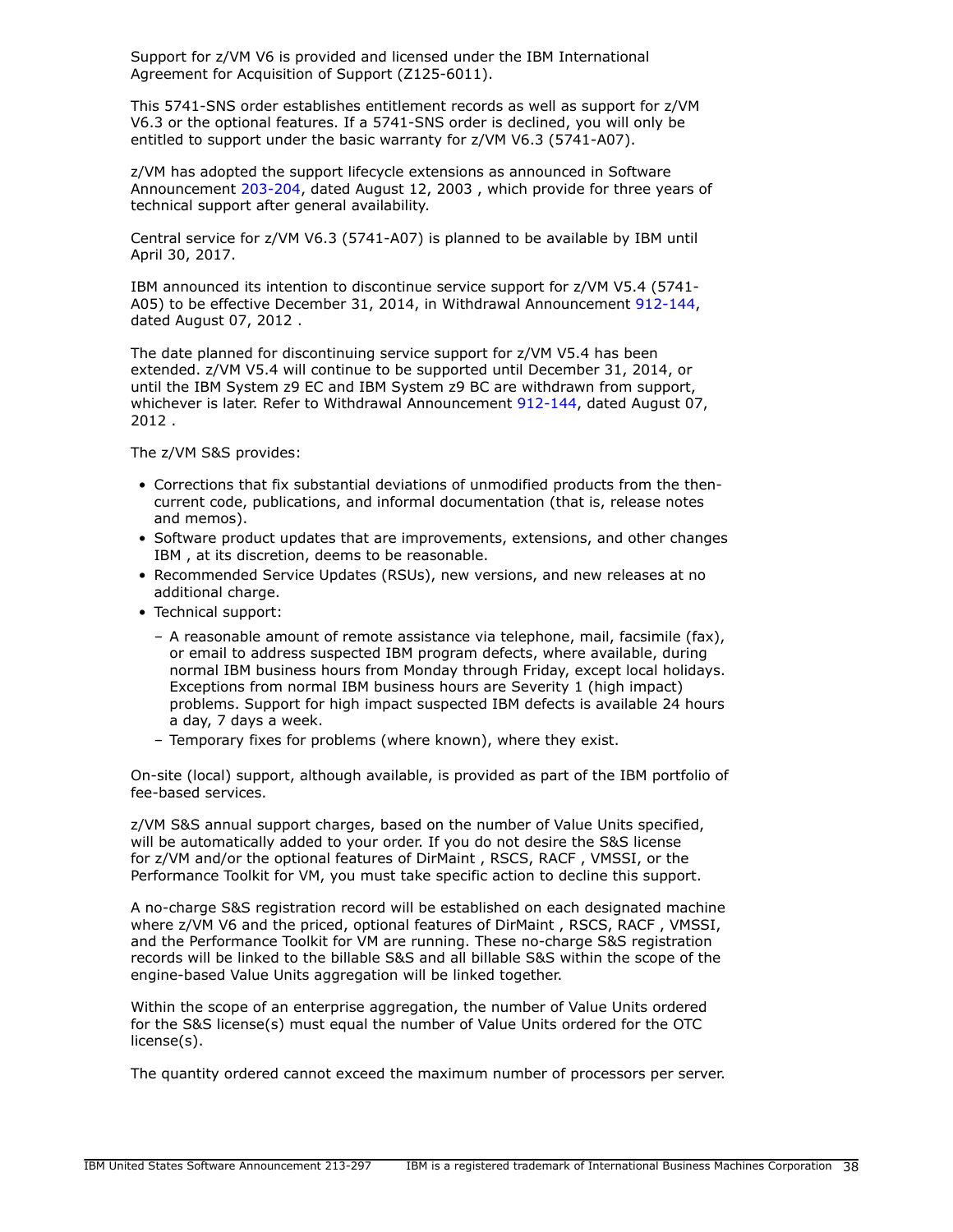#### **National language translation**

When you order z/VM V6.3, the national language translation files for message repositories, help files, and other panels or files are included with the system.

The following components or features are supported by z/VM V6.3 in the following languages:

• Japanese Kanji - CP, CMS (including CMS Utilities), REXX, PIPES

The DirMaint feature provides national language translation for DirMaint messages in Kanji and is automatically included with this feature.

To receive the translated help files for DFSMS/VM in Kanji, you must order the no-charge optional DFSMS/VM feature using the z/VM V6 System Delivery Option (SDO).

#### **z/VM V6.3 SDO optional licensed products**

#### **Program Name: z/VM V6.3 SDO**

#### **Program Number: 5741-A08**

The following table provides the orderable supply features for the optional licensed products with z/VM V6.3. These optional products may be ordered for delivery on tape (3590 or 3592) or DVD, as well as Internet delivery from Shopz in countries where Shopz product ordering is offered.

**Note:** There is no media delivered for the preinstalled base product options. Preinstalled base product options require a license. Enablement instructions for these options are provided when these supply features ( DirMaint , RSCS, RACF , VMSSI, and Performance Toolkit for VM) are ordered.

#### **Orderable supply feature numbers for 5741-A08**

| Orderable      |            |            |                                  |
|----------------|------------|------------|----------------------------------|
| supply         | Language   | Medium     | Description                      |
| <b>S016VLH</b> | US English | 3590 Tape  | 5741-A07 3590 3390 Sys DDR       |
| S016VLJ        | US English | 3592 Tape  | 5741-A07 3592 3390 Sys DDR       |
| <b>S016VLK</b> | US English | <b>DVD</b> | 5741-A07 DVD System Image        |
| <b>S016VLV</b> | US English | 3590 Tape  | 5741-A07 3590 DirMaint           |
| S016VLW        | US English | 3592 Tape  | 5741-A07 3592 DirMaint           |
| S016VL4        | US English | <b>DVD</b> | 5741-A07 DVD DirMaint            |
| S016VL9        | US English | 3590 Tape  | 5741-A07 3590 RSCS               |
| S016VLB        | US English | 3592 Tape  | 5741-A07 3592 RSCS               |
| S016VLC        | US English | <b>DVD</b> | 5741-A07 DVD RSCS                |
| S016VL2        | US English | 3590 Tape  | 5741-A07 3590 RACF Sec Server    |
| S016VL3        | US English | 3592 Таре  | 5741-A07 3592 RACF Sec Server    |
| S016VL8        | US English | <b>DVD</b> | 5741-A07 DVD RACF Sec Server     |
| S016VL0        | US English | 3590 Таре  | 5741-A07 3590 Performance        |
|                |            |            | Toolkit for VM                   |
| S016VL1        | US English | 3592 Tape  | 5741-A07 3592 Performance        |
|                |            |            | Toolkit for VM                   |
| S016VL7        | US English | <b>DVD</b> | 5741-A07 DVD Performance         |
|                |            |            | Toolkit for VM                   |
| <b>S016VLD</b> | US English | 3590 Tape  | 5741-A07 3590 VMSSI              |
| S016VLF        | US English | 3592 Таре  | 5741-A07 3592 VMSSI              |
| S016VLG        | US English | <b>DVD</b> | 5741-A07 DVD<br>VMSSI            |
| S016VL5        | US English | <b>DVD</b> | 5741-A07 z/VM Collection Kit DVD |
| S016VKR        | US English | 3590 Таре  | 5741-A07 3590 DFSMS/VM Feature   |
| S016VKS        | US English | 3592 Tape  | 5741-A07 3592 DFSMS/VM Feature   |
| S01788T        | US English | <b>DVD</b> | 5741-A07 DVD DFSMS/VM Feature    |
|                |            |            |                                  |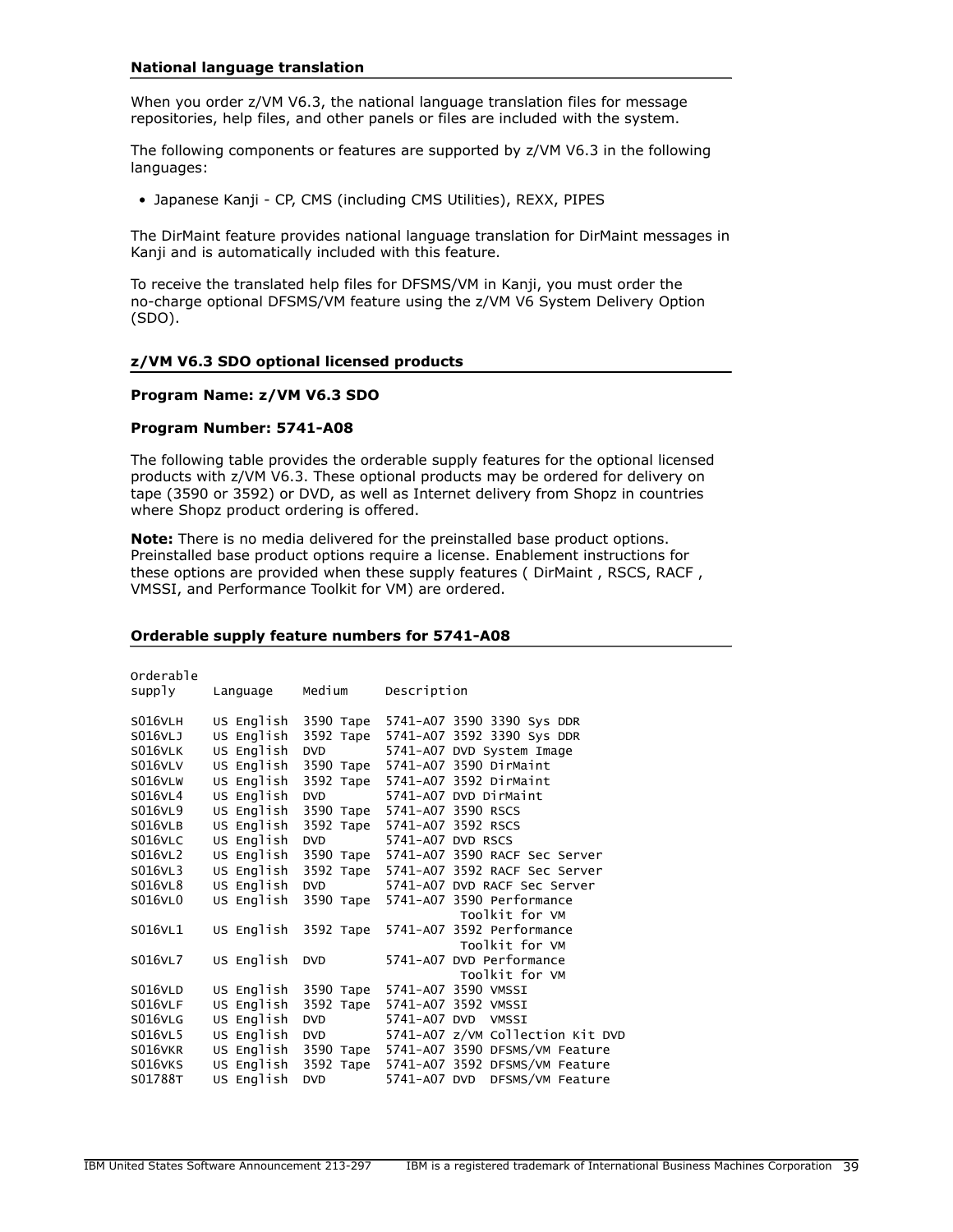| Orderable<br>supply                      | Language                                             | Medium                                            | Description                                                                                                              |
|------------------------------------------|------------------------------------------------------|---------------------------------------------------|--------------------------------------------------------------------------------------------------------------------------|
| S015TFL<br>S015TFM<br>S017823<br>S015T97 | US English<br>US English<br>US English<br>US English | 3590 Tape<br>3592 Tape<br><b>DVD</b><br>3590 Tape | 5684-042 3590 ICKDSF SES/E<br>5684-042 3592 ICKDSF SES/E<br>5684-042 DVD<br>ICKDSF SES/E<br>5686-065 3590 ACF/VTAM SUITE |
| S015T98<br>S017824                       | US English<br>US English                             | 3592 Tape<br><b>DVD</b>                           | 5686-065 3592 ACF/VTAM SUITE<br>5686-065 DVD<br>ACF/VTAM SUITE                                                           |
| S015TBN                                  | US English                                           | 3590 Tape                                         | 5654-010 3590 ACF/VTAM - VM                                                                                              |
| S015TBP<br>S017825                       | US English<br>US English                             | 3592 Tape<br><b>DVD</b>                           | 5654-010 3592 ACF/VTAM - VM<br>5654-010 DVD<br>ACF/VTAM - VM                                                             |
| S015TDJ                                  | US English                                           | 3590 Tape                                         | 5654-260 EREP VM                                                                                                         |
| S015TDK<br>S017826                       | US English<br>US English                             | 3592 Tape<br><b>DVD</b>                           | 5654-260 EREP VM<br>5654-260 EREP VM                                                                                     |
| S015TDL<br>S015TDM                       | US English<br>US English                             | 3590 Tape<br>3592 Tape                            | 5668-801 3590 GDDM/IMD V2<br>5668-801 3592 GDDM/IMD V2                                                                   |
| S017B3W                                  | US English                                           | <b>DVD</b>                                        | 5668-801 DVD<br>GDDM® IMD V2                                                                                             |
| S015TDN                                  | US English<br>US English                             | 3590 Tape<br>3592 Tape                            | 5668-723 3590 GDDM/IVU V1<br>5668-723 3592 GDDM/IVU V1                                                                   |
| S015TDP<br>S017B3V                       | US English                                           | <b>DVD</b>                                        | 5668-723 DVD<br>GDDM IVU V1                                                                                              |
| S015TDT                                  | US English                                           | 3590 Tape                                         | 5668-812 3590 GDDM/PGF V2                                                                                                |
| S015TDV<br>S017B3T                       | US English<br>US English                             | 3592 Tape<br><b>DVD</b>                           | 5668-812 3592 GDDM/PGF V2<br>5668-812 DVD<br>GDDM PGF V2                                                                 |
| S015TDW                                  | US English                                           | 3590 Tape                                         | 5684-168 3590 GDDM/VM<br>V3                                                                                              |
| S015TDX                                  | US English                                           | 3592 Tape                                         | 5684-168 3592 GDDM/VM<br>V3                                                                                              |
| S017B3S                                  | US English                                           | <b>DVD</b>                                        | 5684-168 DVD<br>GDDM/VM<br>V3                                                                                            |
| S015TBZ<br>S015TC0                       | US English<br>US English                             | 3590 Tape<br>3592 Tape                            | 5695-013 REXX/370 Compiler<br>5695-013 REXX/370 Compiler                                                                 |
| S017827                                  | US English                                           | <b>DVD</b>                                        | 5695-013 REXX/370 Compiler                                                                                               |
| S015TC1                                  | US English                                           | 3590 Tape                                         | 5695-014 REXX/370 Library                                                                                                |
| S015TC2<br>S017828                       | US English<br>US English                             | 3592 Tape<br><b>DVD</b>                           | 5695-014 REXX/370 Library<br>5695-014 REXX/370 Library                                                                   |
| S015TDZ                                  | US English                                           | 3590 Tape                                         | 5696-234 3590 HLASM V1.6                                                                                                 |
| S015TF0                                  | US English                                           | 3592 Tape                                         | 5696-234 3592 HLASM V1.6                                                                                                 |
| S017829<br>S015TF1                       | US English<br>US English                             | <b>DVD</b><br>3590 Tape                           | 5696-234 3592 HLASM V1.6<br>5696-234 3590 HLASM V1.6 Toolkit                                                             |
| S015TF2                                  | US English                                           | 3592 Tape                                         | 5696-234 3592 HLASM V1.6 Toolkit                                                                                         |
| S01782B<br>S015TBB                       | US English<br>US English                             | <b>DVD</b><br>3590 Tape                           | 5696-234 3592 HLASM V1.6 Toolkit<br>5654-A22 3590 XL C/C++ for z/VM                                                      |
| S015TBC                                  | US English                                           | 3592 Tape                                         | 5654-A22 3592 XL C/C++ for z/VM                                                                                          |
| S01782C                                  | US English                                           | <b>DVD</b>                                        | 5654-A22 3592 XL C/C++ for z/VM                                                                                          |
| S015TD8<br>S015TD9                       | US English<br>US English                             | 3590 Tape<br>3592 Tape                            | 5654-A23 3590 Debug Tool<br>5654-A23 3592 Debug Tool                                                                     |
| S01782D                                  | US English                                           | <b>DVD</b>                                        | 5654-A23 3590 Debug Tool                                                                                                 |
| SO15TBT                                  | US English                                           | 3590 Таре                                         | 5655-T13 3590 zSecure™ Mgr for RACF                                                                                      |
| S015TBV<br>S01782F                       | US English<br>US English                             | 3592 Tape<br><b>DVD</b>                           | 5655-T13 3592 zSecure Mgr for RACF<br>5655-T13 3592 zSecure Mgr for RACF                                                 |
| S015TB6                                  | US English                                           | 3590 Tape                                         | 5697-F42 3590 DB2 Client for VM                                                                                          |
| S015TB7                                  | US English                                           | 3592 Tape                                         | 5697-F42 3592 DB2 Client for VM                                                                                          |
| S01782G<br>S015TCH                       | US English<br>US English                             | DVD<br>3590 Tape                                  | 5697-F42 3592 DB2 Client for VM<br>5697-F42 3590 DB2 Control Ctr                                                         |
| S015TCJ                                  | US English                                           | 3592 Tape                                         | 5697-F42 3592 DB2 Control Ctr                                                                                            |
| S01728H                                  | US English<br>US English                             | <b>DVD</b><br>3590 Tape                           | 5697-F42 3592 DB2 Control Ctr<br>5697-F42 3590 DB2 Data Res                                                              |
| S015TCX<br>S015TCZ                       | US English                                           | 3592 Tape                                         | 5697-F42 3592 DB2 Data Res                                                                                               |
| S01782J                                  | US English                                           | <b>DVD</b>                                        | 5697-F42 3592 DB2 Data Res                                                                                               |
| S015TBW<br>S015TBX                       | US English<br>US English                             | 3590 Tape<br>3592 Tape                            | 5697-F42 3590 DB2 RXSQL VM<br>5697-F42 3592 DB2 RXSQL VM                                                                 |
| S01782K                                  | US English                                           | <b>DVD</b>                                        | 5697-F42 3592 DB2 RXSQL VM                                                                                               |
| S015TD0                                  | US English                                           | 3590 Tape                                         | 5697-F42 3590 DB2 Svr for VM                                                                                             |
| S015TD1<br>S01782V                       | US English<br>US English                             | 3592 Tape<br><b>DVD</b>                           | 5697-F42 3592 DB2 Svr for VM<br>5697-F42 3592 DB2 Svr for VM                                                             |
| S015TBJ                                  | US English                                           | 3590 Tape                                         | 5697-F42 3590 QMFTM for VM                                                                                               |
| S015TBK                                  | US English                                           | 3592 Tape                                         | 5697-F42 3592 OMF for VM                                                                                                 |
| S01782L<br>S015T9V                       | US English<br>US English                             | <b>DVD</b><br>3590 Tape                           | 5697-F42 3592 OMF for VM<br>5697-J05 3590 Archive Manager z/VM                                                           |
| S015T9W                                  | US English                                           | 3592 Tape                                         | 5697-J05 3592 Archive Manager z/VM                                                                                       |
| S01782M                                  | US English                                           | <b>DVD</b>                                        | 5697-J05 3592 Archive Manager z/VM                                                                                       |
| S015T9X                                  | US English                                           | 3590 Таре                                         | 5697-J06 3590 Backup/Restore                                                                                             |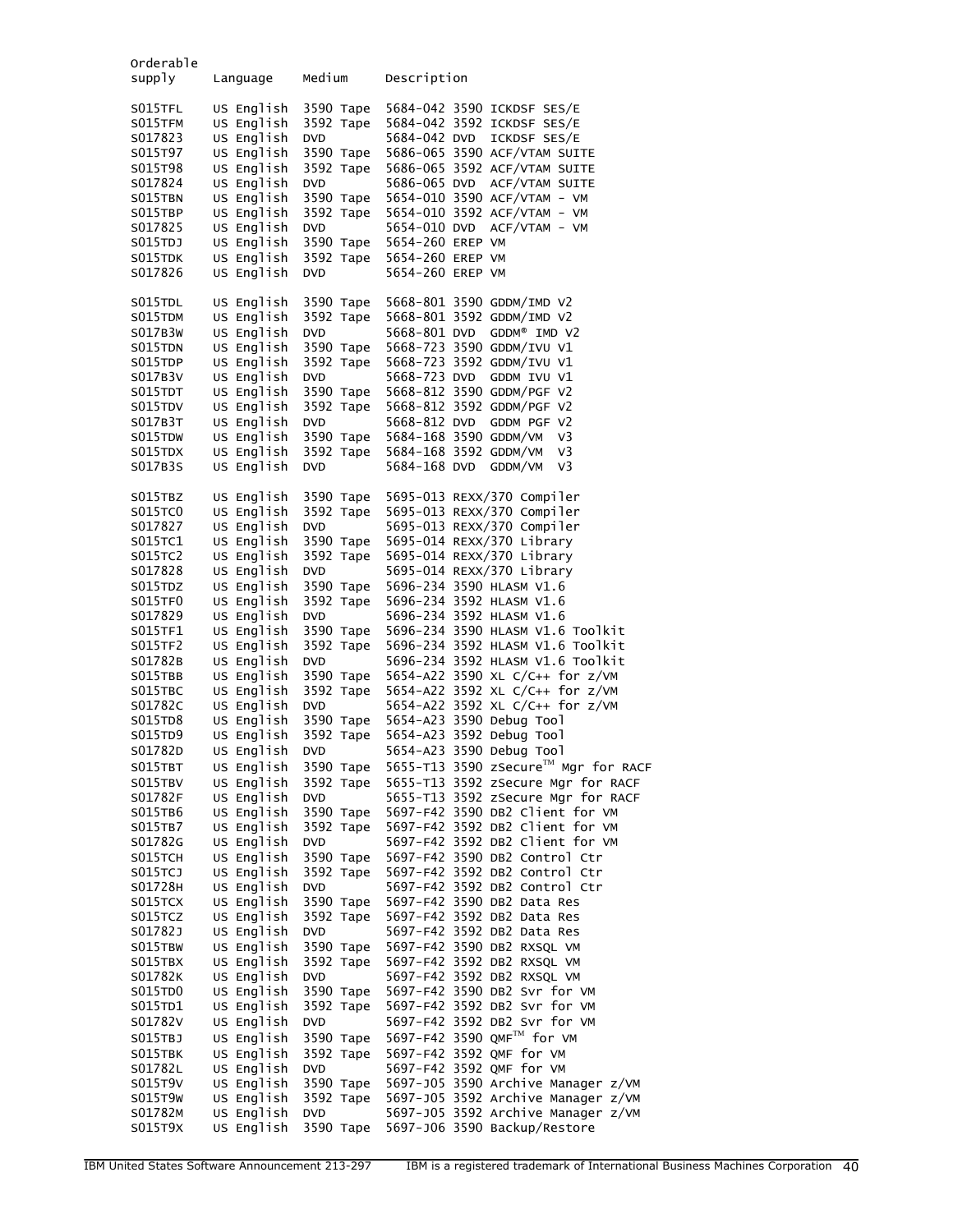| S015T9Z | US English | 3592 Tape  |                            | 5697-J06 3592 Backup/Restore     |
|---------|------------|------------|----------------------------|----------------------------------|
| S01782N | US Enalish | <b>DVD</b> |                            | 5697-J06 3592 Backup/Restore     |
| S015TC5 | US English | 3590 Tape  | 5697-J08 3590 Tape Manager |                                  |
| S015TC6 | US Enalish | 3592 Tape  | 5697-J08 3592 Tape Manager |                                  |
| S01782P | US English | <b>DVD</b> | 5697-J08 3592 Tape Manager |                                  |
| S016H71 | US English | 3590 Tape  |                            | 5697-J10 3590 Operations Manager |
| S016H70 | US English | 3592 Tape  |                            | 5697-J10 3592 Operations Manager |
| S01782R | US English | <b>DVD</b> |                            | 5697-J10 3592 Operations Manager |
| S0167RS | US English | 3590 Tape  | 5698-A36 3592 OMEGAMON® XE |                                  |
| S0167RT | US English | 3592 Tape  | 5698-A36 3592 OMEGAMON XE  |                                  |
| S01782S | US English | <b>DVD</b> | 5698-A36 3592 OMEGAMON XE  |                                  |
| S015KBX | US English | 3590 Tape  | 5684-043 3590 ISPF V3 ENU  |                                  |
| S015KC5 | US English | 3592 Tape  | 5684-043 3592 ISPF V3 ENU  |                                  |
| S01782T | US English | <b>DVD</b> | 5684-043 3592 ISPF V3 ENU  |                                  |
| S015KCH | US English | 3590 Tape  | 5684-123 3590 ISPF/PDF V3  |                                  |
| S015KCF | US English | 3592 Tape  | 5684-123 3592 ISPF/PDF V3  |                                  |
| S01788S | US English | <b>DVD</b> | 5684-123 3592 ISPF/PDF V3  |                                  |
|         |            |            |                            |                                  |

#### <span id="page-40-0"></span>**Preinstalled products and features**

#### • **EREP and ICKDSF**

The prerequisite no-charge products EREP (5654-260) and ICKDSF (5684-042) are preinstalled on the base product system deliverable. If you intend to use EREP or ICKDSF now or at a later date, you must establish a license for billing and shipment of publications by placing an order for each of these products. Because the product code is already preinstalled, your order should indicate that shipment of media should be suppressed for these products. This can be accomplished by including the Delivery Option feature number 3471 (Ship Documentation Only), which designates the shipment of publications only.

# • **Language Environment**

Language Environment is integrated into the base of z/VM V6.3, at the same level as was packaged with z/VM V6.2.

# • **HCD and HCM**

HCD and HCM provides a comprehensive I/O configuration management environment, similar to that available with the z/OS operating system. HCD and HCM is delivered preinstalled into the base of z/VM V6.3, enabled for use, and is available at no additional charge. The level of code for HCD and HCM is the same as was provided in V6.2.

The PTFs for the following APARs need to be applied to provide support for the new hardware. HCD APAR VM65239 and HCM APAR VM65236 provide support for zEC12 and zBC12.

#### • **OpenExtensions Shell and Utilities**

OpenExtensions Shell and Utilities is included in z/VM V6.3 with no licensing or billing requirements.

#### • **CMS Utilities**

CMS Utilities is included in z/VM V6.3 at no additional charge.

# • **Open Systems Adapter Support Facility (OSA/SF)**

OSA/SF (V4.4.0) is a host-based tool supporting OSA-2 and OSA-Express features and is included in z/VM V6.3 later, with no licensing or billing requirements.

# • **TCP/IP for z/VM and NFS**

The TCP/IP base and the Network File System (NFS) feature of TCP/IP are delivered preinstalled, enabled for use, and are available at no additional charge.

• **DirMaint , RSCS, RACF Security Server, Performance Toolkit for VM,** and **VMSSI** priced optional features for z/VM V6.3

DirMaint , RSCS, RACF Security Server, Performance Toolkit for VM, and VMSSI are preinstalled in a disabled state. Pricing is based on engine-based Value Units, and the features can be licensed on IFL and standard processor processors.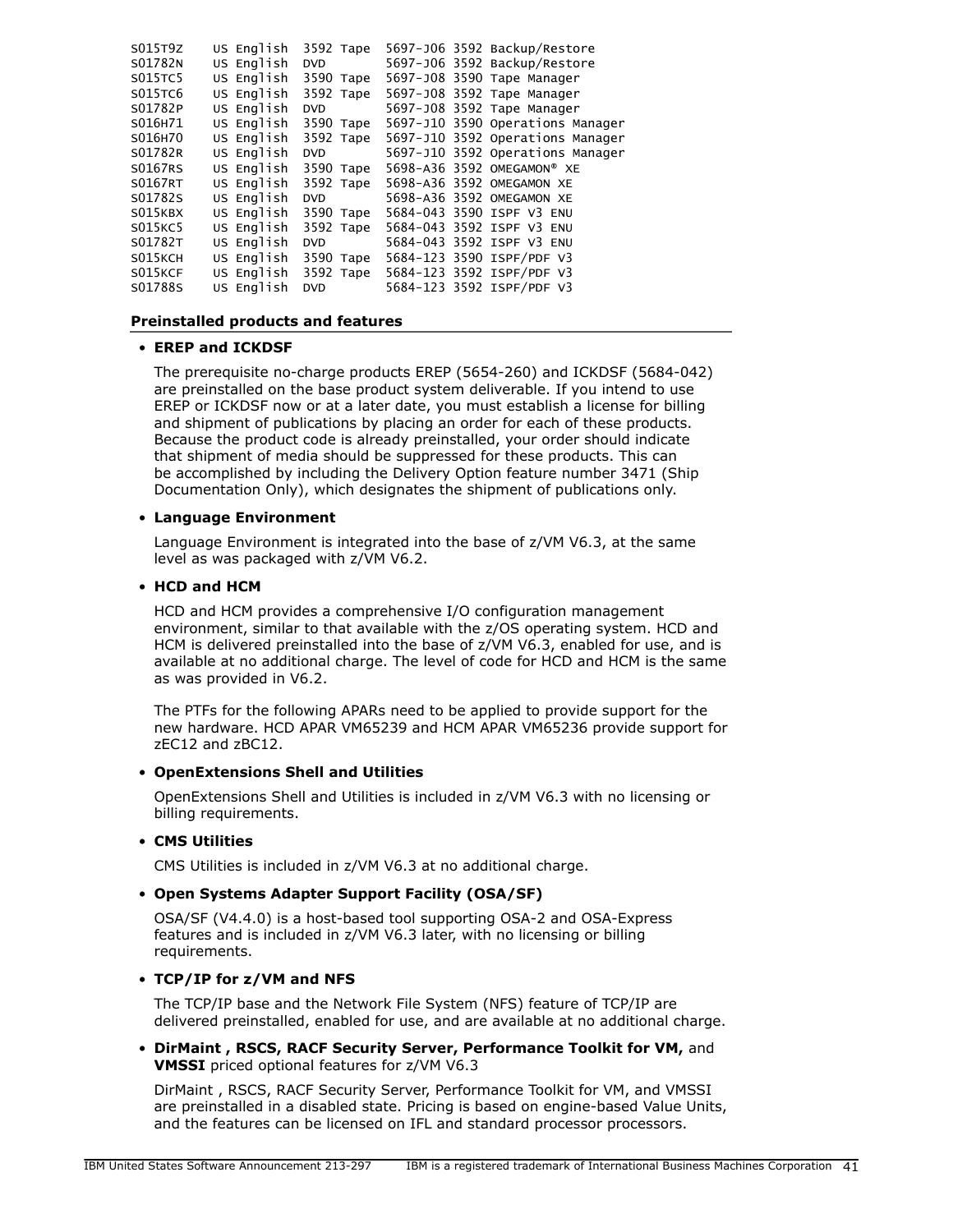If you intend to use any one of these features, now or at a later date, you must establish a license for billing and shipment of publications. Enablement instructions are provided in the Memo to Users provided with each feature to allow enablement of the feature for use on your system. A license is established by placing an order for the feature.

# **On/Off CoD**

z/VM V6.3 is eligible for On/Off CoD with a temporary use charge calculated based on processor-per-day use.

# **z/VM V6.3 (5741-A07) Temporary Use Charge**

| Entitlement         | identifier Description            | License option/Pricing metric                         |  |
|---------------------|-----------------------------------|-------------------------------------------------------|--|
| S015HSV             | $z$ /VM V6                        | On/Off CoD, Per Processor-day TUC                     |  |
| S015HST             | DirMaint Feature                  | On/Off CoD, Per Processor-day TUC                     |  |
| S015HSX             | RSCS Feature                      | On/Off CoD, Per Processor-day TUC                     |  |
| S <sub>015HSZ</sub> | RACF Feature                      | On/Off CoD, Per Processor-day TUC                     |  |
| S015HSW             | for VM Feature                    | Performance Toolkit On/Off CoD, Per Processor-day TUC |  |
| S016SX7             | VM Single System<br>Image Feature | On/Off CoD, Per Processor-day TUC                     |  |
|                     |                                   |                                                       |  |

# <span id="page-41-0"></span>**Terms and conditions**

The information provided in this announcement letter is for reference and convenience purposes only. The terms and conditions that govern any transaction with IBM are contained in the applicable contract documents such as the IBM International Program License Agreement, IBM International Passport Advantage® Agreement, and IBM Agreement for Acquisition of Software Maintenance.

#### *Licensing*

IBM International Program License Agreement including the License Information document and Proof of Entitlement (PoE) govern your use of the program. PoEs are required for all authorized use.

This software license includes Software Subscription and Support (also referred to as Software Maintenance).

#### *Agreement for Acquisition of Software Maintenance*

The following agreement applies for Software Subscription and Support (Software Maintenance) and does not require customer signatures:

• IBM Agreement for Acquisition of Software Maintenance (Z125-6011)

These programs are licensed under the IBM Program License Agreement (IPLA) and the associated Agreement for Acquisition of Software Maintenance, which provide for support with ongoing access to releases and versions of the program. These programs have a one-time license charge for use of the program and an annual renewable charge for the enhanced support that includes telephone assistance (voice support for defects during normal business hours), as well as access to updates, releases, and versions of the program as long as support is in effect.

#### *License Information form number*

GC24-6200

On or near the planned availability date, the License Information (LI) document will be available for review on the IBM Software License Agreement website

<http://www.ibm.com/software/sla/sladb.nsf>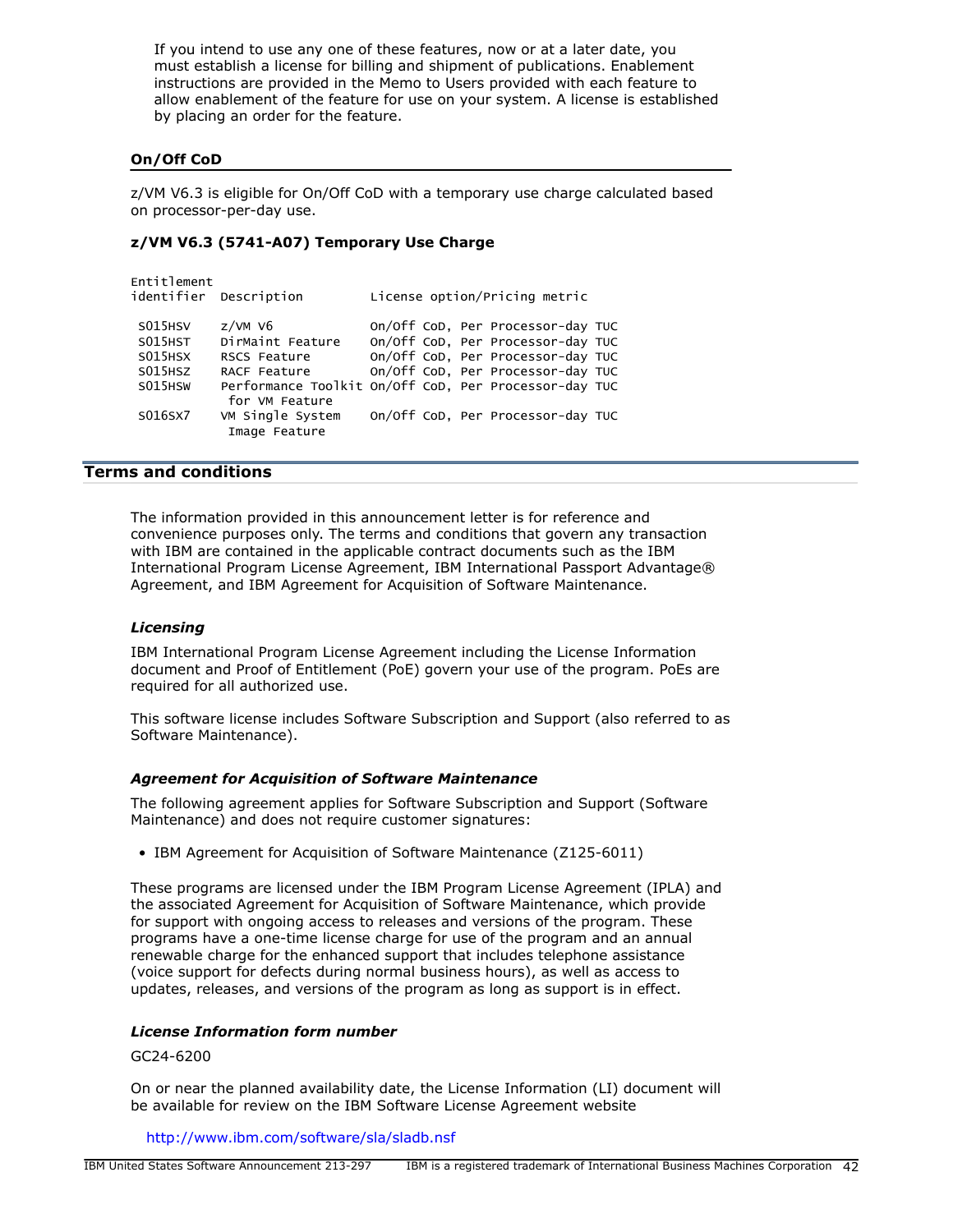Yes

# *Limited warranty*

IBM warrants that when the program is used in the specified operating environment, it will conform to its specifications. The warranty applies only to the unmodified portion of the program. IBM does not warrant uninterrupted or error-free operation of the program or that IBM will correct all program defects. You are responsible for the results obtained from the use of the program.

IBM provides you with access to IBM databases containing information on known program defects, defect corrections, restrictions, and bypasses at no additional charge. For further information, consult the *IBM Software Support Handbook* found at

# <http://www.ibm.com/support/handbook>

IBM will maintain this information for at least one year after the original licensee acquires the program (warranty period).

# *Program support*

Enhanced support, called Subscription and Support, includes telephone assistance, as well as access to updates, releases, and versions of the program as long as support is in effect. You will be notified of discontinuance of support with 12 months' notice.

# *Money-back guarantee*

If for any reason you are dissatisfied with the program and you are the original licensee, you may obtain a refund of the amount you paid for it, if within 30 days of your invoice date you return the program and its PoE to the party from whom you obtained it. If you downloaded the program, you may contact the party from whom you acquired it for instructions on how to obtain the refund.

For clarification, note that for programs acquired under any of IBM's On/Off Capacity on Demand (On/Off CoD) software offerings, this term does not apply since these offerings apply to programs already acquired and in use by you.

# *Volume orders (IVO)*

No

# *Passport Advantage applies*

No

# <span id="page-42-0"></span>*Usage restriction*

Yes

- z/VM Version 6 Release 3 operates on the IBM zEnterprise EC12 and BC12, IBM System z10 Enterprise Class ( z10 EC) and IBM System z10 Business Class ( z10 BC), and IBM zEnterprise 196 and 114. The Program requires hardware that implements the IBM 64-bit z/Architecture in order to execute properly and therefore Licensee is not authorized to install or use this Program on any machine that does not properly implement 64-bit z/Architecture . For information about specific z/VM machine requirements and programming requirements, see the *z/VM : General Information* manual, GC24-6193.
- Licensee's entitlement is for only the quantity of engine-based Value Units licensed. These engine-based Value Units can be for either standard processors (CPs) or Integrated Facility for Linux (IFL) processors.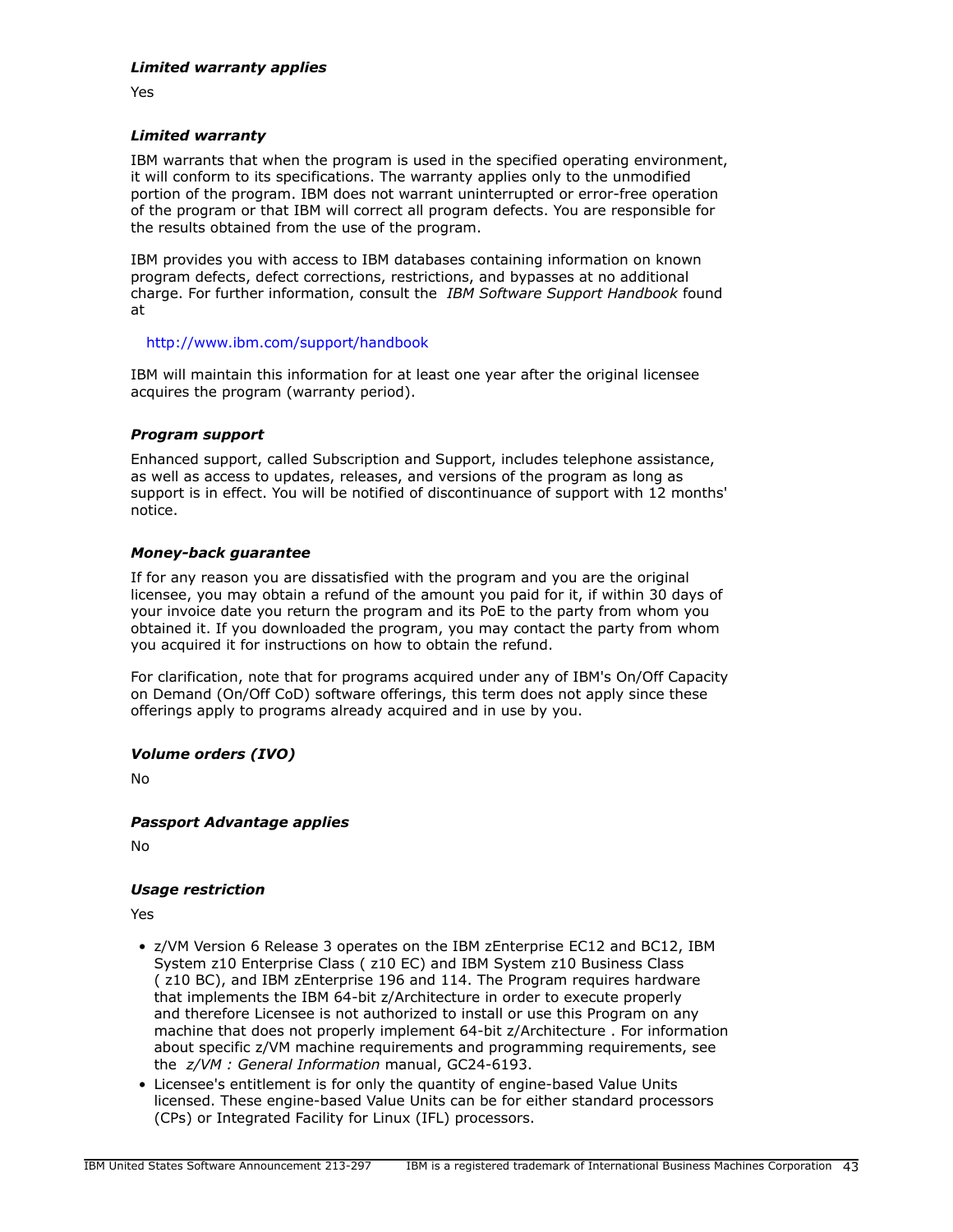- z/VM may run on IFL processors only if, on the IFL processors, z/VM is being used exclusively to run (1) Linux or OpenSolaris workloads and, (2) if required, z/VM applications in support of those Linux or OpenSolaris workloads.
- When ordering z/VM Version 6 Release 3 to operate on standard processors (CPs) for a single server within the enterprise, Licensee must specify Value Units equal to the Value Units to cover the number of standard processors (CPs) on Licensee's server.
- For a single server in an enterprise, the number of Value Units ordered for any optional feature to operate on standard processors must be equal to the number of Value Units ordered for the base z/VM V6 product operating on standard processors.
- When ordering z/VM Version 6 Release 3 to operate on IFL processors for a single server within the enterprise, Licensee must specify Value Units equal to the Value Units to cover the number of IFL processors on Licensee's server.
- For a single server in an enterprise, the number of Value Units ordered for any optional feature to operate on IFL processors must be equal to the number of Value Units ordered for the base z/VM V6 product operating on IFL processors.
- If Licensee is running z/VM Version 6 Release 3 in an LPAR specified as "z/VMmode" that is configured with both IFL processors and standard processors (CPs) and Licensee intends to run software licensed under the IBM Customer Agreement (ICA) in a virtual machine in that LPAR, that virtual machine must be configured to execute only on standard processors (CPs).
- Licensee may only transfer the Program to another party, in connection with Licensee's transfer of the machine on which Licensee is entitled to operate the Program (referred to as a "Limited Transfer"), provided that any such Limited Transfer of the Program requires Licensee to transfer Licensee's rights and obligations under the Agreement to the transferee and therefore terminates Licensee's authorization to continue to use the Program. When the machine and the Program are transferred, Licensee must either provide a printed copy of the Agreement or, if electronic licensing is used for the Program, take the necessary actions that will require electronic acceptance of the Agreement by the transferee prior to the transferee's first use of the Program.

# *Software Subscription and Support applies*

Yes. All distributed software licenses include Software Subscription and Support (also referred to as Software Maintenance) for a period of 12 months from the date of acquisition, providing a streamlined way to acquire IBM software and assure technical support coverage for all licenses. Extending coverage for a total of three years from date of acquisition may be elected.

While your Software Subscription and Support is in effect, IBM provides you assistance for your routine, short-duration installation and usage (how-to) questions, and code-related questions. IBM provides assistance via telephone and, if available, electronic access, only to your information systems (IS) technical support personnel during the normal business hours (published prime shift hours) of your IBM support center. (This assistance is not available to your end users.) IBM provides Severity 1 assistance 24 hours a day, every day of the year. For additional details, consult your *IBM Software Support Handbook* at

# <http://www.ibm.com/support/handbook>

Software Subscription and Support does not include assistance for the design and development of applications, your use of programs in other than their specified operating environment, or failures caused by products for which IBM is not responsible under this agreement.

For more information about the Passport Advantage Agreement, visit the Passport Advantage website at

# <http://www.ibm.com/software/passportadvantage>

# *IBM Operational Support Services - SoftwareXcel*

Yes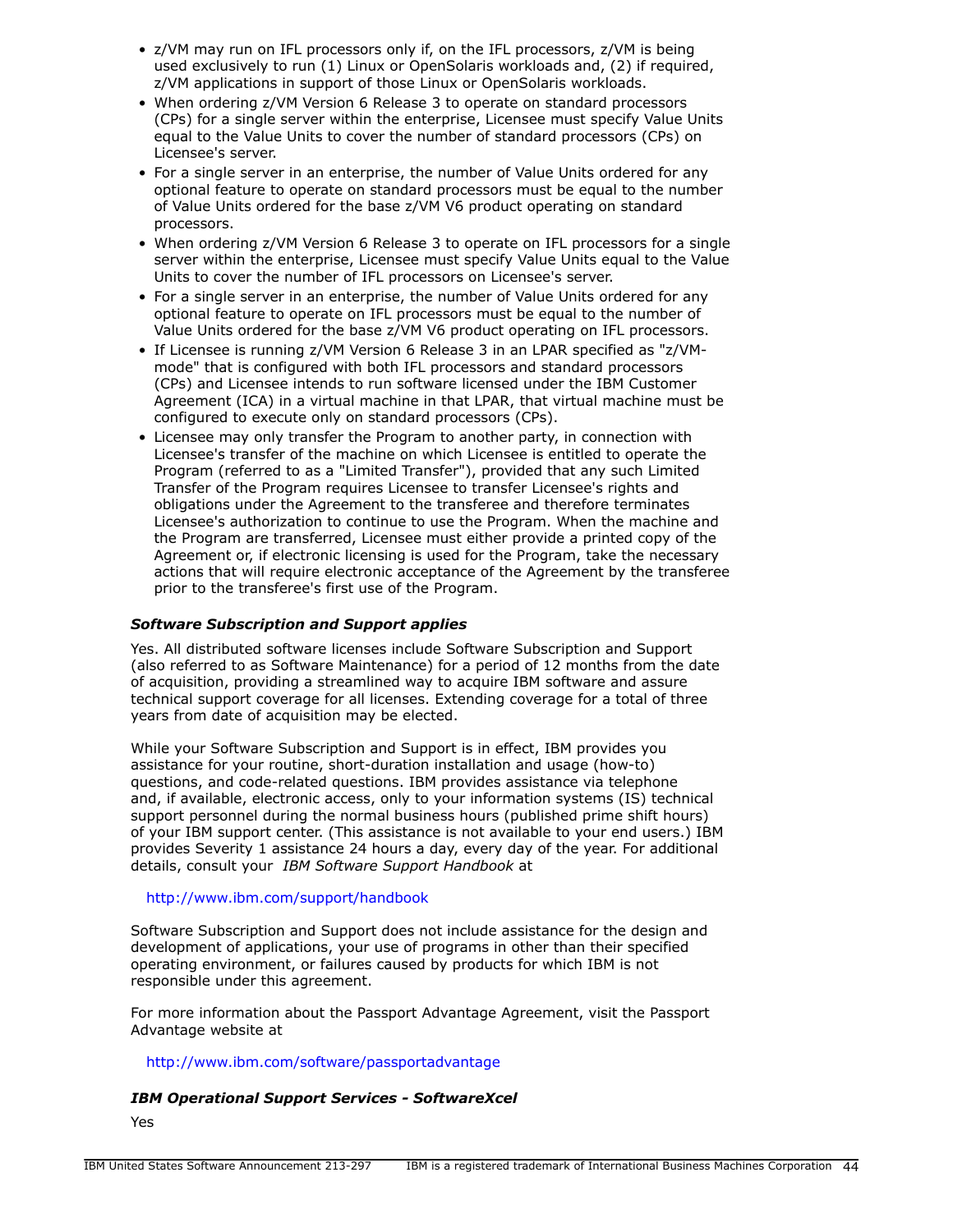# *System i® Software Maintenance applies*

No

# *Variable charges apply*

No

# *Educational allowance available*

Yes. A 15% education allowance applies to qualified education institution customers.

#### *Products eligible for single version charging*

SVC is applicable only when running on standard processors and the maximum time for which it applies is 12 months.

The SVC offering is valid only while both the predecessor product and the replacement product are:

- Both running on the same CPU
- Licensed under the same IBM customer number
- In the process of being migrated from the older product to the newer one by the customer
- Providing the same function

**Note:** When the SVC offering meets these requirements, you must order the appropriate number of Value Units for z/VM V6.3 to be eligible.

|                  | Replaced program                                                                           | Replacement program            |  |
|------------------|--------------------------------------------------------------------------------------------|--------------------------------|--|
|                  | Program Program                                                                            | Program Program<br>number name |  |
| number           | name                                                                                       |                                |  |
|                  | 5654-A17 z/VM Version 3 5741-A07 z/VM V6.3<br>5654-030 VM/ESA Version 2 5741-A07 z/VM V6.3 |                                |  |
|                  |                                                                                            |                                |  |
|                  | 5684-112 VM/ESA Version 1                                                                  | 5741-A07 z/VM V6.3             |  |
| 5664-167 VM/SP   |                                                                                            | 5741-A07 z/VM V6.3             |  |
|                  | 5664-173 VM/SP HPO                                                                         | 5741-A07 z/VM V6.3             |  |
|                  | $5664-301$ VM/IS Base (Core)                                                               | 5741-A07 z/VM V6.3             |  |
|                  | 5664-308 VM/XA SP                                                                          | 5741-A07 z/VM V6.3             |  |
|                  | 5735-FAL TCP/IP Version 2<br>5798-FAL TCP/IP Version 1                                     | 5741-A07 z/VM V6.3             |  |
|                  |                                                                                            | 5741-A07 z/VM V6.3             |  |
|                  | 5796-PNA VM Realtime Monitor                                                               | 5741-A07 z/VM V6.3             |  |
| 5664-191 VMMAP   |                                                                                            | 5741-A07 z/VM V6.3             |  |
|                  | 5798-DWD RealTime Monitor VM/ESA                                                           | 5741-A07 z/VM V6.3             |  |
| 5684-073 VMPRF   |                                                                                            | 5741-A07 z/VM V6.3             |  |
|                  | 5748-XE4 DirMaint                                                                          | 5741-A07 z/VM V6.3             |  |
| 5740-XXH RACF    |                                                                                            | 5741-A07 z/VM V6.3             |  |
| 5664-188 RSCS V2 |                                                                                            | 5741-A07 z/VM V6.3             |  |
| 5684-096 RSCS V3 |                                                                                            | 5741-A07 z/VM V6.3             |  |
|                  | 5688-198 Language Environment/370                                                          | 5741-A07 z/VM V6.3             |  |
|                  | 5706-116 DFSMS/VM                                                                          | 5741-A07 z/VM V6.3             |  |
|                  | 5668-911 os/PL/I v2 Library                                                                | 5741-A07 z/VM V6.3             |  |
|                  | 5734-LM4 OS PL/I Resident Library 5741-A07 z/VM V6.3                                       |                                |  |
|                  | 5734-LM5 OS PL/I Transient Library 5741-A07 z/VM V6.3                                      |                                |  |
|                  | 5688-022 VS COBOL II Library Only 5741-A07 z/VM V6.3                                       |                                |  |
|                  | 5668-940 VS COBOL II Library Only 5741-A07 z/VM V6.3                                       |                                |  |
|                  | 5740-LM1 OS/VS COBOL Library Only                                                          | 5741-A07 z/VM V6.3             |  |
|                  |                                                                                            |                                |  |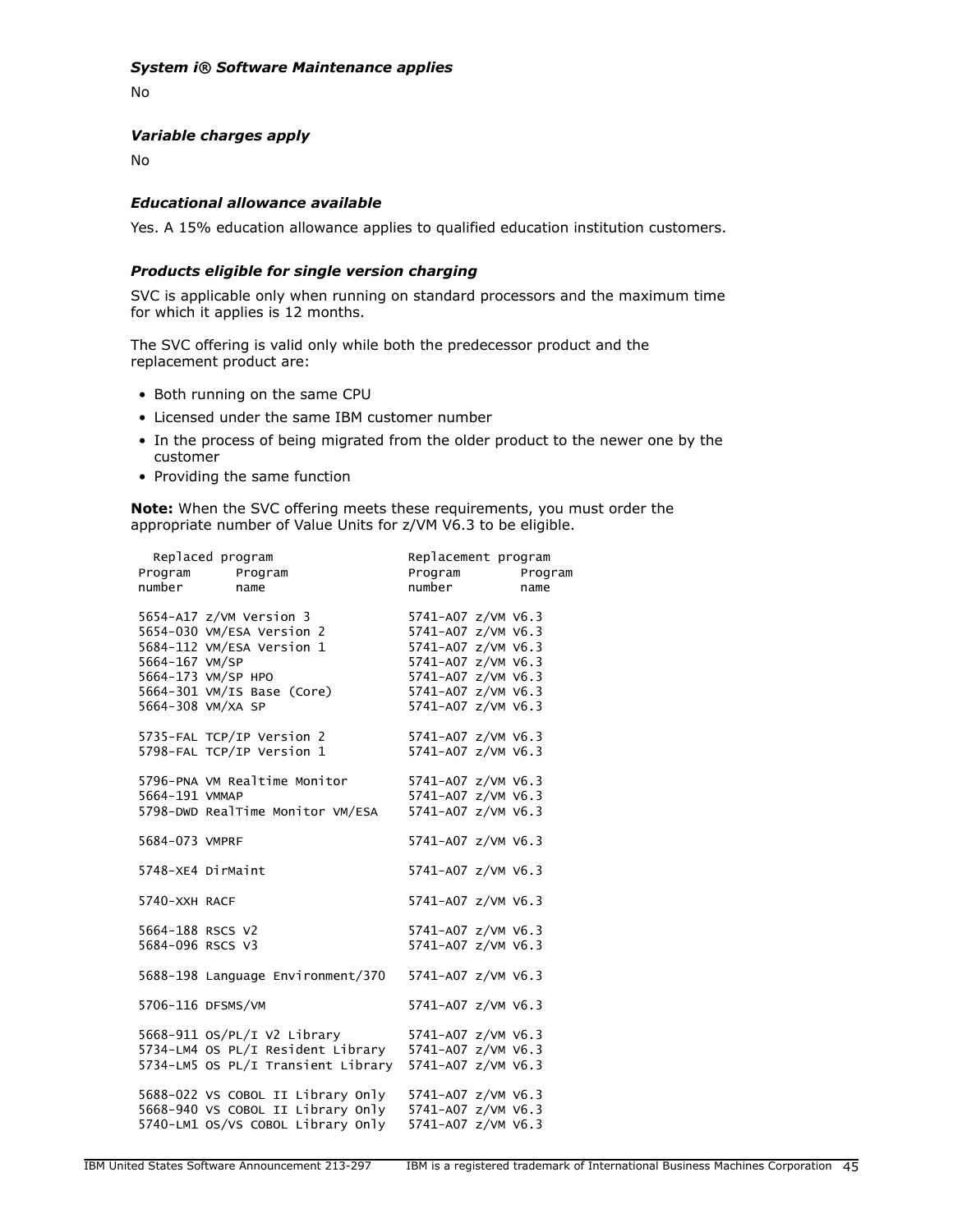# **Products eligible for Single Version Charging (SVC)**

#### **On/Off Capacity on Demand (CoD)**

To be eligible for On/Off CoD pricing, you must be enabled for temporary capacity on the corresponding hardware, and the required contract, Attachment for IBM System z On/Off Capacity on Demand (Z125-7883), must be signed prior to use.

# **Statement of good security practices**

IT system security involves protecting systems and information through prevention, detection, and response to improper access from within and outside your enterprise. Improper access can result in information being altered, destroyed, or misappropriated, or can result in misuse of your systems to attack others. Without a comprehensive approach to security, no IT system or product should be considered completely secure and no single product or security measure can be completely effective in preventing improper access. IBM systems and products are designed to be part of a comprehensive security approach, which will necessarily involve additional operational procedures, and may require other systems, products, or services to be most effective. IBM does not warrant that systems and products are immune from the malicious or illegal conduct of any party.

# **IBM Electronic Services**

Electronic Service Agent $T^M$  and the IBM Electronic Support web portal are dedicated to providing fast, exceptional support to IBM Systems customers. The IBM Electronic Service Agent tool is a no-additional-charge tool that proactively monitors and reports hardware events, such as system errors, performance issues, and inventory. The Electronic Service Agent tool can help you stay focused on your company's strategic business initiatives, save time, and spend less effort managing day-to-day IT maintenance issues. Servers enabled with this tool can be monitored remotely around the clock by IBM Support all at no additional cost to you.

Now integrated into the base operating system of AIX® 5.3, AIX 6.1, and AIX 7.1, Electronic Service Agent is designed to automatically and electronically report system failures and utilization issues to IBM , which can result in faster problem resolution and increased availability. System configuration and inventory information collected by the Electronic Service Agent tool also can be viewed on the secure Electronic Support web portal, and used to improve problem determination and resolution by you and the IBM support team. To access the tool main menu, simply type "smitty esa\_main", and select "Configure Electronic Service Agent ." In addition, ESA now includes a powerful web user interface, giving the administrator easy access to status, tool settings, problem information, and filters. For more information and documentation on how to configure and use Electronic Service Agent , refer to

# <http://www.ibm.com/support/electronic>

The IBM Electronic Support portal is a single Internet entry point that replaces the multiple entry points traditionally used to access IBM Internet services and support. This portal enables you to gain easier access to IBM resources for assistance in resolving technical problems. The My Systems and Premium Search functions make it even easier for Electronic Service Agent tool-enabled customers to track system inventory and find pertinent fixes.

#### **Benefits**

*Increased uptime:* The Electronic Service Agent tool is designed to enhance the Warranty or Maintenance Agreement by providing faster hardware error reporting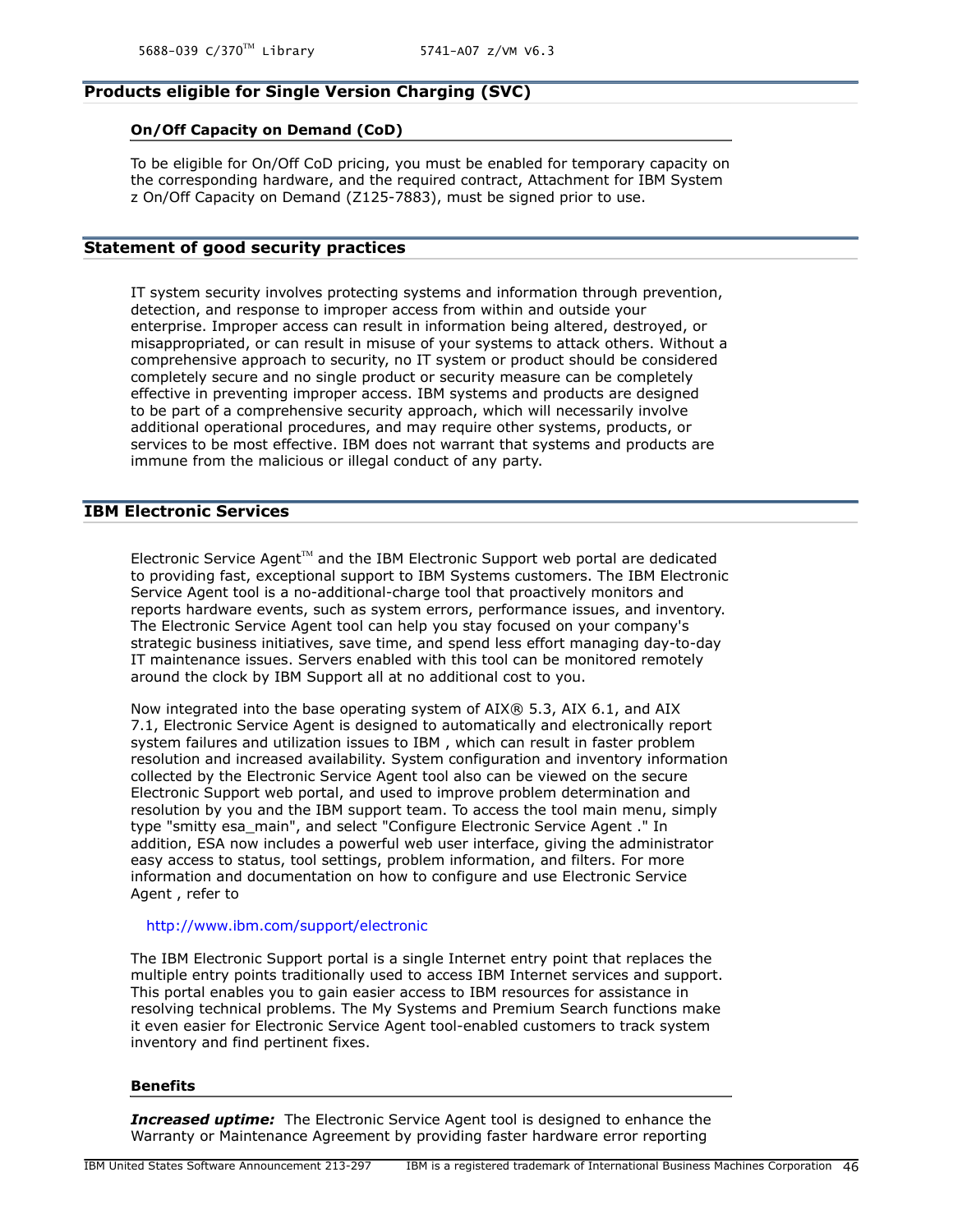and uploading system information to IBM Support. This can translate to less wasted time monitoring the "symptoms," diagnosing the error, and manually calling IBM Support to open a problem record. Its 24x7 monitoring and reporting mean no more dependence on human intervention or off-hours customer personnel when errors are encountered in the middle of the night.

**Security:** The Electronic Service Agent tool is designed to be secure in monitoring, reporting, and storing the data at IBM . The Electronic Service Agent tool securely transmits via either the Internet (HTTPS or VPN) or modem, and can be configured to communicate securely through gateways to provide customers a single point of exit from their site. Communication is one way. Activating Electronic Service Agent does not enable IBM to call into a customer's system. System inventory information is stored in a secure database, which is protected behind IBM firewalls. It is viewable only by the customer and IBM . The customer's business applications or business data is never transmitted to IBM .

*More accurate reporting:* Since system information and error logs are automatically uploaded to the IBM Support center in conjunction with the service request, customers are not required to find and send system information, decreasing the risk of misreported or misdiagnosed errors. Once inside IBM , problem error data is run through a data knowledge management system and knowledge articles are appended to the problem record.

*Customized support:* Using the IBM ID entered during activation, customers can view system and support information in the "My Systems" and "Premium Search" sections of the Electronic Support website at

<http://www.ibm.com/support/electronic>

My Systems provides valuable reports of installed hardware and software using information collected from the systems by Electronic Service Agent . Reports are available for any system associated with the customer's IBM ID. Premium Search combines the function of search and the value of Electronic Service Agent information, providing advanced search of the technical support knowledgebase. Using Premium Search and the Electronic Service Agent information that has been collected from their system, customers are able to see search results that apply specifically to their systems.

For more information on how to utilize the power of IBM Electronic Services, contact your IBM Systems Services Representative, or visit

<http://www.ibm.com/support/electronic>

#### <span id="page-46-0"></span>**Prices**

Information on charges is available at

<http://www.ibm.com/support>

Choose the option entitled Purchase / upgrade tools.

The products and features in this announcement have one pricing metric - Value Units based on the number of processors. The charge applies only to the z/VM V6.3 base and the priced, optional features of DirMaint , RSCS, RACF , Performance Toolkit for VM, the VMSSI, and the S&S entitlements at the initial order.

Program Name: z/VM Version 6 Release 3

Program Number: 5741-A07

| Entitlement<br>identifier | Description      | License option/<br>Pricing metric                                  |
|---------------------------|------------------|--------------------------------------------------------------------|
| S015HSV                   | $z$ /VM V6       | Use-based OTC, Per Value Unit<br>On/Off CoD, Per Processor-day TUC |
| S015HST                   | DirMaint Feature | Use-based OTC, Per Value Unit                                      |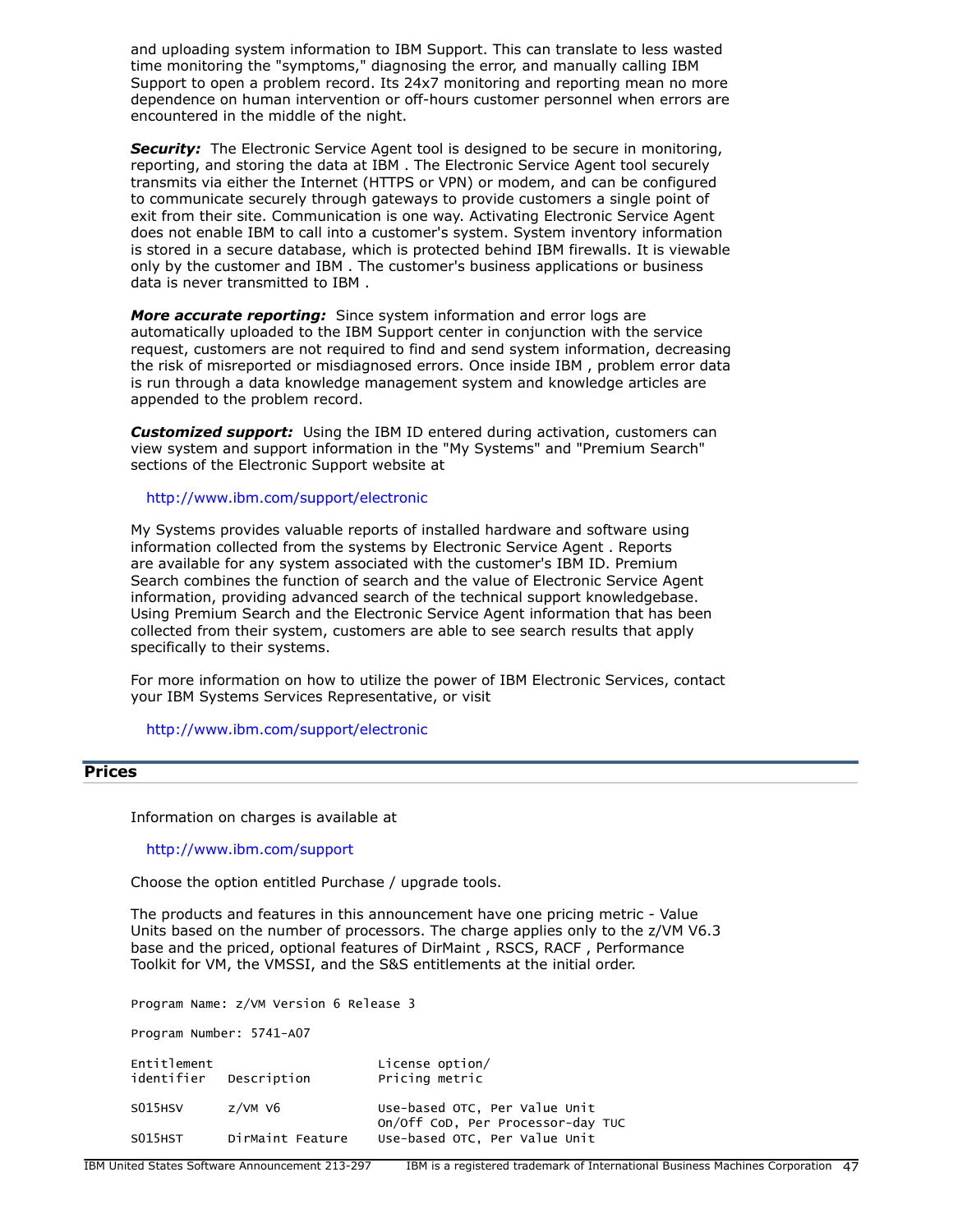|         |              | on/Off CoD, Per Processor-day TUC                 |
|---------|--------------|---------------------------------------------------|
| S015HSX | RSCS Feature | Use-based OTC, Per Value Unit                     |
|         |              | on/off CoD, Per Processor-day TUC                 |
| S015HSZ | RACF Feature | Use-based OTC, Per Value Unit                     |
|         |              | On/Off CoD, Per Processor-day TUC                 |
| S015HSW |              | Performance Toolkit Use-based OTC, Per Value Unit |
|         |              | for VM Feature on/Off CoD, Per Processor-day TUC  |
| S016SX6 |              | Single System Image Use-based OTC, Per Value Unit |
|         | Feature      | On/Off CoD, Per Processor-day TUC                 |

Subscription and Support PID 5741-SNS

| Entitlement | identifier Description | License option/<br>Pricing metric |                                                                                                                                   |
|-------------|------------------------|-----------------------------------|-----------------------------------------------------------------------------------------------------------------------------------|
| S0111PX     | $z$ /VM V6             |                                   | Basic ASC, per Value Unit SW S&S<br>No charge, decline SW S&S                                                                     |
| S0111R1     | DirMaint Feature       |                                   | No-charge, SW S&S Registration<br>Basic ASC, per Value Unit SW S&S<br>No charge, decline SW S&S<br>No-charge, SW S&S Registration |
| S013T6B     | RSCS Feature           |                                   | Basic ASC, per Value Unit SW S&S<br>No charge, decline SW S&S                                                                     |
| S0111R0     | RACF Feature           |                                   | No-charge, SW S&S Registration<br>Basic ASC, per Value Unit SW S&S<br>No charge, decline SW S&S<br>No-charge, SW S&S Registration |
| S0111PZ     | for VM Feature         |                                   | Performance Toolkit Basic ASC, per Value Unit SW S&S<br>No charge, decline SW S&S<br>No-charge, SW S&S Registration               |
| S016VKN     | Feature                |                                   | Single System Image Basic ASC, per Value Unit SW S&S<br>No charge, decline SW S&S<br>No-charge, SW S&S Registration               |

#### **IBM Global Financing**

IBM Global Financing offers competitive financing to credit-qualified customers to assist them in acquiring IT solutions. Offerings include financing for IT acquisition, including hardware, software, and services, from both IBM and other manufacturers or vendors. Offerings (for all customer segments: small, medium, and large enterprise), rates, terms, and availability can vary by country. Contact your local IBM Global Financing organization or visit

#### <http://www.ibm.com/financing>

IBM Global Financing offerings are provided through IBM Credit LLC in the United States, and other IBM subsidiaries and divisions worldwide to qualified commercial and government customers. Rates are based on a customer's credit rating, financing terms, offering type, equipment type, and options, and may vary by country. Other restrictions may apply. Rates and offerings are subject to change, extension, or withdrawal without notice.

Financing from IBM Global Financing helps you preserve cash and credit lines, enables more technology acquisition within current budget limits, permits accelerated implementation of economically attractive new technologies, offers payment and term flexibility, and can help match project costs to projected benefits. Financing is available worldwide for credit qualified customers.

# <span id="page-47-0"></span>**Order now**

To order, contact the Americas Call Centers or your local IBM representative, or your IBM Business Partner.

To identify your local IBM representative or IBM Business Partner, call 800-IBM-4YOU (426-4968).